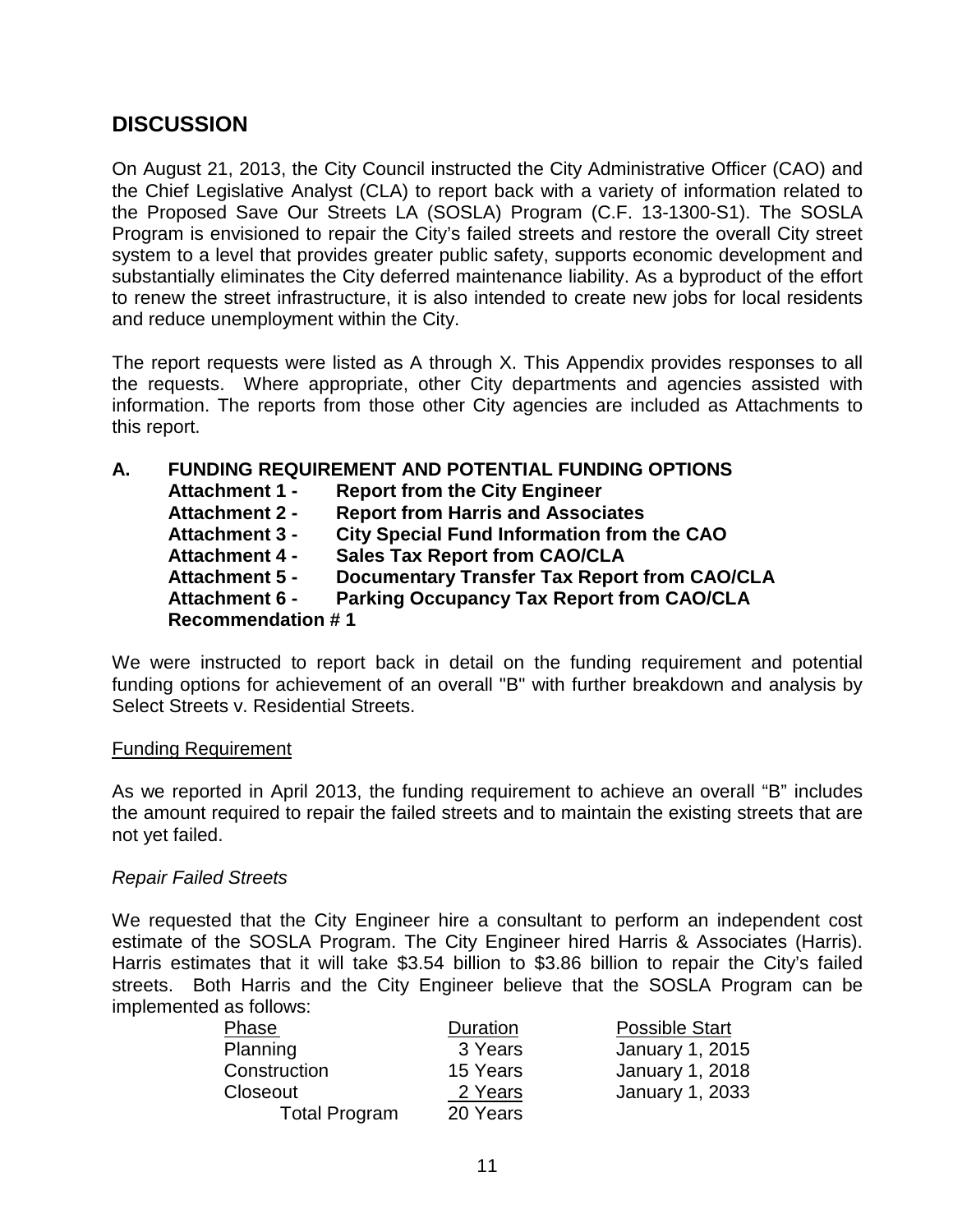Reports from the City Engineer and Harris are included as Attachments 1 and 2.

In our prior report, we indicated that the Street Capital Improvement Program would also need to be funded to ensure an overall improvement to the street system. We recommend that the same funding mechanism being used to fund the repair of D and F streets also be used to fund the elements of the Street Capital Improvement Program that deals with failing streets (e.g. bulkheads, retaining walls, landslide mitigation). We believe this overlap will be a relatively modest cost that can be absorbed by taking advantage of any potential savings and interest earnings.

#### *Maintain the Pavement Preservation Program*

We estimate that it will cost approximately \$3 billion to continue the Pavement Preservation Program (PPP) over the life of the SOSLA Program. This is important to avoid creating a large inventory of new failed streets while repairing the current inventory of failed streets. Without this we cannot ensure improvement of the street system to an overall 'B' rating.

Additionally, we project that cost increases will continue to challenge the City in providing sufficient funding for this Program. Discipline will be required to ensure that this is properly funded during the course of the proposed SOSLA Program.

We have provided a rough estimate of the cost of maintaining the Program and have included forecasts for the City Special Funds that are normally used to fund the Program (Attachment 3). These illustrate the challenge the City will face. However, we expect that the annual City Budget process will be utilized to meet this challenge each year. Eventually, it may be desirable to consider new revenue for Pavement Preservation.

#### Potential Funding Options

Currently, identified services eligible for the special funds utilized for the Pavement Preservation Program exceed available funds. This results in the need to provide funding from the City General Fund. (Attachment 3) We do not expect this situation to change significantly during the implementation of the SOSLA. We expect that it is likely that the General Fund component of the Pavement Preservation Program may increase over the term of SOSLA. Therefore, to reduce pressure on other critical City services, the City needs to consider increasing existing revenue streams or creating new revenue streams to provide SOSLA funding.

Examples of potential increased and/or new revenue streams that may fund SOSLA are as follows:

|                                                                                       | Estimated     |
|---------------------------------------------------------------------------------------|---------------|
| <b>Item</b>                                                                           | Annual \$     |
| Dedicate Revenue from The New Multi-Family/Commercial Refuse Collection Franchise Fee | \$ 30 Million |
| Establish a Car Rental Tax (Increase to Five Percent)                                 | \$ 24 Million |
| Increase Local Sales Taxes (Increase by Half Cent)                                    | \$215 Million |
| Increase the Documentary Transfer Tax (Tiered Rate)                                   | \$ 82 Million |
| Increase the Parking Occupancy Tax (Increase by Five Percent)                         | \$43 Million  |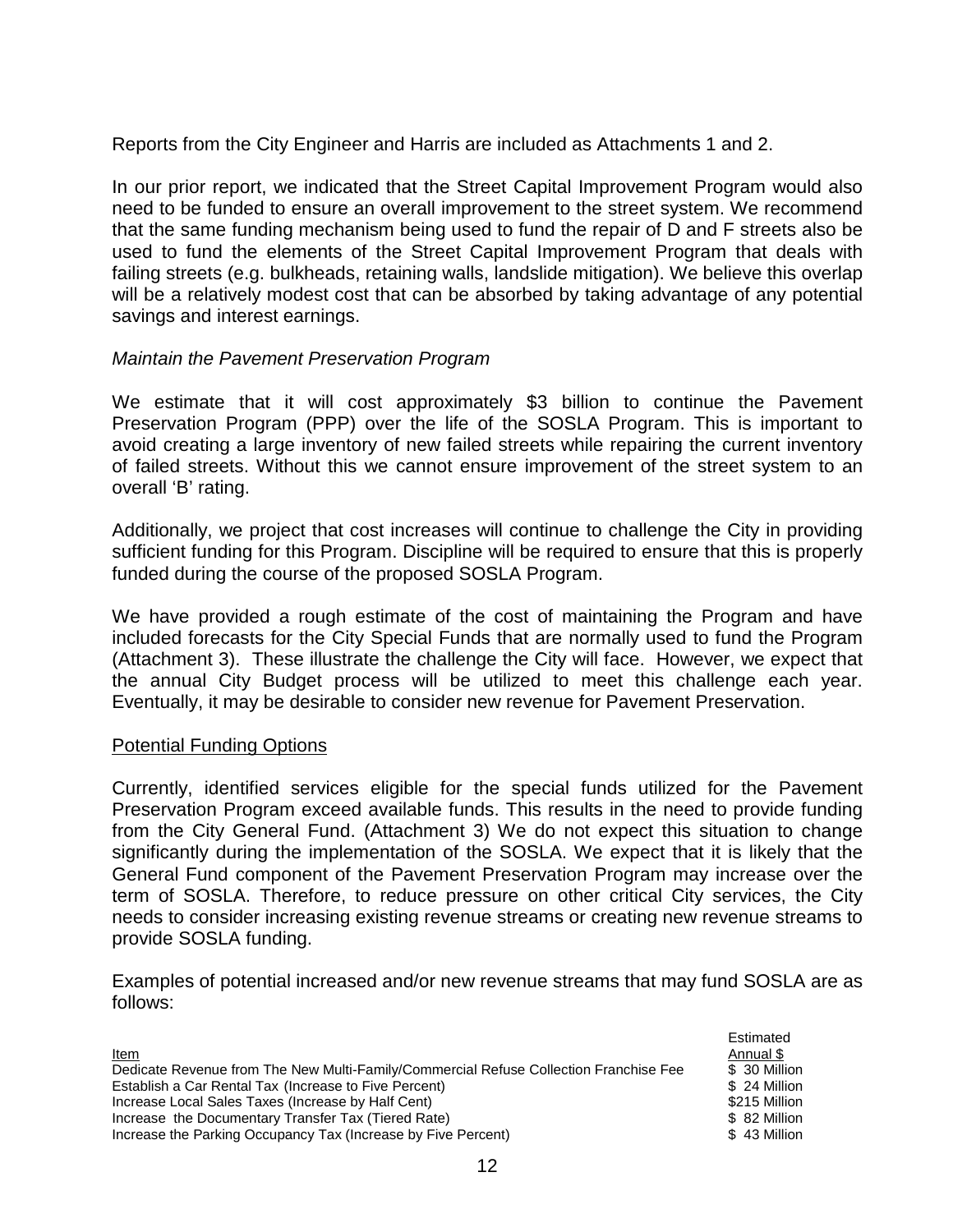Of these options, only the Sales Tax increase is sufficient to fund the SOSLA. We recommend that a half cent sales tax increase be provided to, at a minimum, fund the SOSLA. Our Offices previously reported on the increase in the Sales Tax (Attachment 4), Documentary Transfer Tax (Attachment 5), and Parking Occupancy Tax (Attachment 6). We have included those reports herein as attachments for your convenience.

Our joint report on a half-cent sales tax increase was released in November 2012 (Attachment 4). Using Fiscal Year 2011-12 sales tax receipts, the report provided an analysis of the additional revenue a half-cent sales tax increase would generate. The findings stated a range between \$208 million to \$215 million. Adjusting the low range amount of \$208 million to Fiscal Year 2013-14 Adopted Budget sales tax receipts levels, increases the \$208 million amount to \$232 million.

Further, over the previous 15 years, the City's sales tax receipts have averaged an annual growth of three percent. If this trend continues for the foreseeable future, the annual revenue generated from a half-cent sales tax going into effect on January 1, 2015 is estimated at \$243 million. Proceeding to annually adjust this 2015 amount with a three percent growth factor, total estimated receipts from a half-cent sales tax increase commencing in January 2015 and ending in December 2029 (15 years) would generate approximately \$4.5 billion. Additionally, in June 2008, the Los Angeles County Economic Development Corporation (LAEDC) released a report entitled, "Sources of Sales Tax Revenue Collected in LA County." The report estimated that approximately 41.8 percent of sales tax receipts were generated by Los Angeles residents' purchases. The remainder was generated by tourist and business purchases. Using City 2013 actual sales tax receipts and population, a half-cent sales tax increase would annually cost each resident approximately \$24.63. If this amount is adjusted to reflect the anticipated growth in sales tax receipts and City population,, the cost per City resident would annually average \$31.50 from January 2015 through December 2029 (15 years) and cost per household for the same period would annually average \$91.34. The following table provides an annual breakdown of these stated projected amounts:

| PROJECTIONS FOR HALF (0.5) CENT SALES TAX INCREASE |          |                      |                    |                  |              |               |
|----------------------------------------------------|----------|----------------------|--------------------|------------------|--------------|---------------|
|                                                    |          |                      |                    |                  |              |               |
| Year                                               | Calendar | Sales Tax            | Residents'         | Los Angeles City | Per Resident | Per Household |
| Count                                              | Year     | Receipts             | Sales Tax Portion  | Population       | Sales Tax    | Sales Tax     |
|                                                    | 2015     | Ś.<br>242,983,521    | Ś.<br>101,567,112  | 3,896,726        | \$<br>26.06  | \$<br>75.59   |
| 2                                                  | 2016     | 250,476,247          | 104,699,071        | 3,913,274        | 26.75        | 77.59         |
| 3                                                  | 2017     | 258,200,022          | 107,927,609        | 3,929,892        | 27.46        | 79.64         |
| 4                                                  | 2018     | 266,161,970          | 111,255,704        | 3,946,581        | 28.19        | 81.75         |
| 5                                                  | 2019     | 274,369,435          | 114,686,424        | 3,963,341        | 28.94        | 83.92         |
| 6                                                  | 2020     | 282,829,989          | 118,222,935        | 3,980,172        | 29.70        | 86.14         |
| 7                                                  | 2021     | 291,551,435          | 121,868,500        | 3,997,074        | 30.49        | 88.42         |
| 8                                                  | 2022     | 300,541,819          | 125,626,481        | 4,014,048        | 31.30        | 90.76         |
| 9                                                  | 2023     | 309,809,434          | 129,500,343        | 4,031,095        | 32.13        | 93.16         |
| 10                                                 | 2024     | 319,362,828          | 133,493,662        | 4,048,214        | 32.98        | 95.63         |
| 11                                                 | 2025     | 329,210,814          | 137,610,120        | 4,065,405        | 33.85        | 98.16         |
| 12                                                 | 2026     | 339,362,476          | 141,853,515        | 4,082,669        | 34.75        | 100.76        |
| 13                                                 | 2027     | 349,827,178          | 146,227,760        | 4,100,007        | 35.67        | 103.43        |
| 14                                                 | 2028     | 360,614,574          | 150,736,892        | 4,117,418        | 36.61        | 106.17        |
| 15                                                 | 2029     | 371,734,613          | 155,385,068        | 4,134,904        | 37.58        | 108.98        |
|                                                    | Totals   | \$.<br>4,547,036,358 | Ś<br>1,900,661,198 | <b>Averages</b>  | \$<br>31.50  | \$<br>91.34   |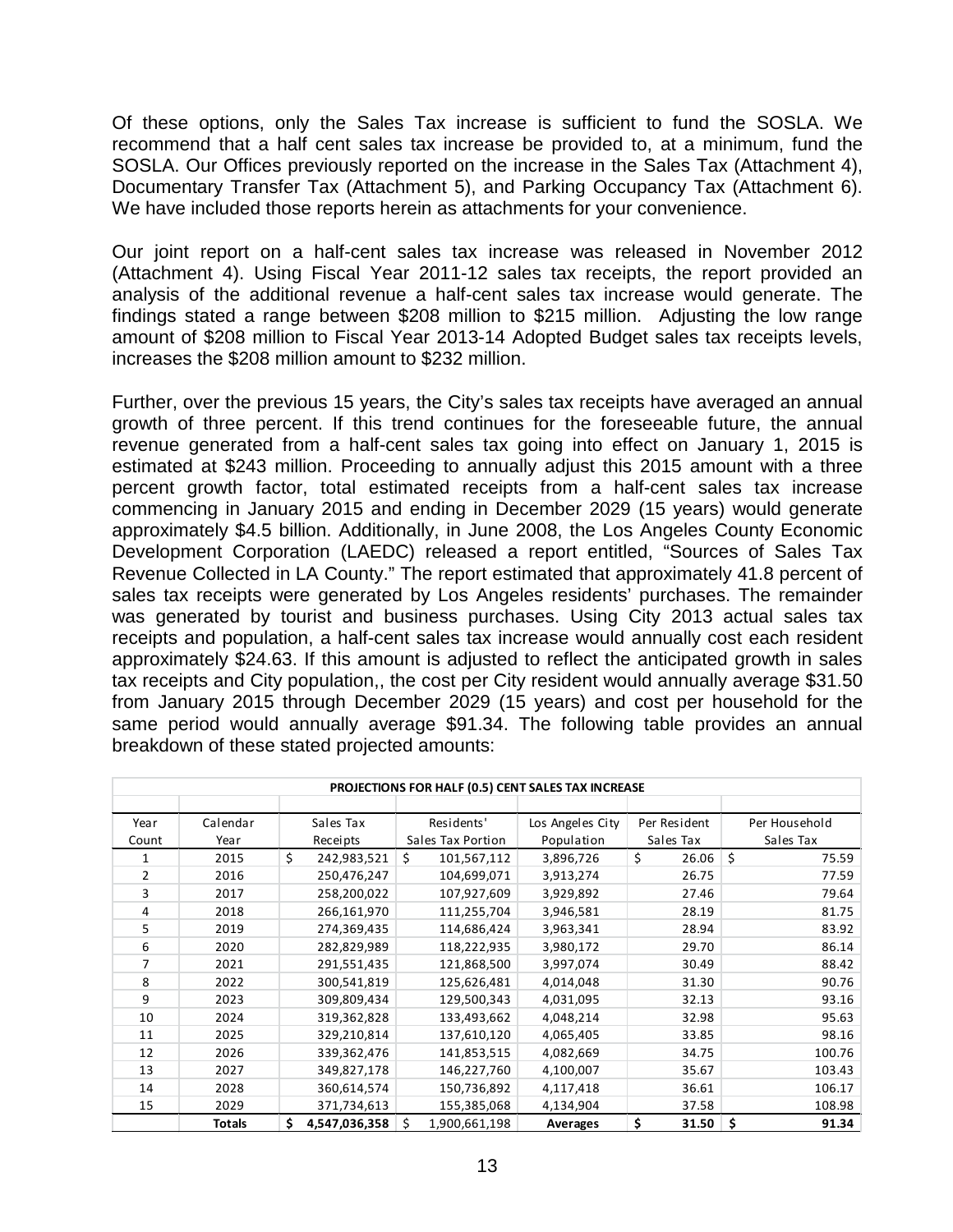Additionally, the CAO has begun looking at the possibility of a Public Private Partnership to fund both the construction and maintenance of the current inventory of failed streets. While these types of transactions can help the City transfer risk, they are inherently complex and require a significant amount of effort to implement and administer. We will continue to review this as a potential funding option and report back if we believe it will benefit the City.

#### **B. PRELIMINARY WORK PLAN AND CONSTRUCTION SCHEDULE Attachment 2 - Report from Harris and Associates No Recommendation**

We were instructed, with the assistance of BOE and BSS, to provide a preliminary work plan that identifies D and F grade streets that would be bond-eligible, and include a preliminary construction schedule.

All D and F rated streets are bond-eligible as they all require significant capital work to restore them.

A preliminary construction schedule, without individual streets identified, is included in the Harris report (Attachment 2). Identification of the schedule for individual streets will occur in the Planning Phase.

### **C. LONG TERM PAVEMENT PRESERVATION PLAN Attachment 7 - Report from the Bureau of Street Services No Recommendation**

We were instructed, with the assistance of BSS, to provide a long-term pavement preservation plan to maintain streets in an overall average grade of B or better, using pavement preservation best practices.

Currently, very few resources, if any, are being applied to maintain failed streets. The bulk of resources are going to maintain streets rated A, B and C in an effort to keep them from failing. As streets are repaired under SOSLA, restoring them to A rated streets, the amount of maintenance and necessary funding required under the Pavement Preservation Program will increase. Providing for the proper amount of maintenance will be necessary to maximize the useful life of the restored street system.

A report from BSS provides additional information (Attachment 7).

### **D. GENERATION OF FUNDING THROUGH VEHICLE OWNERS Parking Occupancy Tax Report from CAO/CLA No Recommendation**

We were instructed to report on the feasibility of generating funding through taxing or charging fees on vehicle owners, such as a local vehicle registration fee, local gas tax, or tolls. Our findings are as follows: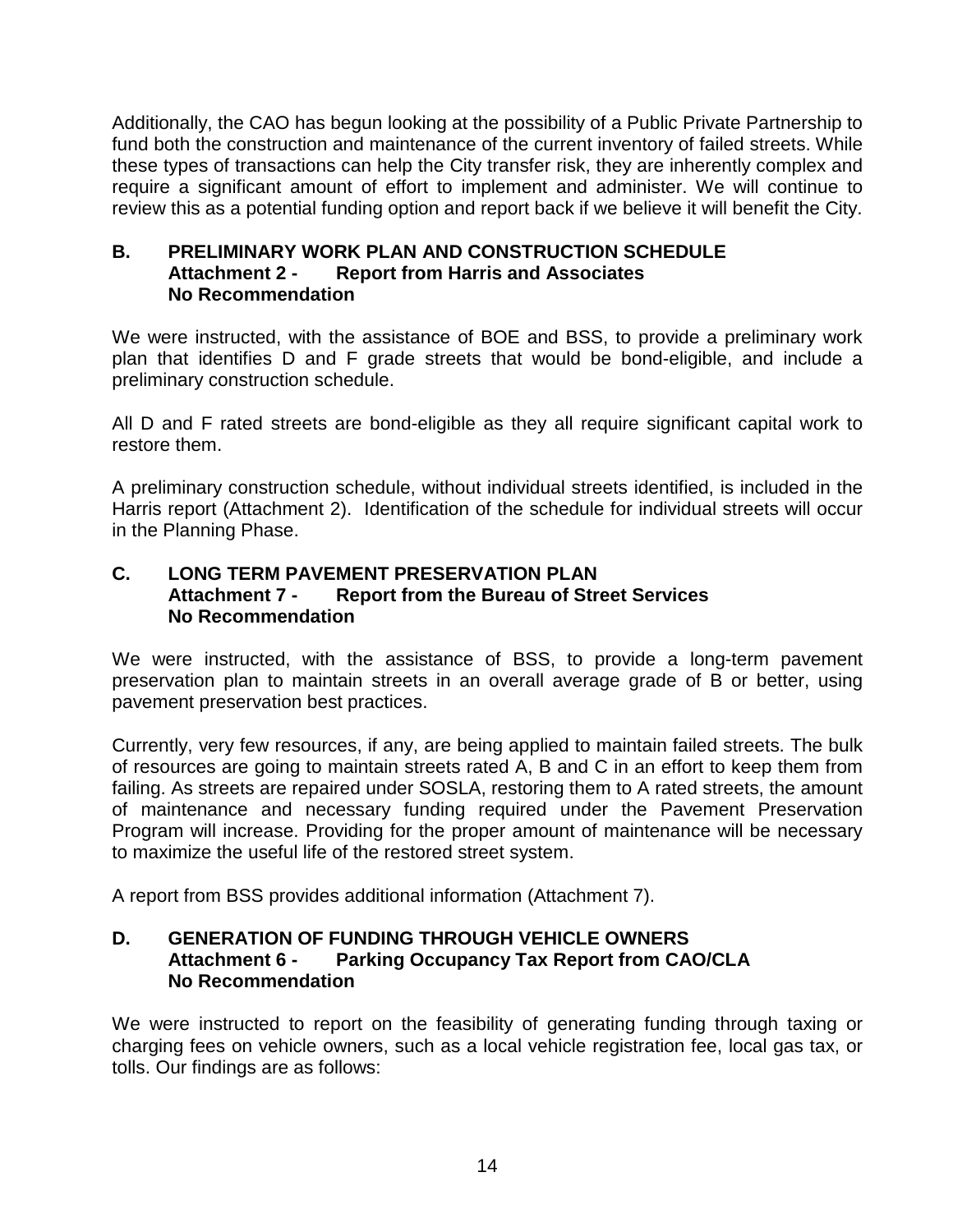#### Local Vehicle License Fee

In 2009, the legislature passed SB 83 (Hancock), which enabled counties to propose vehicle registration fees to voters, and use the revenue generated by these fees for transportation related projects. However, a vehicle registration fee for transportation infrastructure can only be proposed and collected at the county level of government. While a countywide fee could provide additional revenue for road reconstruction, the City would have to request the county to propose a fee, and only a portion of the new revenue would be provided to the City.

### Local Gas Tax

This is included in a separate response to Council Instruction G.

### Roadway Tolling

A cordon or congestion pricing model, similar to those in use in London or Singapore, could theoretically be implemented in denser areas of Los Angeles. Under this type of toll regime, vehicles would be charged a toll for entering defined areas of the City during peak traffic hours. In most jurisdictions that have established cordon pricing, the toll price varies with the level of congestion. However, every road into the cordon area would have to be monitored, and a toll collection system would have to be created which does not result in additional traffic congestion in non-cordon areas. Further, these types of congestion pricing schemes are primarily designed to reduce greenhouse gasses and traffic congestion, with revenue being a secondary reason for the implementation of cordon pricing. Cordon pricing may not be feasible in Los Angeles, as traffic congestion is a significant problem in multiple areas of the city, there are multiple roads leading in and out of congested areas of the city, and public transit is not as robust in Los Angeles as it is in cities that have implemented successful cordon pricing systems.

Additionally, Government Code Section 5956 grants local governmental agencies the authority and flexibility to utilize private investment capital to study, plan, design, construct, develop, finance, maintain, rebuild, improve, repair, or operate, or any combination thereof, fee-producing infrastructure facilities. If some of the infrastructure rebuilt under the SOS LA project was fee-producing, then the City would be able to partner with private-sector businesses or institutions to finance the project.

#### Heavy Vehicles

#### *Buses*

Buses impact the City street system. However, Metro provides the City with \$50 million annually from Proposition C and \$40 million annually from Measure R County sales tax assessments. Use of this money to repair City streets is appropriate and has been part of the City strategy for funding the Pavement Preservation Program. We recommend that this continue.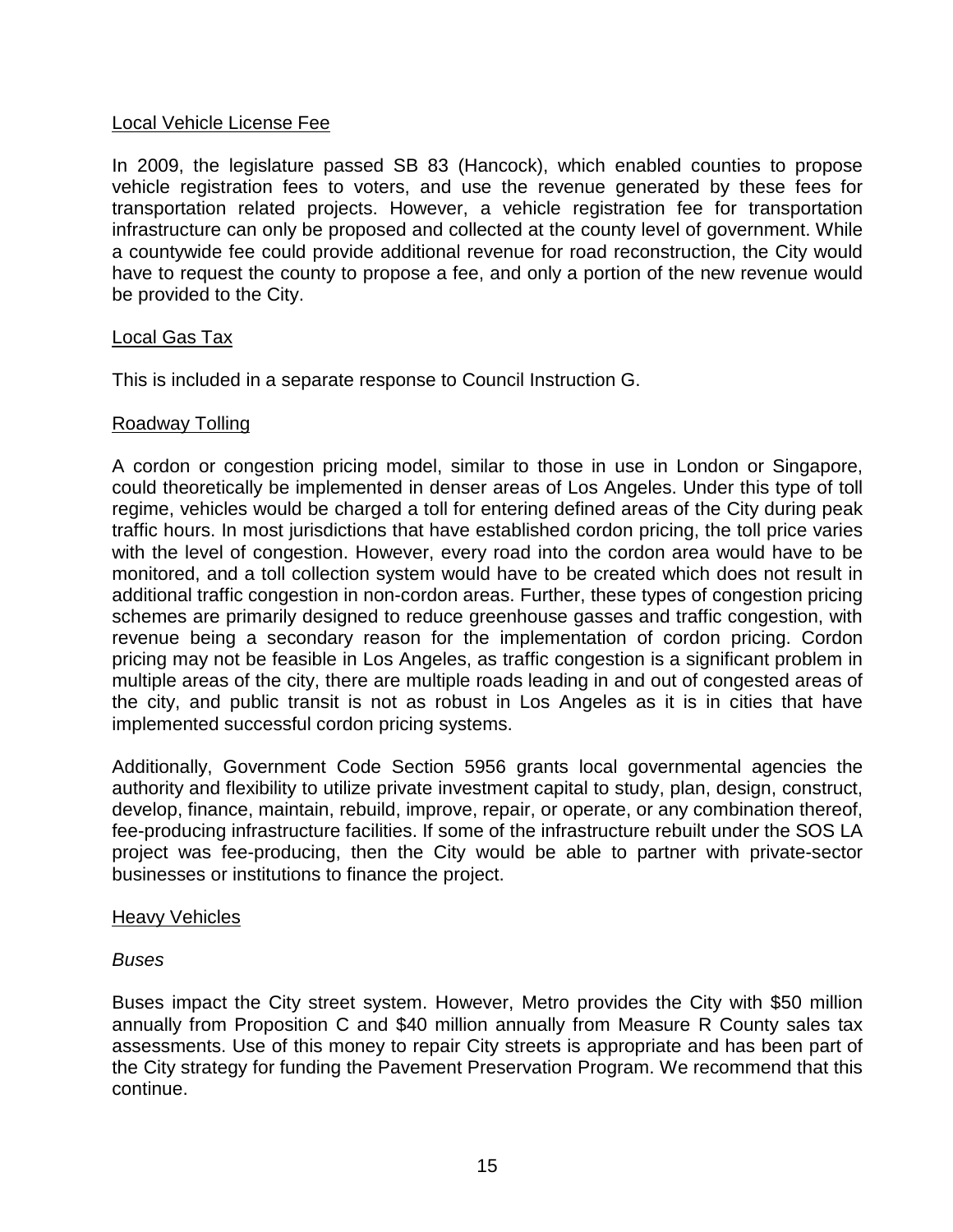### *Commercial Trucks*

Establishment of a charge to commercial trucks would be difficult to implement in a City like Los Angeles. It may be easier to increase or establish a tax at the State and/or Federal level and have revenues distributed equally back to local jurisdictions.

#### *Multi-Family and Commercial Refuse Trucks*

On April 24, 2013, the Council instructed this Office to report back with recommendations for dedicating a portion of fees from future Waste Hauling Franchises to street repair and maintenance (C.F. 10-1797-S15 Amending Motion 23D). Additionally, on August 21, 2013, in addition to instructing us to report back on generation of funding from vehicle owners, the Council instructed us, with the assistance from the Bureau of Sanitation (BOS), to report with recommendations for dedicating a portion of a future Waste Hauling Franchise Fee to street repair and maintenance (C.F 13-1300-S1). We have reviewed this matter and find that it is both feasible and recommended.

In an August 23, 2012 report provided by the City Administrative Officer (CAO) to the Council on the issue of establishing a multi-family and commercial refuse collection franchise, the CAO estimated that between \$20 million and \$30 million in General Fund revenue was available annually. In promoting an alternative recommendation (the Exclusive Franchise system approved by the Council), the Director of the Bureau of Sanitation (BOS) testified that the same amount of General Fund revenue was available.

The City Attorney has stated that all revenue from the refuse franchise fees are unrestricted revenue. This revenue would normally be placed in the City General Fund. However, the Council and Mayor could establish an SOSLA Trust Fund, place the franchise fees in the Trust Fund and designate the use of those funds for street repair and maintenance. This would be an appropriate use of those funds since refuse collection vehicles provide for greater wear and tear on the streets and alleys than a normal passenger vehicle.

The August 2012 CAO report further indicated that the amount of franchise fee revenue achievable is contingent upon future policy decisions. For example, properly weighting the amount and timing of the Franchise Fees in the bidding process, establishing minimum bids per district, establishing financial incentives for compliance with the Franchise terms, ensuring that enforcement activities are adequately supported and reducing the AB939 Fee to minimize the potential impact on refuse collection rates are decisions that should be made by the Council. If it is desired, the Council could instruct us, to work with the Bureau of Sanitation, to review relevant issues relating to properly establishing a Refuse Collection Franchise Fee and report back.

### *City Refuse Trucks*

A fee could be charged to City refuse trucks and be dedicated to roadway repair and/or maintenance. The nexus with the repair of failed streets is obvious as heavy City refuse trucks operate in single family residential neighborhoods, and the majority of the City D and F streets are located in residential neighborhoods.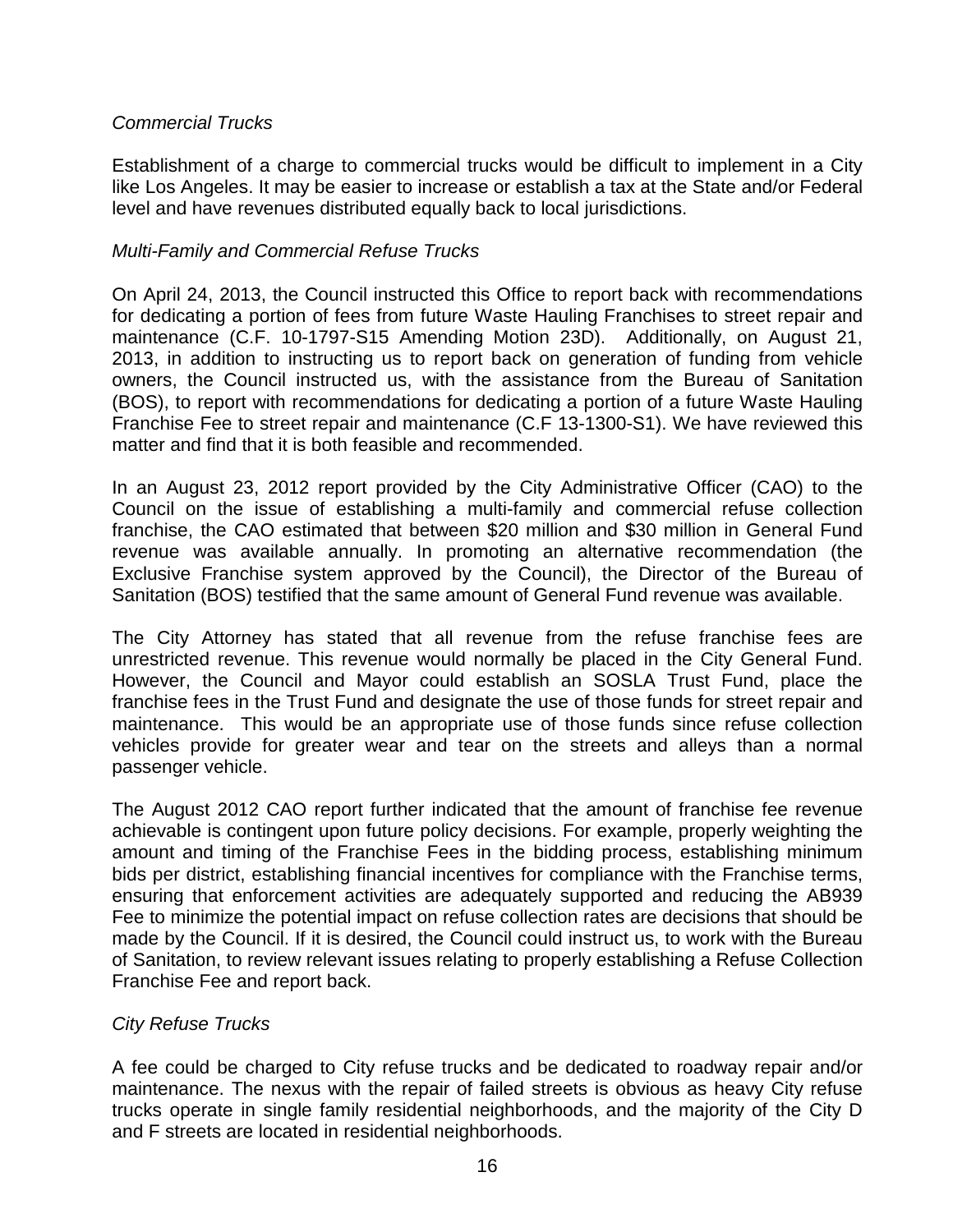The City Attorney reports that California courts have ruled that a franchise type fee cannot be directly applied to City refuse service. The courts have allowed, however, that, if the City could determine actual costs, those costs may be included in the rate structure. Therefore, the City could establish a fee to mitigate the impact of City trash trucks on City streets. However, to legally do so, a study would be needed to determine if there is a greater impact on streets by City refuse collection trucks than other vehicles and to quantify any potential impact.

If there is a desire to do this, the Council could instruct the City Engineer, the Bureau of Street Services, the Department of General Services, the City Administrative Officer and City Attorney to report back with such a study.

#### *Weight Fees*

California sets Vehicle Weight Fees in California Vehicle Code Section 9400. DMV collects these fees in addition to registration fees when a vehicle is registered and uses the funds for various programs. These fees can only be revised by the state, and do not vary from county to county. To raise these fees, state legislation would be required.

#### *Diesel Fees*

Under the current law, the California State Board of Equalization sets the sales and use tax rate for diesel fuel, as well as an excise tax. The current state sales and use tax rate for diesel fuel is 9.42 percent, while the excise tax rate is 10 cents per gallon. These rates are periodically reviewed by the Board of Equalization. The revenue raised under these programs is used for highway and road maintenance. Because these rates are set by the state, the City is unable to increase them without state legislation.

#### Rental Cars

The Department of Public Works, Bureau of Sanitation has provided a suggested Car Rental Tax that would require further study. It could potentially be used for street repair, stormwater and flood control projects and maintenance and street sweeping. A five percent assessment per car per day tax is estimated to generate \$24 million per year. Implementation of this proposal would be similar to an additional business tax.

#### Parking Occupancy Tax

Our Offices provided a report to the Council, (C.F. 11-1357-S1, on October 17, 2012) that described the process and amount required to increase Parking Occupancy Taxes. It was estimated that an increase in the tax rate from 10 percent to 15 percent could increase revenues by \$41 million or more. We have included additional information on this funding source as Attachment 6.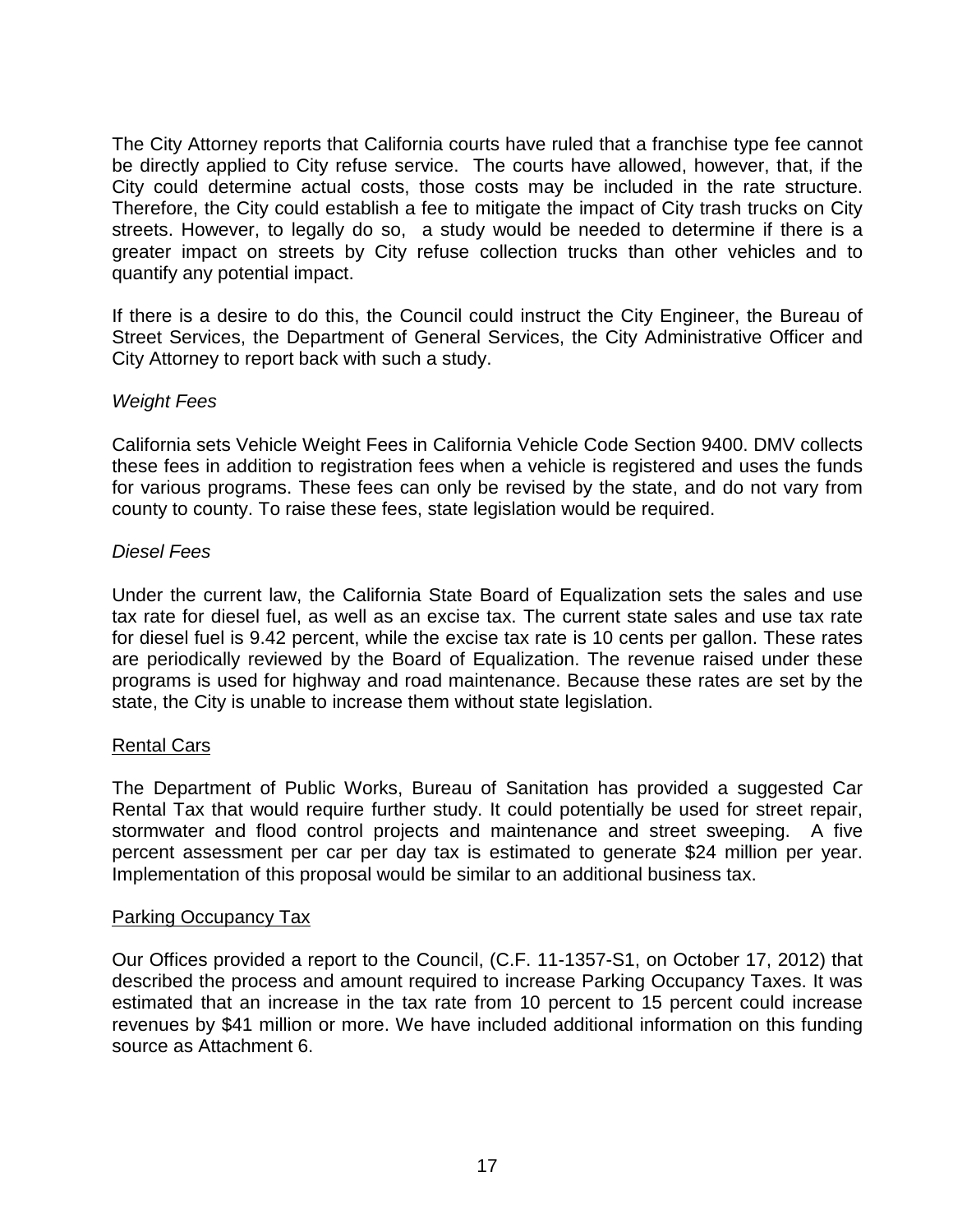### Special Parking Revenue Surplus Transfers

The Special Parking Revenue Fund (SPRF) receives revenue from parking meters and parking lots owned by the City Department of Transportation (DOT). After paying for the operations, maintenance and debt service of the system, the City is allowed to declare a surplus in the Fund and transfer the surplus money to the City Reserve Fund. The CAO counts on \$18 million in surplus funds transfers for the City Budget forecast. Any surplus transfer in excess of the \$18 million is considered one-time funding that, once transferred to the Reserve Fund, is available for any purpose, including street repair.

#### **E. AVAILABILITY OF FEDERAL OR STATE GRANT PROGRAMS No Recommendation**

We were instructed to report back on the availability of any federal or state grant programs that could potentially provide supplementary funding for this measure.

Grant funding for road reconstruction and maintenance projects is limited or non-existent. However, Grant funding programs that support "green streets" programs, or projects for infrastructure infill, transportation, and economic development, may be of use for the SOSLA program.

However, the availability of grant funds in the future for these types of projects is not guaranteed and grant funds utilization would be limited to specific projects within the SOSLA program. California also offers a grant for the use of recycled tires which could be of use to the SOSLA program.

#### Infrastructure State Revolving Fund Program (CA)

#### (Max award: \$10,000,000)

The purpose of this program is to provide public agencies with low-cost financing for a variety of infrastructure projects. Intending to promote economic development and the conservation of natural resources, projects must facilitate effective and efficient use of public resources, as well as develop and enhance public infrastructure in a manner that will create and retain long-term employment opportunities. Applicants must demonstrate a readiness to proceed with construction within six months of loan origination. Projects should be consistent with the general plan of the city and/or the county, and projects must be eligible for tax-exempt financing without an allocation of the state's private activity bond volume cap.

This program utilizes a two-tiered loan system. Tier 1 projects must meet the loan underwriting criteria outlined on pages 20-26 of the NOFA file. Tier 2 loans are available for projects in economically distressed communities that are expected to meet Tier 1 underwriting criteria within three to five years of loan origination.

Funding is available to support infrastructure projects such as:

- City streets, county highways, and state highways
- Drainage, water supply, and flood control
- Educational facilities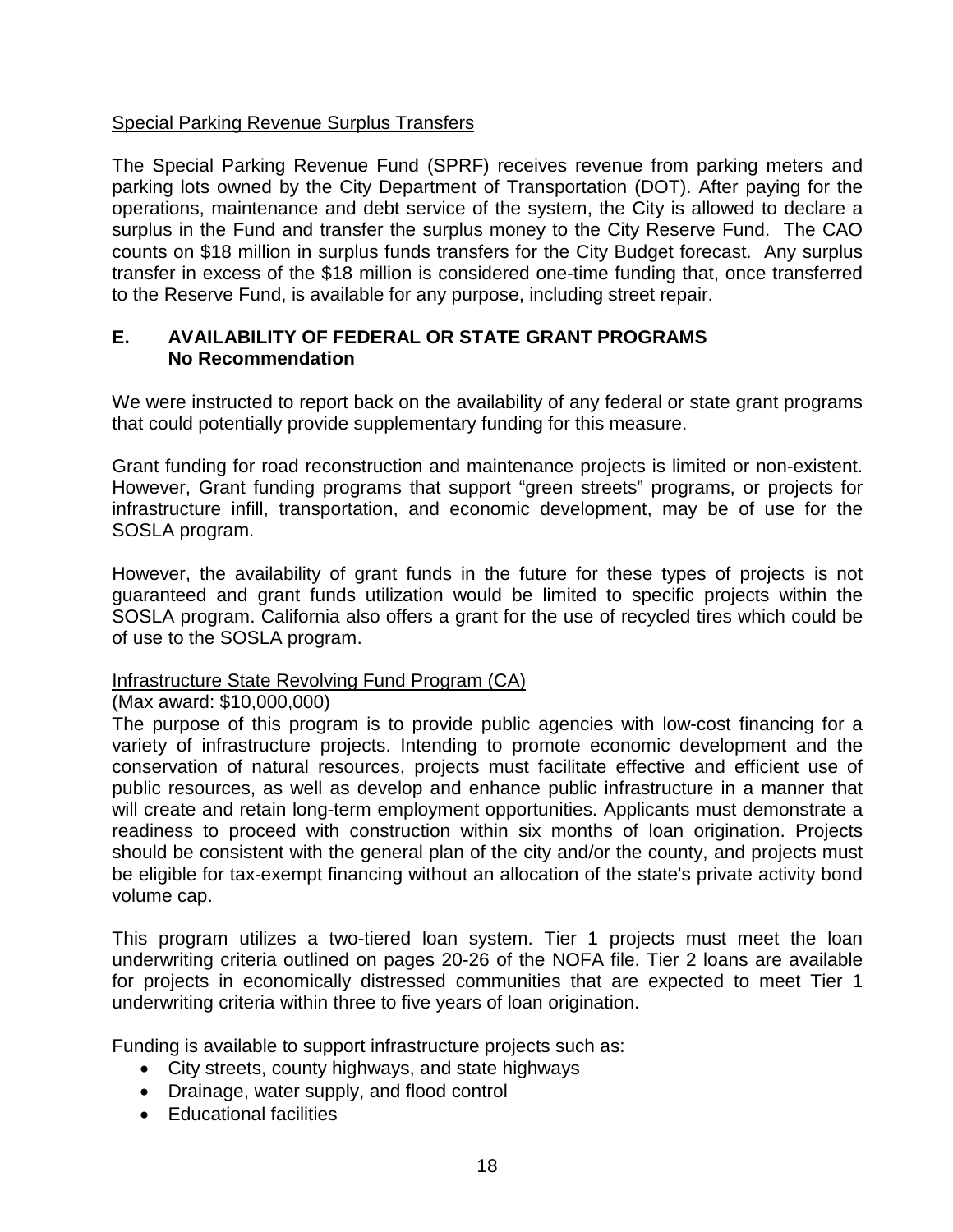- Environmental mitigation measures
- Parks and recreational facilities
- Port facilities
- Power and communications facilities
- Public transit
- Sewage collection and treatment
- Solid waste collection and disposal
- Water treatment and distribution
- Defense conversion and military infrastructure
- Public safety facilities

Eligible costs include:

- Construction, renovation, and acquisition
- Demolishing or removing buildings or structures on acquired land
- Machinery, equipment, and financing charges
- Interest prior to, during, and for a period after completion of the eligible project
- Provisions for working capital
- Reserves for principal and interest and for extensions, enlargements, additions, replacement, renovations, and improvements
- Architectural, engineering, financial, and legal services, plans, specifications, estimates, administrative expenses, and other necessary or incidental costs

### 2013 TIGER grant funding (Federal)

### (Max award \$200,000,000)

The purpose of this program is to support capital investments in surface transportation infrastructure projects that provide significant impacts nationally, in a metropolitan area, or in a region.

Eligible project types include:

- Highway and bridge projects eligible under title 23, U.S. Code
- Public transportation projects eligible under chapter 53 of title 49, U.S. Code
- Passenger and freight rail transportation projects
- Marine port infrastructure investments

#### Infill Infrastructure Grant Program FY 2014 (CA)

#### (Max Award \$4,000,000)

The purpose of this program is to support the development of higher-density affordable and mixed-income housing in locations that are designated as infill.

Qualifying infill projects must be located in an urbanized area that has adopted a housing element compliant with Article 10.6 of Chapter 3 of Division 1 of Title 7. Examples of eligible improvements include:

- Development or rehabilitation of parks or open space
- Utility improvements and relocation
- Streets, roads, transit linkages, and facilities
- Traffic mitigation features
- Site preparation or demolition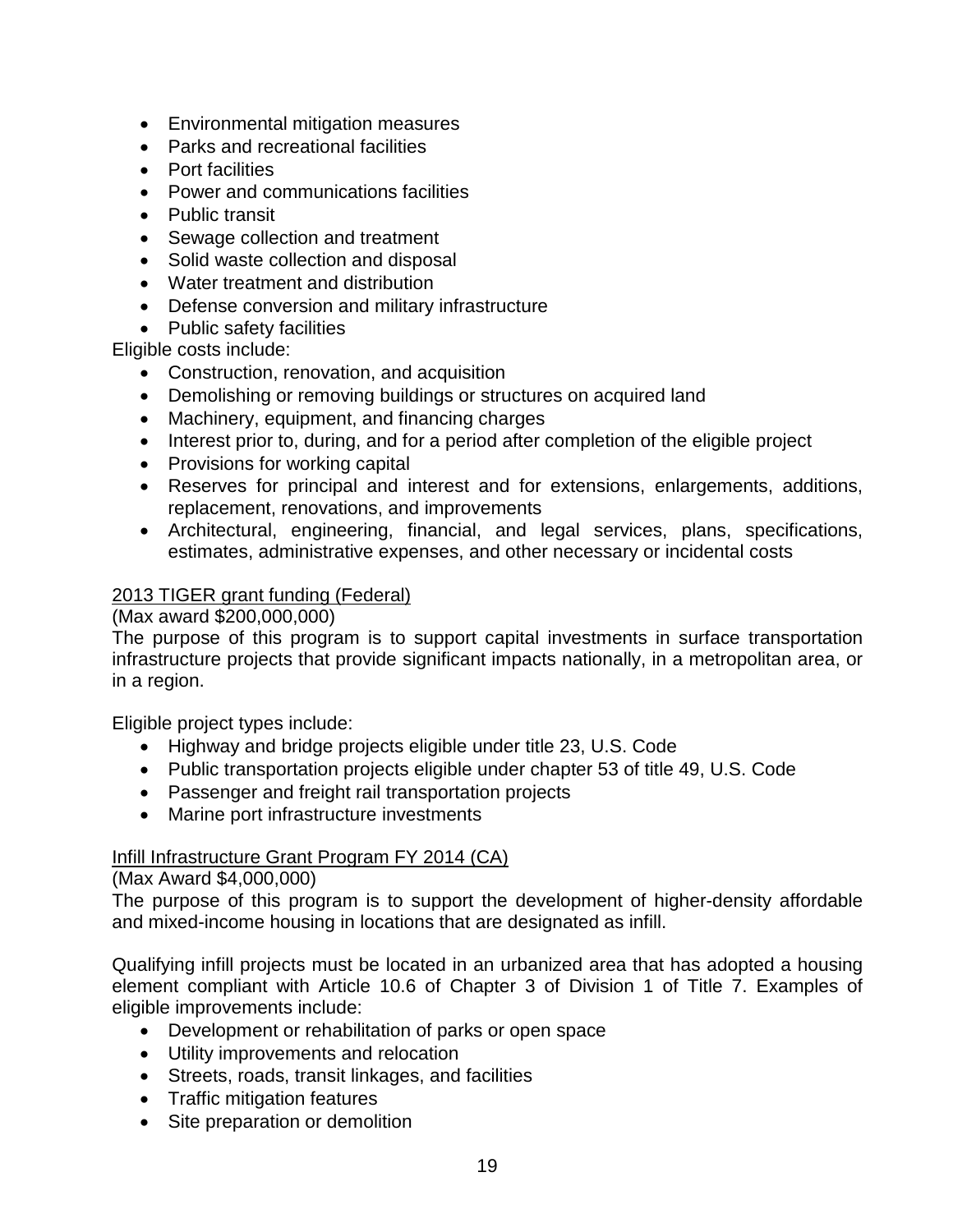- Sidewalks and streetscape improvements
- Storm drains, storm water basins, culverts, and similar drainage features

#### Economic Development Assistance Program Grants - FY 2013/2014 (Federal) (Award Amount Unspecified)

The purpose of this program is to provide distressed communities and regions with resources to support job creation and private investment. Seeking to prepare regions for success, this program supports bottom-up strategies that build on regional assets to spur economic growth and resiliency. Applicants are encouraged to present new ideas and creative approaches to advance economic prosperity.

Funding is available in the following streams:

- Public works: catalytic investments to help distressed communities build, design, or engineer critical infrastructure and facilities that will help implement regional development strategies and advance bottom-up economic development goals to promote regional prosperity. Eligible projects may include a technology center that provides laboratory, office, and manufacturing space or regional job creation in targeted cluster industries.
- Economic adjustment assistance: provide a wide range of construction and nonconstruction assistance, including public works, technical assistance, strategies, and revolving loan fund (RLF) projects, in regions experiencing severe economic dislocations. Examples of eligible projects include a university or community college launching an RIC and the construction of a multi-tenant facility to house early-stage businesses. Consideration for funding through this stream will be given to applications from communities experiencing adverse economic changes due to base realignment and closures (BRAC) and federally declared disasters.

#### Tire-Derived Aggregate (TDA) Grants - FY 2013 (CA)

The purpose of this program is to promote the use of tire-derived aggregates (TDAs) in order to increase recycling of California-generated waste tires. Assistance is targeted at civil engineers in their efforts to solve a variety of engineering challenges posed by the process of recycling shredded tires.

Eligible projects generally fall into one of the following categories:

- Lightweight fill, including slope stabilization, embankment fill, and landslide repair
- Retaining wall backfill where lightweight material is required
- Vibration mitigation under rail lines
- Landfill application (aggregate replacement projects)
- Landfill application projects do not include use of shredded waste tires as alternative daily cover (ADC) or alternative intermediate cover (AIC). Additionally, these landfill application projects are not eligible for consideration as a very large project (VLP).

All projects must meet the following requirements:

• One hundred percent California-generated waste tires must be used in the TDA portion of the project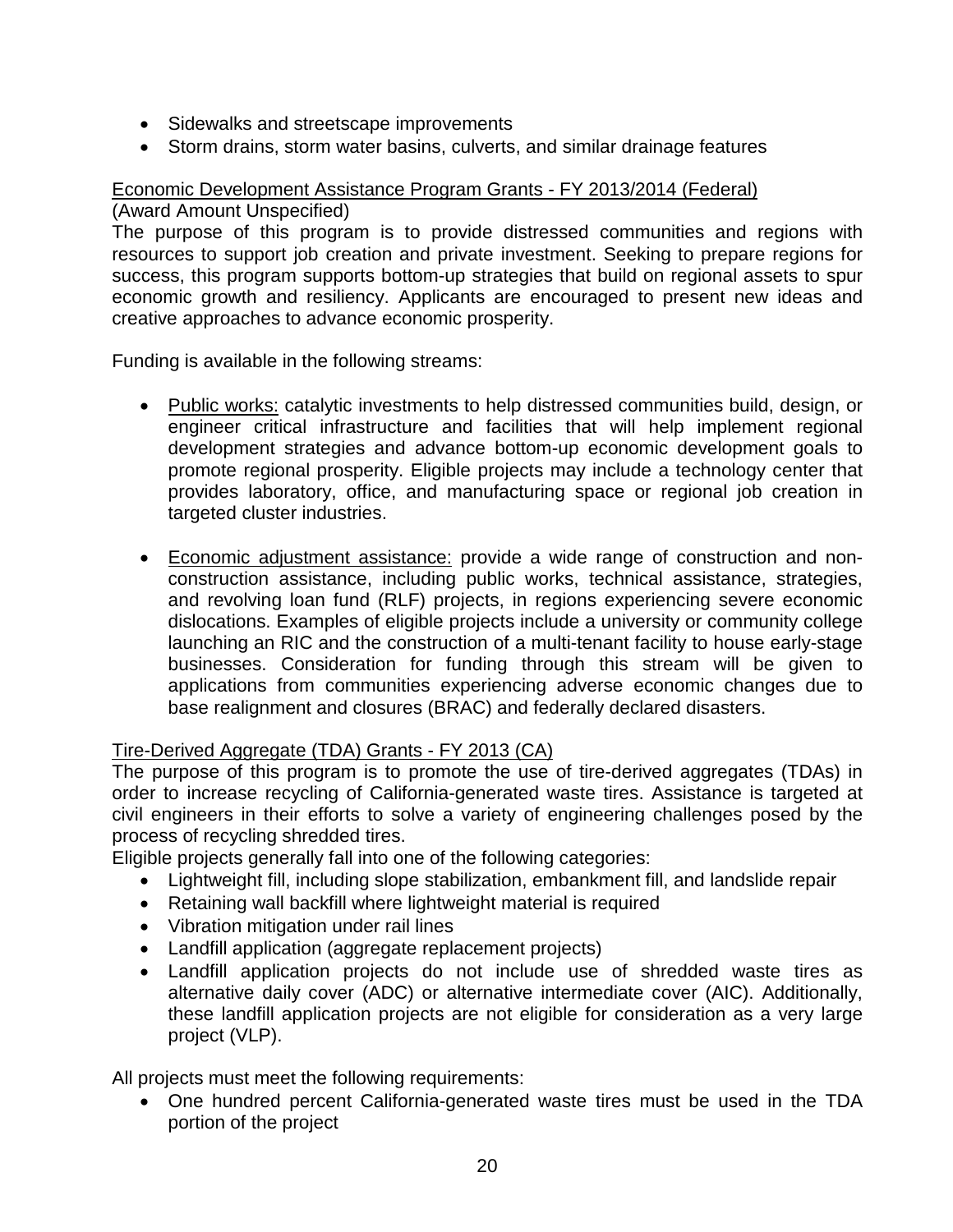- The project must be located in California.
- A minimum of 750 tons of TDA must be used in the project
- Project design plans must be at a minimum 50 percent design at the time of application submission and 100 percent design prior to the start of the project
- Each project must incorporate technical assistance/training that will be provided by CalRecycle contractors and/or staff
- Applicants must obtain any and all access rights (e.g., easements) to the project site

### Rubberized Pavement (TRP) Grant Program - FY 2013 (CA)

(Max Award Amount: \$500,000)

The purpose of this program is to promote markets for rubberized pavement products completely derived from recycled California-generated waste tires. The program has two components to encourage first-time or limited users of rubberized pavement:

- Rubberized Asphalt Concrete (RAC) Projects: Awards are based on the differential cost of using RAC versus that of using conventional asphalt concrete and the tonnage of RAC used. A minimum of 3,500 tons of RAC must be used. Refer to page 4 of the NOFA file for additional information on differentials.
- Chip Seal Projects: Awards are based on a fixed dollar amount per square yard of material used. A minimum area of 35,000 square yards of chip seal material must be used. Refer to page 4 of the NOFA file for additional information on the award basis.

All projects must contain a minimum of 300 pounds (equivalent to 15 percent by weight) of tire-derived crumb rubber per ton of rubberized binder.

### Urban Greening Program (Parts A and B): Projects - FY 2013 (CA)

(Max Award Part A: \$250,000, Max Award Part B Unspecified)

The purpose of this program is to create sustainable communities and help California meet its environmental goals and to by assisting state and local entities with the development of local greening plans and the implementation of related projects in urban areas. Program goals include improving air and water quality, protecting natural resources and agricultural lands, increasing the availability of affordable housing, improving infrastructure systems, and promoting public health.

Supported plans or projects must reduce greenhouse gas emissions and provide multiple environmental benefits. In addition, plans/projects must be consistent with the state's planning policies and in compliance with the California Environmental Quality Act (CEQA) and other applicable regulations.

Funding is available through the following program components:

- (Part A): Planning
- (Part B): Projects

The Planning component will support the development of a master urban greening plan that will guide and coordinate greening projects in the applicant's jurisdiction. Applicants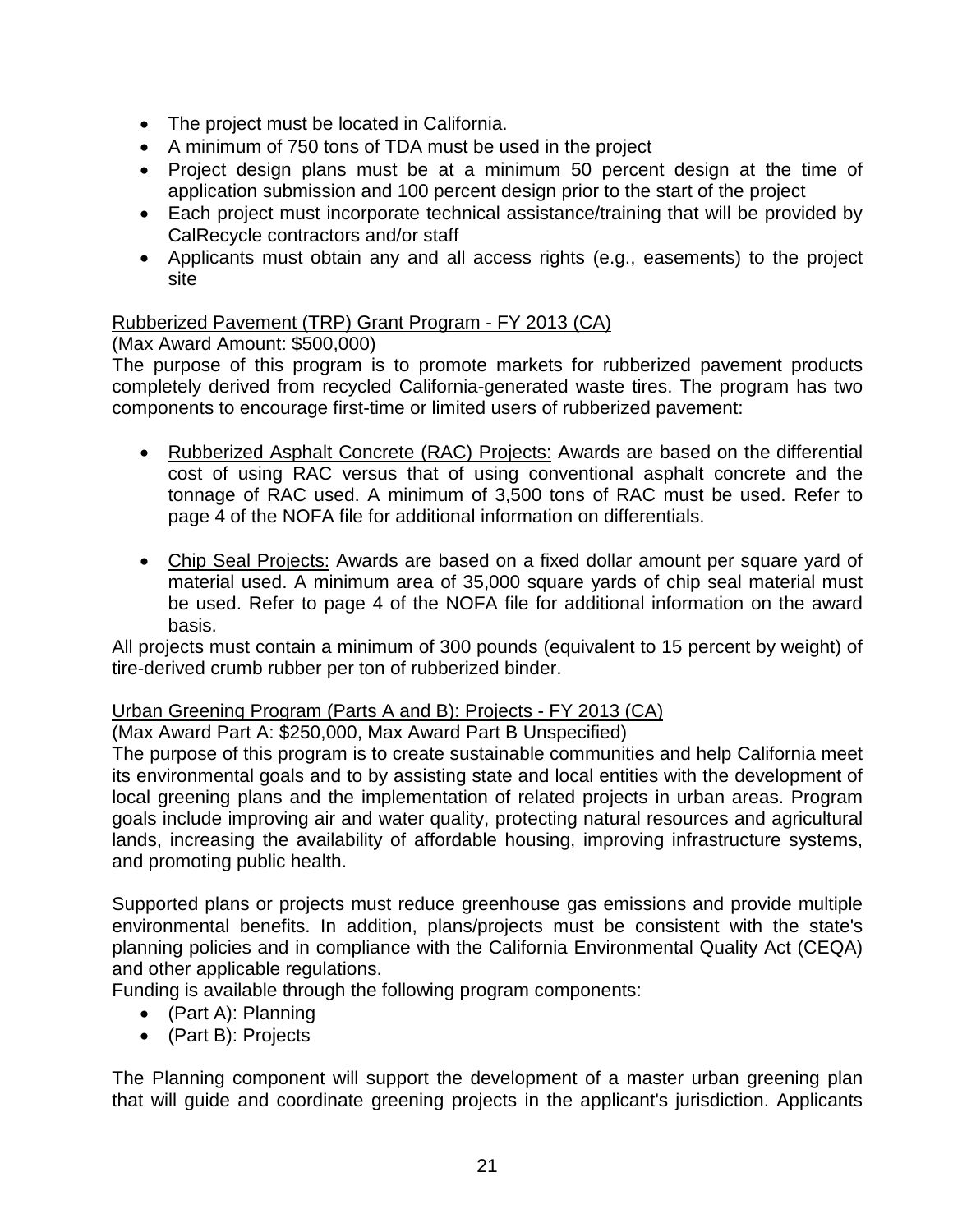should involve the community in the development and coordination of plans, and plans should integrate entities with jurisdiction over the service area.

Eligible costs may include personnel, employee, and consultant services, as well as necessary miscellaneous costs and a limited amount of contingency costs.

The Projects component is designed to incrementally create more viable and sustainable communities by supporting development or acquisition projects that preserve, enhance, increase, or establish green areas such as urban forests, open spaces, wetlands, and community spaces. Potential project types include:

- Tree canopy/shade trees
- Urban heat island mitigation and energy conservation through landscaping and green roof projects
- Multi-objective storm water projects, such as construction of permeable surfaces and collection basins and barriers
- Community, demonstration, or outdoor education gardens or orchards.

#### Los Angeles Metro Call for Projects (Los Angeles County)

### (Max Award unspecified)

Metro is responsible for allocating discretionary federal, state and local transportation funds to improve all modes of surface transportation. Metro also prepares the Los Angeles County Transportation Improvement Program (TIP). A key component of TIP is the Call for Projects program, a competitive process that distributes discretionary capital transportation funds to regionally significant projects.

The Call for Project program seeks to:

- Improve Mobility
- Maximize person throughput on streets
- Reduce Vehicle Miles Traveled (VMT)
- Reduce Greenhouse Gas (GHG) emissions

Every other year, Metro accepts Call for Projects applications in eight modal categories:

- Regional Surface Transportation
- Improvements
- Goods Movement Improvements
- Signal Synchronization & Bus Speed Improvements
- Transportation Demand Management
- Bicycle Improvements
- Pedestrian Improvements
- Transit Capital

### California Highway Safety Improvement Program (HSIP) – FY 2013 (CA)

#### (Max Award unspecified)

The purpose of this program is to assist with the construction of safety improvements on public roads, publicly owned bicycle or pedestrian pathways or trails, or tribal lands for tribal use. Program funding is intended to eliminate or reduce the number and severity of traffic accidents at locations that have demonstrated transportation safety problems.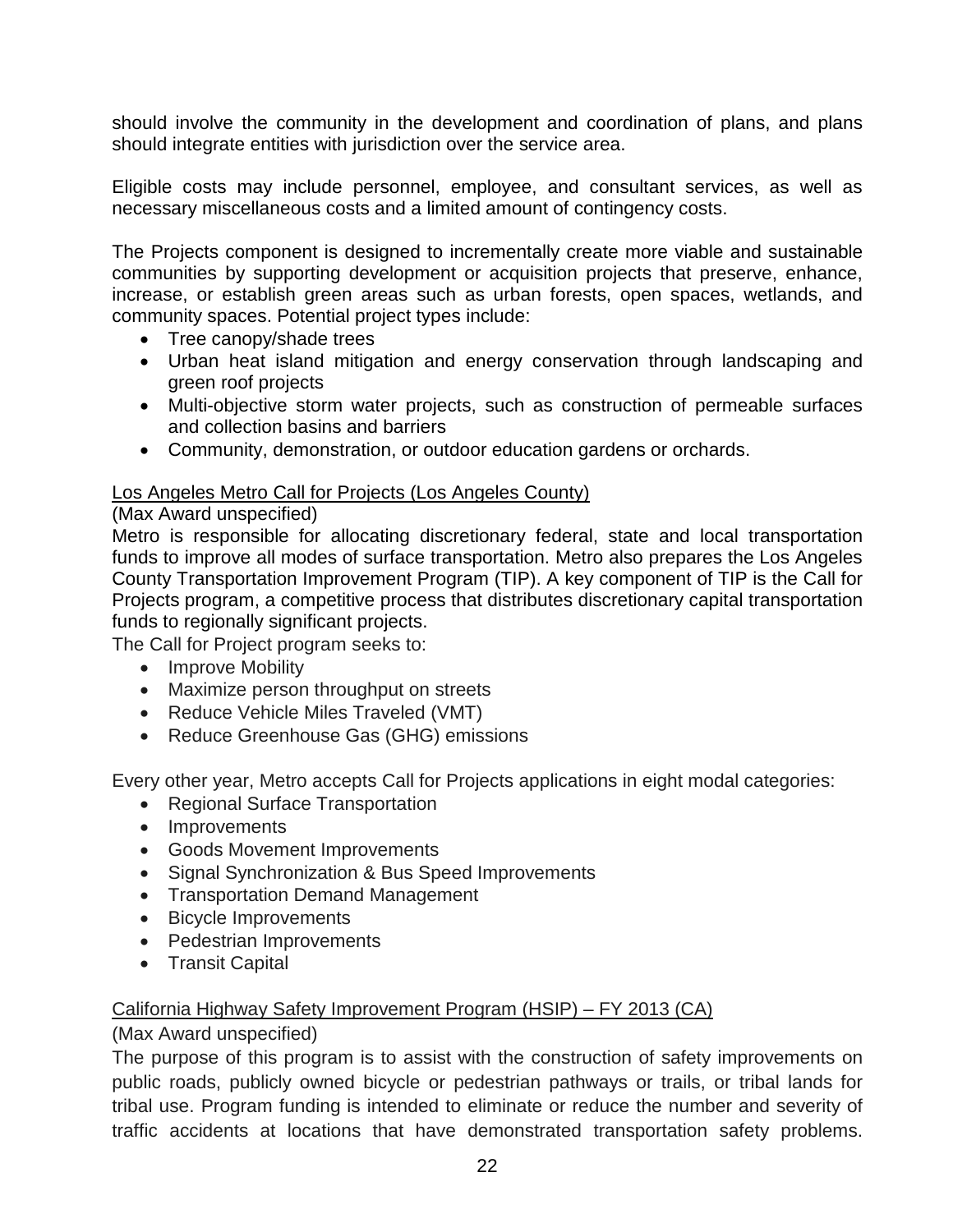Projects may engage in preliminary engineering, address right-of-way issues, advance construction, or develop non-infrastructure (NI) elements. This grant is funded by the federal government and administered by Caltrans.

Eligible projects include:

- An intersection safety improvement
- Pavement and shoulder widening (including addition of a passing lane to remedy an unsafe condition)
- Installation of rumble strips or other warning devices, if they do not adversely affect the safety or mobility of bicyclists, pedestrians, and persons with disabilities
- Installation of a skid-resistant surface at an intersection or other location with a high frequency of crashes
- An improvement for pedestrian or bicyclist safety or for the safety of persons with disabilities
- Construction of any project for the elimination of hazards at a railway-highway crossing that is eligible for funding under Section 130, including the separation or protection of grades at railway-highway crossings
- Construction of railway-highway crossing safety features, including installation of highway-rail grade crossing protective devices
- The conduct of an effective traffic enforcement activity at a railway-highway crossing
- Construction of a traffic calming feature
- Elimination of a roadside hazard
- Installation, replacement, and improvement of highway signage and pavement markings
- Installation of a priority control system for emergency vehicles at signalized intersections
- Installation of a traffic control or other warning device at a location with high crash potential
- Planning integrated interoperable emergency communications equipment, operational activities, or traffic enforcement activities (including police assistance) relating to work zone safety

## Safe Routes to Schools Program (Parts A and B)

(Max award part A \$1,000,000; part B \$500,000)

There are two separate Safe Routes to School Programs, both of which are administered by Caltrans. One is a State Grant Program. The other is a Federal Grant Program authorized by the Federal Transportation bill, SAFETEA-LU. The State program still exists; however the federal program has been consolidated into the federal Transportation Alternative Program legislated by the current federal transportation bill, MAP-21. As of today, both programs will are slated to be consolidated into the Governor's new Active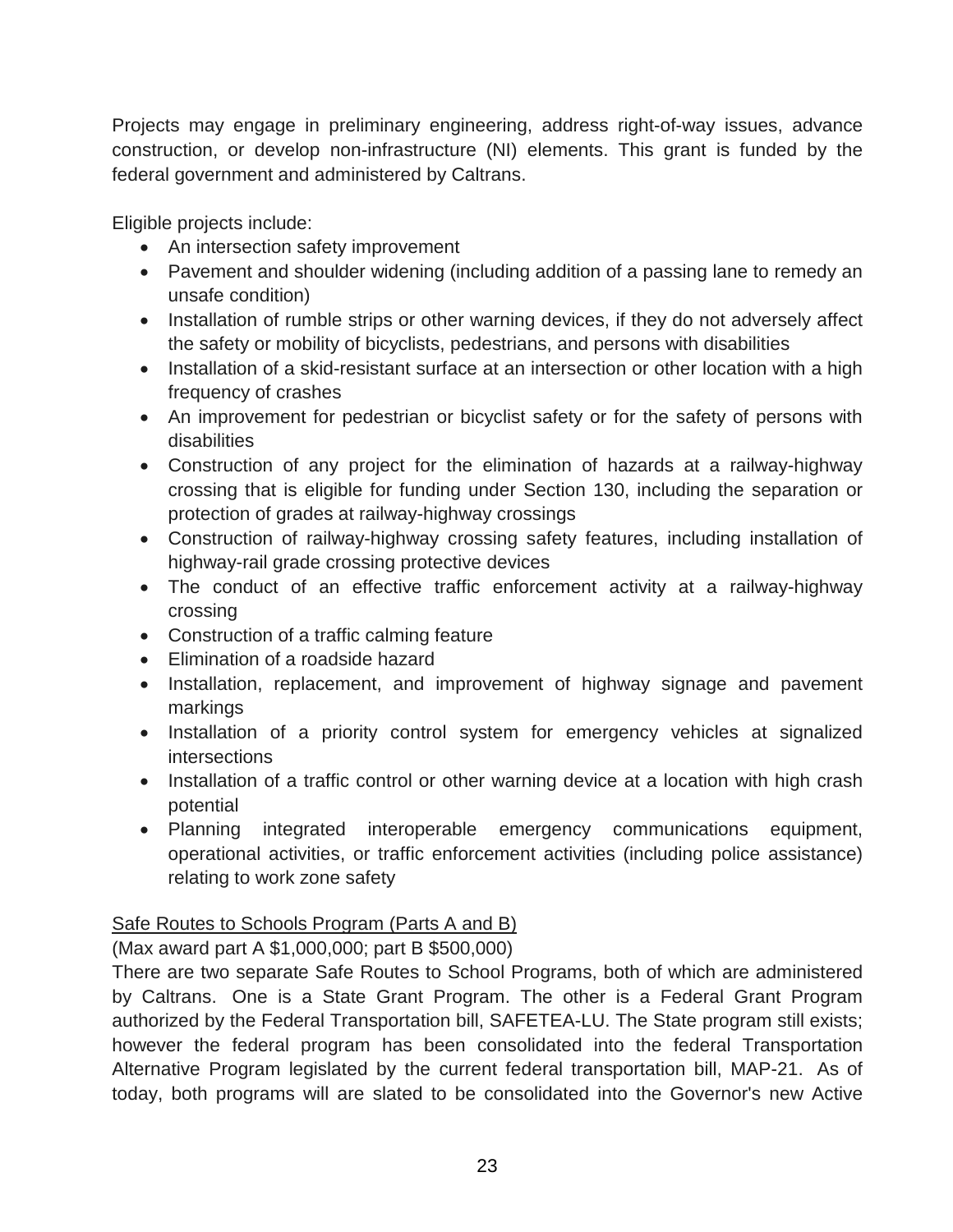Transportation Program. The State is going through a rulemaking process for this program to be completed in March 2014.

The purpose of this program is to provide reimbursement funding for safe routes to school (SRTS) projects that reduce injuries and fatalities, improve safety for students in grades K-8 who walk or bike to school, and encourage behavior, attitudes, and social norms that increase the number of children walking or biking. Emphasizing community participation, this program seeks projects that incorporate the key elements of education, encouragement, enforcement, engineering, and evaluation. Applicants are encouraged to utilize environmental justice principles.

Expected outcomes include:

- More children walking and bicycling to schools
- Decreased vehicular traffic congestion around schools
- Reduced childhood obesity
- Improved air quality, community safety and security, and community involvement
- Improved partnerships among schools, local agencies, parents, and other stakeholders

This program will support two components:

- (Part A): Infrastructure
- (Part B): Non-Infrastructure

The Infrastructure component intends to support engineering and capital projects that substantially improve the ability of students to safely walk and bike to school. Projects must involve the planning, design, and construction of facilities within a two-mile radius of an elementary or middle school.

Eligible projects will fall under the broad categories of pedestrian facilities, traffic calming measures, installation of traffic control devices, construction of bicycle facilities, and public outreach, education, and enforcement. Examples of eligible projects include:

- New bicycle trails and paths, bicycle racks, and bicycle lane striping and widening
- New sidewalks, widening of sidewalks, sidewalk gap closures, curbs, gutters, and curb ramps
- New pedestrian trails, paths, and pedestrian over and under crossings
- Roundabouts, bulb-outs, speed bumps, raised intersections, and median refuges
- Narrowed traffic lanes, lane reductions, full or half-street closures, and other speed reduction techniques.

# **F. FEASIBILITY OF BORROWING AGAINST FUTURE REVENUES No Recommendation**

We were instructed to report back on the feasibility of borrowing against future revenues to provide upfront funding.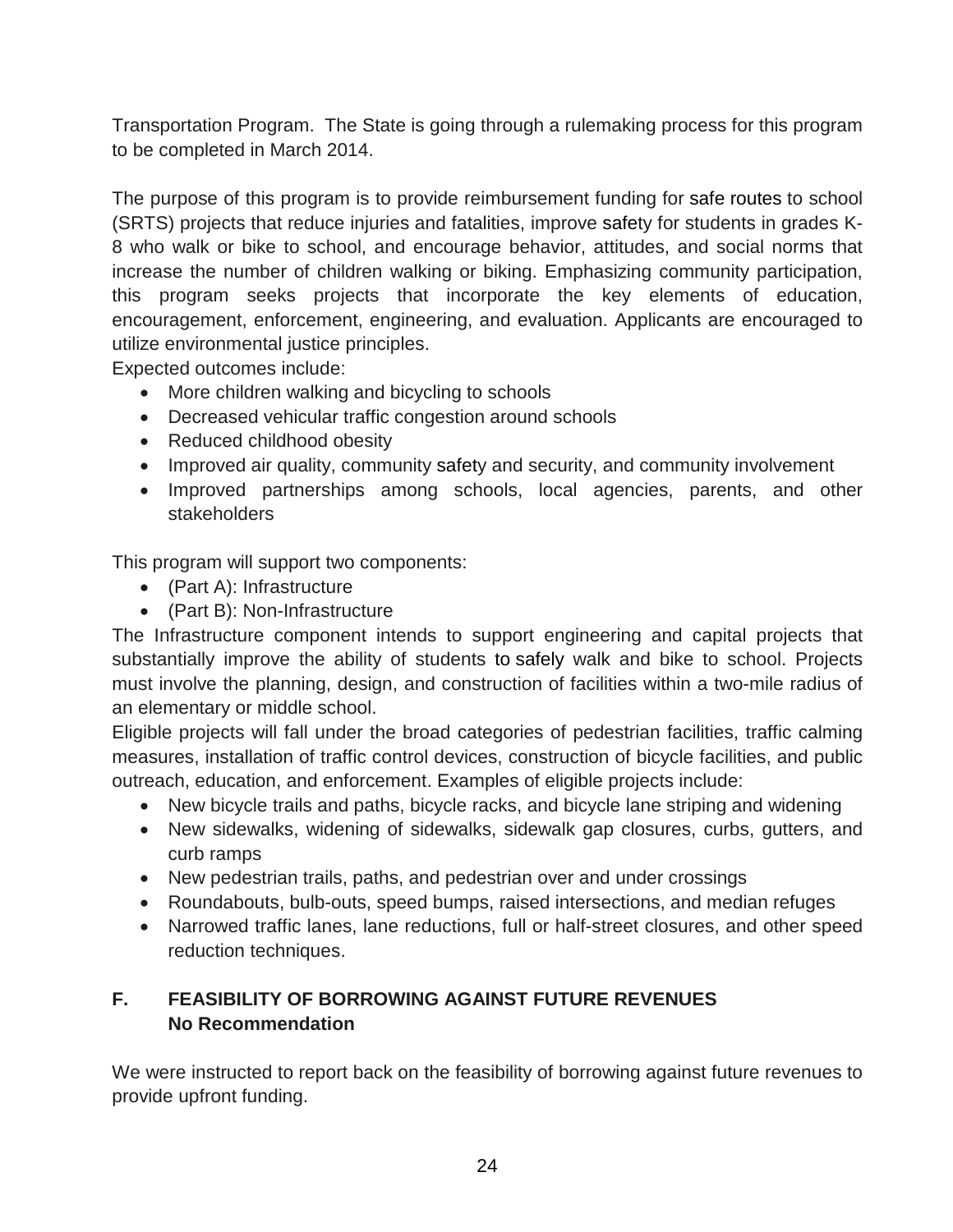Based on the Bureau of Engineering report dated February 28, 2014, the estimated program cost range is \$3.54 billion ("low cost estimate") to \$3.86 billion ("mean cost estimate") and the recommended construction period is 15 years, with an overall program duration of 20 years. The specific sources reviewed include Gas Tax, Sales Tax Revenue Bonds, including Measure R and Proposition C (Prop C), General Fund, General Obligation (GO) Bonds, Special Taxes, and Community Facilities Districts (CFDs). The possibility of a private-public partnership (P3) is also briefly addressed herein.

The following analyses make various assumptions regarding market conditions that will change over time. The information provided is to assist with the identification of preferred alternatives and will require further refinement that will result in changes to the final calculations. Further, certain revenue streams, such as Measure R and Proposition C, have funding commitments that have not been factored in the revenue available to support debt service. The decisions to withdraw these funding commitments are policy decisions that will require further review outside the scope of this preliminary report.

### Gas Tax

Over the past few years, several issuers have completed Gas Tax borrowings by issuing Certificates of Participation, a form of lease-backed debt. We have researched this option and confirmed with bond counsel that while the agencies did complete the validation process of having the proposed debt structure approved by the Courts, the Attorney General and State Controller have since challenged the validity of these issuances. Bond counsel advises that leveraging Gas Tax revenues is not possible under existing federal legislation and that any attempt to validate through the courts will likely be unsuccessful based on current indications by the Attorney General and State Controller. Accordingly, we do not recommend attempting to issue debt secured by Gas Tax revenues.

#### Sales Tax Revenue Bonds

Sales Tax Revenue Bonds are payable from and secured by revenues received by the issuer from the imposition of a sales and use tax on transactions within the issuer's boundaries. Any sales tax increase must be approved by a two-thirds vote and the ballot measure must specify the uses of the revenue generated by the tax. The ballot measure must also include specific language authorizing the City to issue its own sales tax revenue bonds, if that is a desired financing option. Absent that language and based on current State law, the City is limited to issuing bonds through the regional agency through which the revenues will pass. In the recent past, the only completed financing secured by City sales tax revenues has been for Prop C.

#### Sales Tax Revenue Bonds - Measure R

The CAO previously reported on the possibility of issuing \$55 million in debt secured by Measure R revenues for the Leimert Park and Westchester rail stations (C.F. 13-0337). Pursuant to policies adopted by the Los Angeles County Metropolitan Transportation Authority (MTA) for the issuance of Measure R bonds, the most efficient and cost-effective method would be for the MTA to issue on the City's behalf. This is similar to the method used for Prop C bonds issued by MTA on the City's behalf in 1998. MTA would likely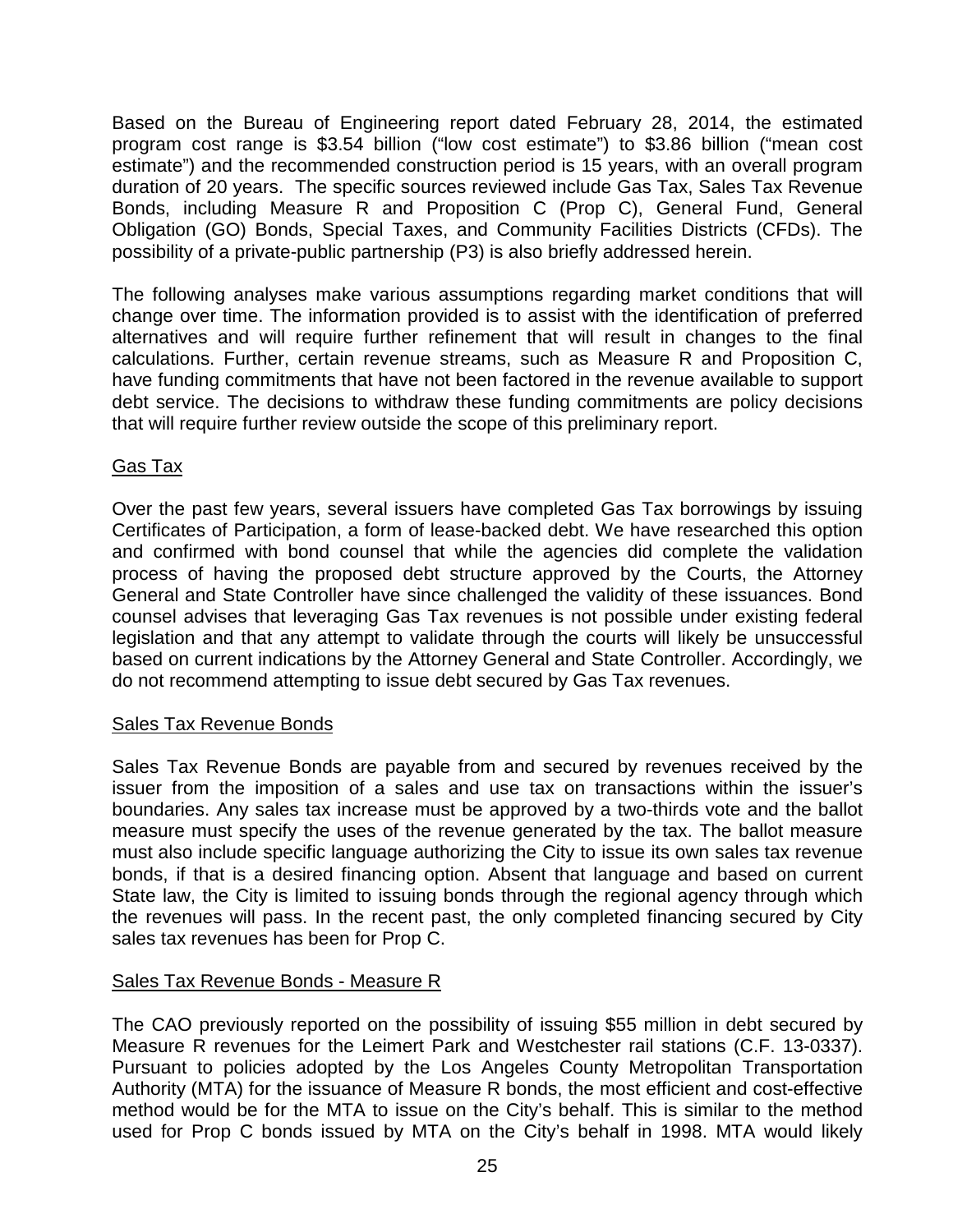secure higher ratings than the City since Measure R revenues are distributed by MTA to local agencies pursuant to the local share formula, as compared to other revenues that are received directly by the City and not passed through another agency. Higher ratings reduce interest costs and maximize proceeds. As in the case of the Prop C issuance, the parties could enter into a Memorandum of Understanding clarifying roles and responsibilities, with the City completing the transaction and responsible for controlling essentially all aspects of the proceeds, as well as disclosure and other fiduciary requirements.

The CAO, with assistance from our Financial Advisors, completed a preliminary analysis of a bond issuance structured to maximize proceeds given an annual revenue stream of \$35 million available to fund debt service through the expiration of Measure R. This analysis also includes certain other assumptions, such as debt service coverage ratios and credit ratings which are subject to market forces and will change in the future.

| <b>Issuer</b>                   | <b>MTA</b>                     |
|---------------------------------|--------------------------------|
| <b>Credit Structure</b>         | <b>Sales Tax Revenue Bonds</b> |
| <b>Anticipated Ratings</b>      | "А"                            |
| <b>Debt Service Requirement</b> | 1.35x coverage                 |
| <b>Annual Revenues</b>          | \$35 million $(1)$             |
| Net Capacity (Project Fund)     | \$312 million                  |
| Avg. Annual Debt Service        | \$25.9 million <sup>(2)</sup>  |

(1) Existing funding commitments have not been backed out of the annual revenue available to support debt service; policy decisions regarding those commitments would need to be made prior to moving forward with a debt financing supported by these revenues.

 $(2)$  Assumes 25 years; Measure R expires in 2039

#### Sales Tax Revenue Bonds - Prop C

As previously mentioned, the City leveraged its Prop C revenues in 1998 in a transaction where MTA issued sales tax revenue bonds in the amount of \$25 million on the City's behalf. The following preliminary analysis assumes the same method would be used for a future issuance and maximizes proceeds given an annual revenue stream of \$50 million available to fund debt service for a 30-year bond issuance. This analysis also assumes similar factors as the above Measure R scenario.

| <b>Issuer</b>                   | <b>MTA</b>                     |
|---------------------------------|--------------------------------|
| <b>Credit Structure</b>         | <b>Sales Tax Revenue Bonds</b> |
| <b>Anticipated Ratings</b>      | "А"                            |
| <b>Debt Service Requirement</b> | 1.35x coverage                 |
| <b>Annual Revenues</b>          | \$50 million $(1)$             |
| Net Capacity (Project Fund)     | \$470 million                  |
| Avg. Annual Debt Service        | \$37 million <sup>(2)</sup>    |

(1) Existing funding commitments have not been backed out of the annual revenue available to support debt service; policy decisions regarding those commitments would need to be made prior to moving forward with a debt financing supported by these revenues.<br>Assumes 30 year bond; Prop C is in perpetuity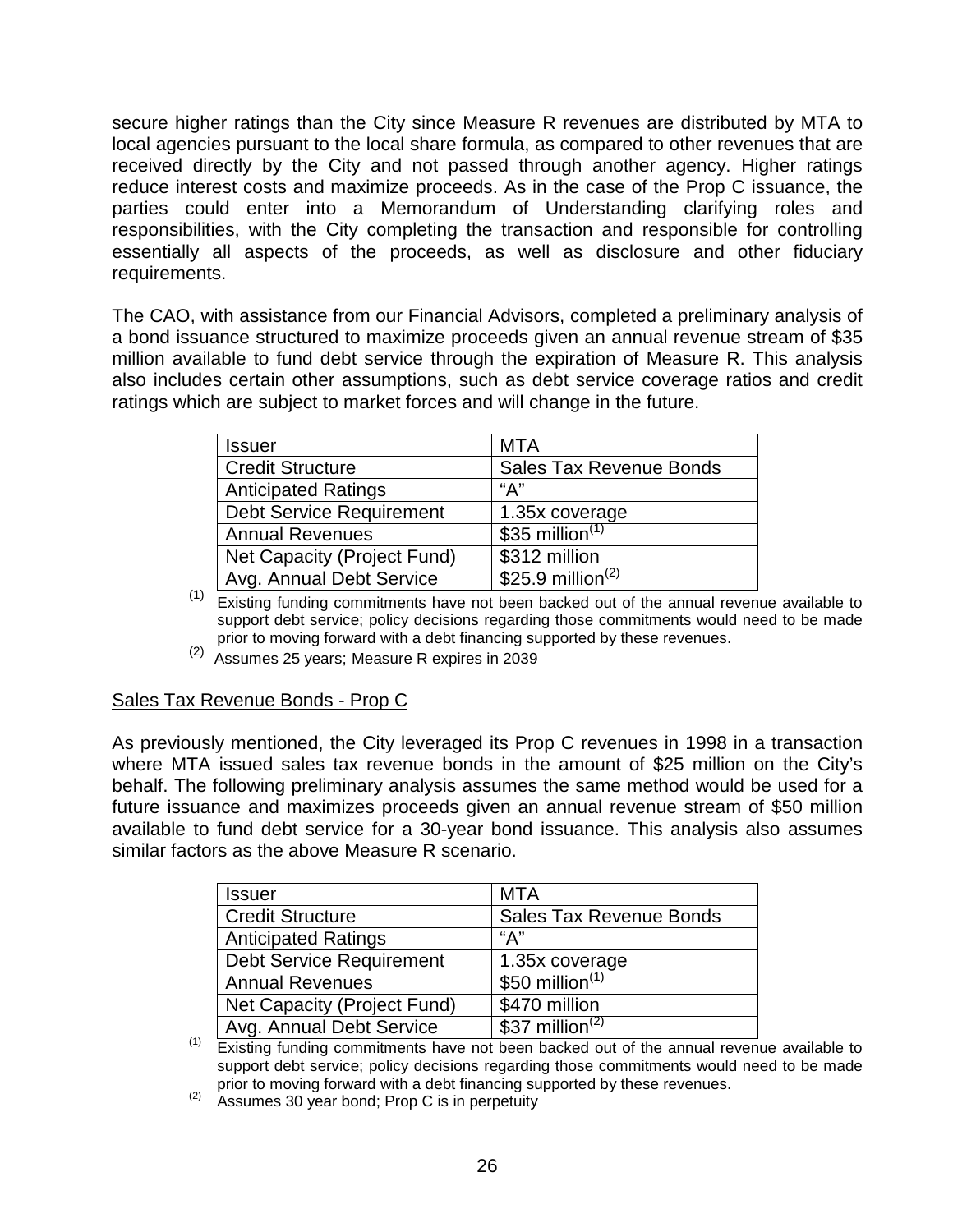### Sales Tax Revenue Bonds – New Sales Tax

The following discussion is based on current year revenue projections which estimate the value of a one percent sales tax is \$470.4 million. Accordingly, a quarter-cent sales tax would generate \$117.6 million annually and a half-cent sales tax would generate \$235.2 million annually. Assuming the program is funded on a pay-as-you go (pay-go) basis without debt financing and a three percent growth factor, a half-cent sales tax would be more than sufficient to cash fund either the low cost estimate or mean cost estimate; a quarter-cent sales tax would be insufficient to fully cash fund either cost estimate scenario. The half-cent sales tax would generate overall surplus revenues that could be used for various improvements outside the scope of the proposed SOSLA program. The quartercent sales tax would cash-fund approximately half of the proposed SOSLA program and require either another cash funding source or extension of the program by an additional five years. It would not be feasible to debt finance the program based on a quarter-cent sales tax increase. Debt financing based on a half-cent sales tax increase would not be necessary since revenues would be sufficient to cash fund the program.

#### General Fund

The City has authority to issue non-voter approved debt secured by the General Fund, subject to certain State law requirements, by entering into lease arrangements with a nonprofit set up for this purpose, the Municipal Improvement Corporation of Los Angeles (MICLA). The City's Financial Policies authorize up to six percent of General Fund revenues to support non-voter approved debt. The current ratio of non-voter approved debt service to General Fund revenues is 4.86 percent. The City currently has capacity to issue up to approximately \$290 million for a project fund in 2013-14 based on current estimates. Bond counsel has indicated that streets cannot be used as a lease asset; further research would be required into the assets that could be used to support a program of this size.

| Issuer                          | <b>MICLA</b>        |
|---------------------------------|---------------------|
| <b>Credit Structure</b>         | Lease Revenue Bonds |
| <b>Debt Service Requirement</b> | 1.35x coverage      |
| <b>Anticipated Ratings</b>      | "А"                 |
| Net Capacity (Project Fund)     | \$290 million       |
| Avg. Annual Debt Service        | \$23.9 million      |

#### General Obligation Bonds

The City may issue general obligation bonds (GO bonds) for the acquisition and improvement of real property, subject to two-thirds voter authorization of the bond proposition. GO bonds may not be used to pay for maintenance costs. A tax on all taxable property to pay principal and interest on general obligation bonds is levied by the City and collected on property tax bills by the County.

Over the years, voters have approved ballot measures providing funding for projects such as library, police, fire, and zoo facilities. GO bonds tend to provide the lowest borrowing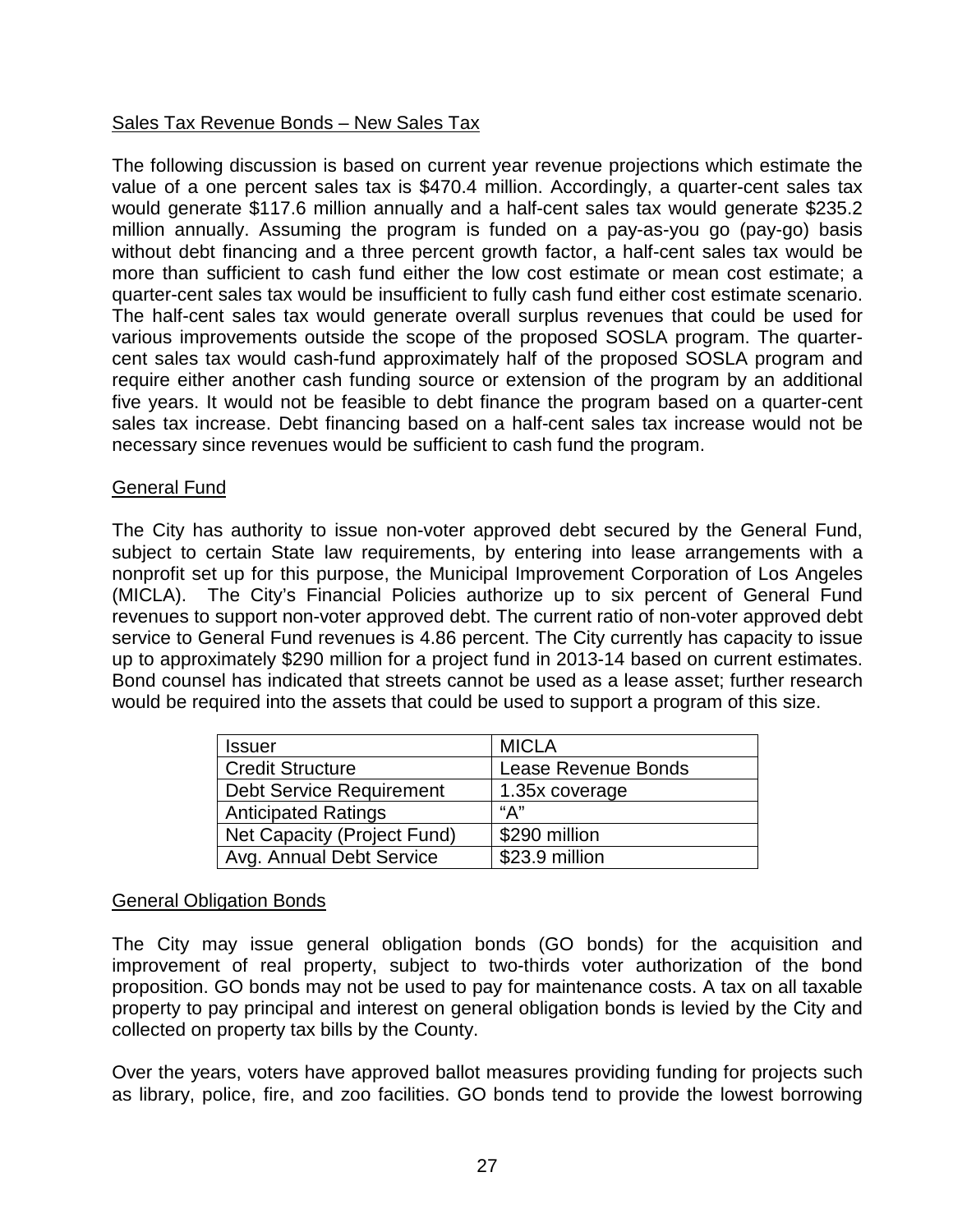costs because they are secured by a pledge of the City's general revenues and are rated higher than sales tax revenue bonds.

GO bonds are typically issued with maturities of 20 years, further input from bond counsel will be necessary to determine if using a strategy wherein maturities extend beyond 20 years is consistent with the City's charter and tax law. Two scenarios are presented below for the mean cost estimate of \$3.86 billion based on the median single-family home (SFH) value of \$270,000 as of the current year assessment roll. The first scenario reflects level debt service or the repayment of bonds equally over the life of the bonds, which has been the method used by the City for previous GO bond issuances. The second scenario reflects a level tax rate or the imposition of a flat tax rate that does not change over the life of the bonds. The first scenario is ultimately less expensive to property owners, but extends two years longer than the second scenario.

|                                | Scenario 1:               | Scenario 2:    |
|--------------------------------|---------------------------|----------------|
|                                | <b>Level Debt Service</b> | Level Tax Rate |
| Average Tax                    | 97                        | 118            |
| <b>Highest Tax</b>             | 203                       | 118            |
| <b>Total Tax Paid per SFH</b>  | 3,699                     | 4.252          |
| <b>Years of Tax Assessment</b> | 38                        | 36             |

#### Special Tax and Assessment Districts

Proposition 218 approved in 1996 provides a complicated classification of taxes, fees and assessments with equally complicated approval processes and conditions that must be met. These financing mechanisms generate revenues from taxes, fees or assessments that are not property taxes. Property taxes are based on assessed value only. There are a variety of mechanisms that can use formulas based on a flat rate or on other factors, such as use or square footage.

#### *Parcel Tax/Special Tax*

- Type of excise tax on the opportunity to consume municipal services, typically levied for a defined period of years.
- For the proposed street program, a parcel tax would be considered a special tax as defined under Proposition 218 and subject to a two-thirds vote.
- For a special tax, there must be a clear correlation between the tax and the special benefit the taxpayer accrues.

The City received two-thirds voter authorization to levy special taxes on real property to secure \$235,000,000 in bonds for a Police Emergency Communications System (911). The last series of these bonds was issued February 14, 2002. These bonds matured in September, 2013, with final debt service payments made from debt service reserve funds.

In the case of a special tax for a street repair program, it would be essential for the City to carefully construct a valid tax formula and consider such factors as: not taxing vacant property, specifying that the special tax is an excise tax for the purpose of taxing the use of municipal services, correlating probable consumption to the size of the tax, and taking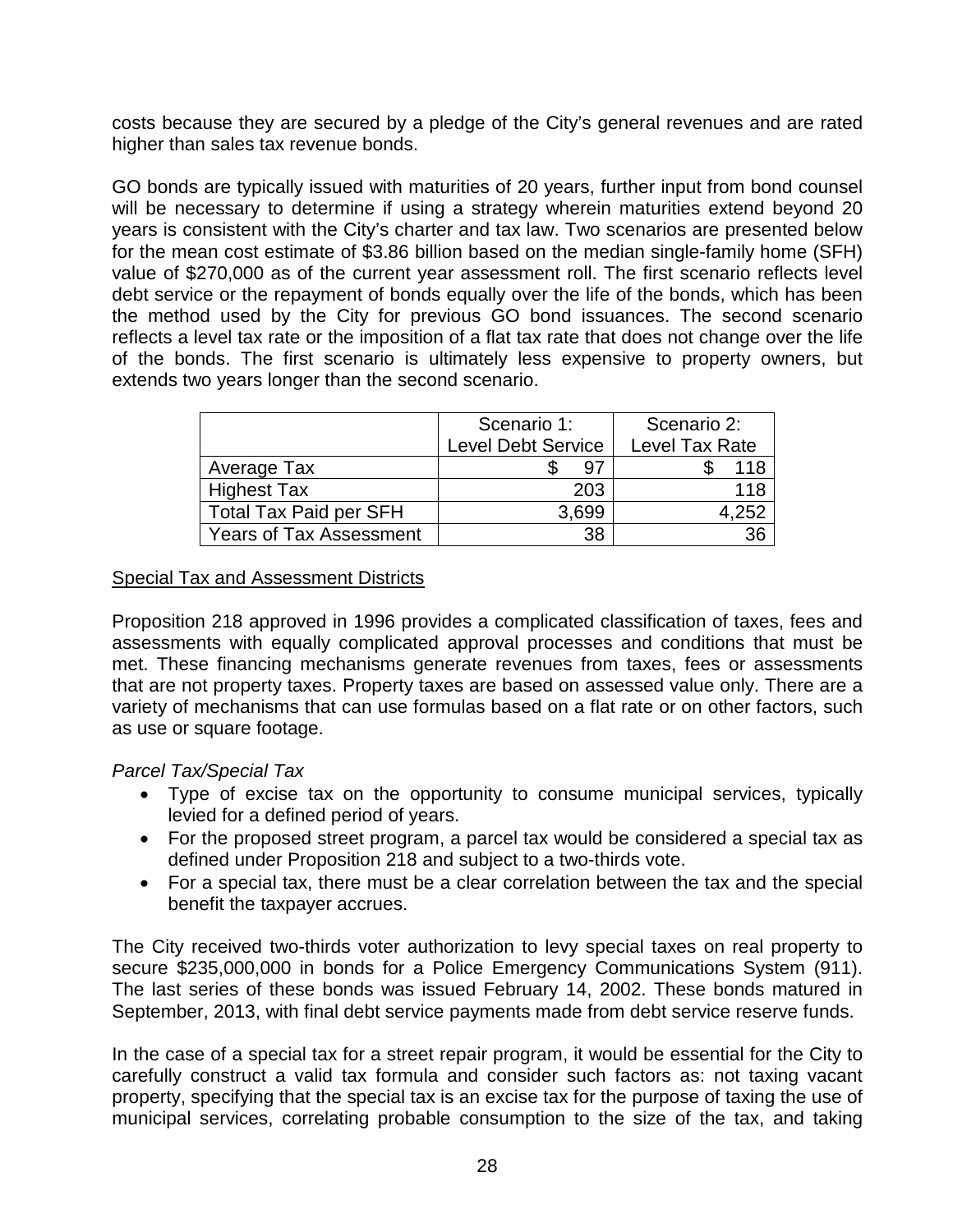steps to impose on users/parcel occupants instead of property owners by collecting on a utility bill. These are only examples of factors to be considered. Further investigation would be necessary before a definitive recommendation can be made about this methodology.

#### *Special or Benefit Assessment*

- Charge levied to pay for identified public improvements or services, typically levied against real property and collected on the property tax bill.
- There must be clearly specified a special benefit that accrues to the property and the levy cannot exceed the reasonable capital cost of such special benefit. No levy under this category can be imposed for public improvements or services that are of general benefit to the public.
- Proposition 218 requires majority property owner approval by mail ballot; voting weighted according to the proportional financial obligation of the affected property.

The City received majority voter approval to create a Citywide Landscaping and Lighting Assessment District to finance various park and recreational improvements throughout the City (Proposition K, creating the City of Los Angeles Landscaping and Lighting District No. 1). While most of these projects have been funded on a pay-as-you-go basis, the City issued bonds totaling \$44.3 million secured by these assessments.

Proposition K was adopted at the same election as Proposition 218 and became operational prior to case law that clarified the Proposition 218 requirements regarding special benefit and proportionality. For the proposed street repair program, it would be critical to establish special benefit relative to the assessment. Special benefit would likely be very difficult to establish for infrastructure repair of major thoroughfares. It may be possible to identify special benefit for local streets, however bifurcating financing methodologies is not an efficient approach. Further investigation would be necessary before a definitive recommendation could be made about this methodology.

#### Community Facilities District

The Mello-Roos Community Facilities Act of 1982 established the legislative framework for Community Facilities Districts (CFDs) in California as an alternative method for local governments to finance public facilities. The City has established nine CFDs of which four have been terminated for various reasons and three have issued bonds. CFDs can be used to fund services, such as fire or police protection, or park maintenance, but are more commonly used to finance infrastructure improvements, such as streets, sewers and recreational areas. In general, the law provides for the imposition of a special tax, but specifically prohibits using assessed value as the basis of the tax. Other factors, such as square footage, would need to be the basis for determining the special tax. The special tax must be approved by a two-thirds vote of the qualified voters within the proposed CFD. Tax receipts can be used on a pay-go basis or leveraged through debt financing.

CFDs typically have lower ratings in comparison to GO bonds, while facing the same twothirds voter requirement. This would result in higher costs as a result of the difference in credit quality. However, CFDs allow for the inclusion of maintenance costs, unlike GO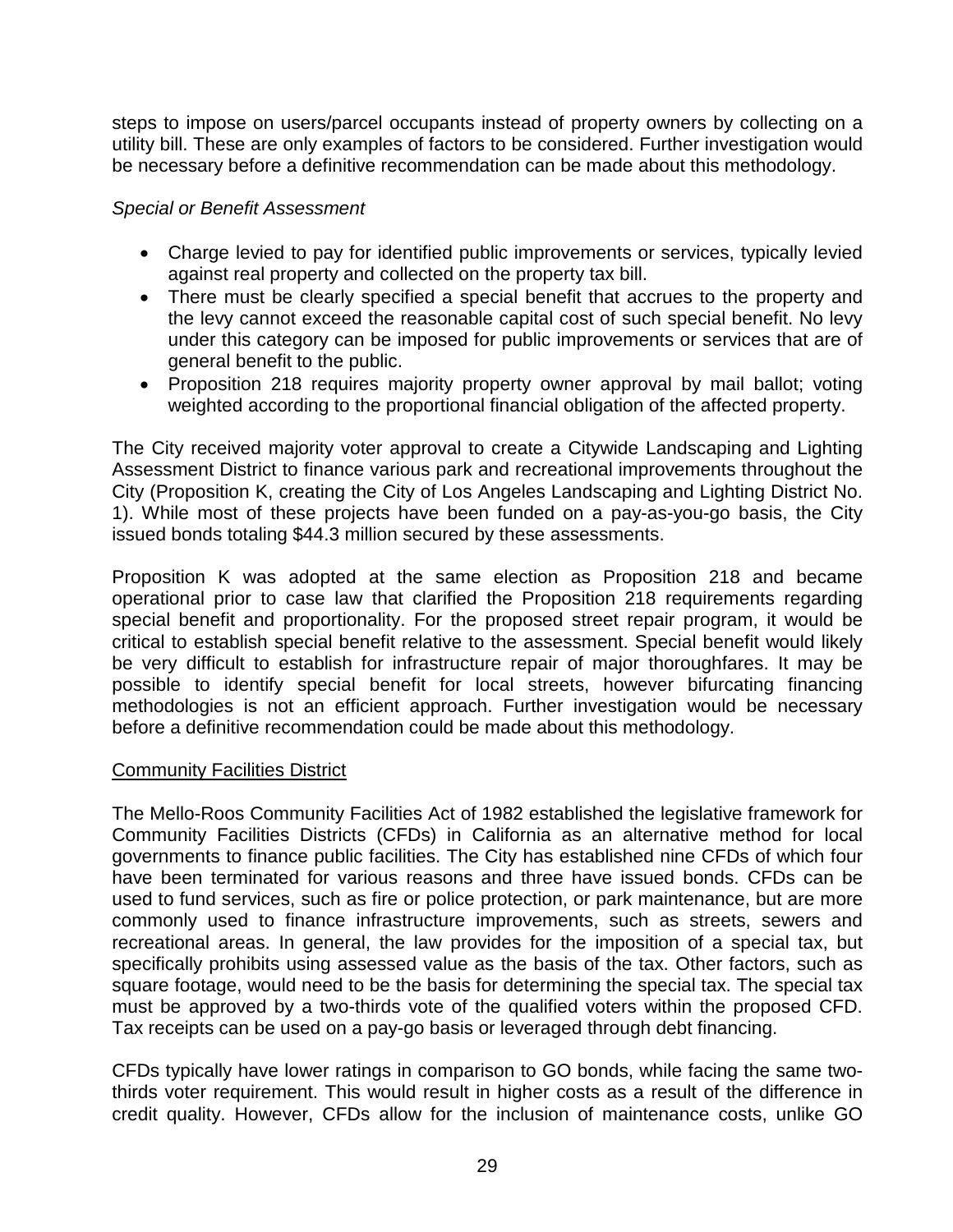bonds. If this is considered a desirable financing option, a decision as to establishing proposed boundaries would need to be made. If there is interest in establishing a single CFD contiguous with the City's boundaries to maximize the scope of the SOSLA program and include maintenance, the higher financing cost of a land-secured credit compared to the City's GO credit would need to be considered. If there is interest in dividing the City into separate CFDs, the possibility of some CFDs being approved and others failing at election would need to be weighed against the overall public policy objective of SOSLA. In general, issuing debt using this funding mechanism is not recommended by this Office because of the anticipated higher costs associated with CFDs.

#### Public-Private Partnership

Public-Private Partnerships (P3s) are arrangements between government and the private sector for the provision of a public project or service. P3s have been used throughout this country and internationally to construct and/or major infrastructure systems, typically toll roads, bridges and airports. In most cases, risk of the project or service is primarily transferred to the private entity in exchange for payment by the consumers of the project or service, through contract with the public agency. P3s also offer stability in that payment can be fixed over the life of the agreement and can be structured to include maintenance requirements.

Last year, staff from several City offices was approached by a firm promoting the concept of a P3 approach for SOSLA. This firm cited several examples of large-scale projects that were constructed using the P3 methodology, particularly the Presidio Parkway in San Francisco and Long Beach Courthouse. Preliminary research indicates that there has not been a previous attempt in the United States to execute a street repair program using a P3 model. In 2012, the state Legislative Analyst's Office (LAO) released a study reviewing the use of this methodology for project delivery for these projects. The study concluded that the awarding departments did not use clear P3 processes and selected projects that were not well suited for a P3 procurement. Further, the assumptions used in the analyses to evaluate procurement methods appeared to favor the selection of a P3 approach. These issues are highlighted herein to emphasize that significant additional comparative analysis will be required to determine if the P3 model is a viable project delivery option for SOSLA, if there is interest in developing this option for further consideration.

#### Issues for Consideration

If a sales tax initiative is pursued, we recommend that the ballot initiative include language that specifically authorizes the City to issue debt supported by the sales tax revenue stream to preserve that tool as an option in the future. We also recommend the adoption of a Reimbursement Resolution in the case of any financing option to enable the reimbursement of expenditures incurred prior to the issuance of bonds.

If there is interest in pursuing other options, such as special taxes, assessments, CFDs, or public-private partnerships, additional investigation would be needed. Accordingly, funding would be needed to engage consultants, including bond counsel and a financial advisor, to further develop these options for consideration.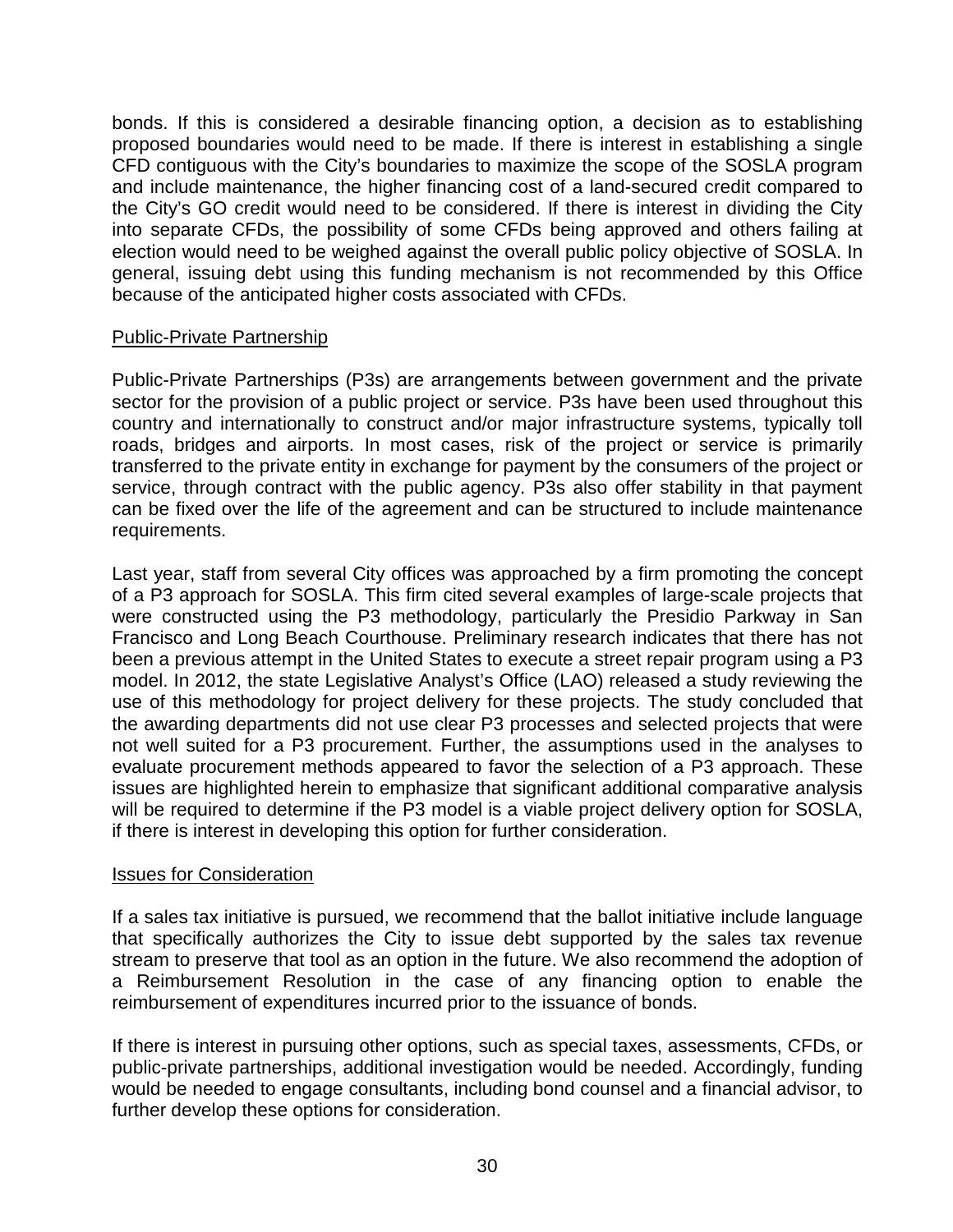#### **G. FUNDING STRATEGIES TO REPLACE GAS TAX, ARRA AND PROP 1B No Recommendation**

We were instructed to report back on long-term funding strategies to replace the ongoing decline of gas tax revenue and the loss of revenue from the American Recovery and Reinvestment Act and Proposition 1B. Our findings are as follows:

#### Vehicle Miles Traveled Tax (VMT)

Fuel taxes have been the primary means of collecting revenue to finance construction, operation and maintenance of roads and highways since the 1920s. With the increasing use of hybrid and fuel efficient vehicles, aging transportation infrastructure, and rising construction costs, transportation budgets are strained. Many states now recognize that fuel tax revenues are not keeping pace with improvement in vehicle fuel efficiency, which is identified as the leading cause of declining fuel tax revenues in the future. One alternative to the fuel tax is a "Vehicle Miles Traveled" (VMT) tax. Replacing the gas tax with a VMT seems especially attractive when the possibility of a fleet operating on a variety of fuels, including electricity, is considered.

Vehicle Miles Traveled (VMT) taxes are distance-based fees levied on a vehicle user for use of a roadway system. They differ from tolls in that tolls are facility specific and not necessarily levied on a defined network of roadways. To date, this method of revenue generation has been implemented only for trucks (e.g. in Germany and, on a limited basis, Illinois) and only exists as a proposal for all vehicles (to replace or supplement the motor fuel tax, for example). It has been tested on a pilot basis in Oregon and 12 cities in the U.S. as part of a study conducted by the University of Iowa. Under such a system, vehicles could be outfitted with equipment capable of tracking the number of vehicle miles traveled in a given area and fees could be collected based on the number of miles, and revenues could be distributed among various jurisdictions.

#### *Policy Considerations*

Various papers and studies have been completed on this topic and discuss the potential benefits and obstacles related to a VMT system. Among the advantages that have been identified:

- Significant revenue potential
- Revenue stability
- Greater cost distribution equity drivers would be charged in direct proportion to their use of the road system
- Greater revenue distribution equity the amount of travel in different jurisdictions could be measured and revenues could be distributed accordingly
- Greater economic efficiency drivers could be encouraged to ration or change their travel behavior
- VMT can serve broader policy aims, by enabling policy makers to set variable fees in different network areas to reduce congestion during peak travel times.
- Pilot tests have been completed using various technology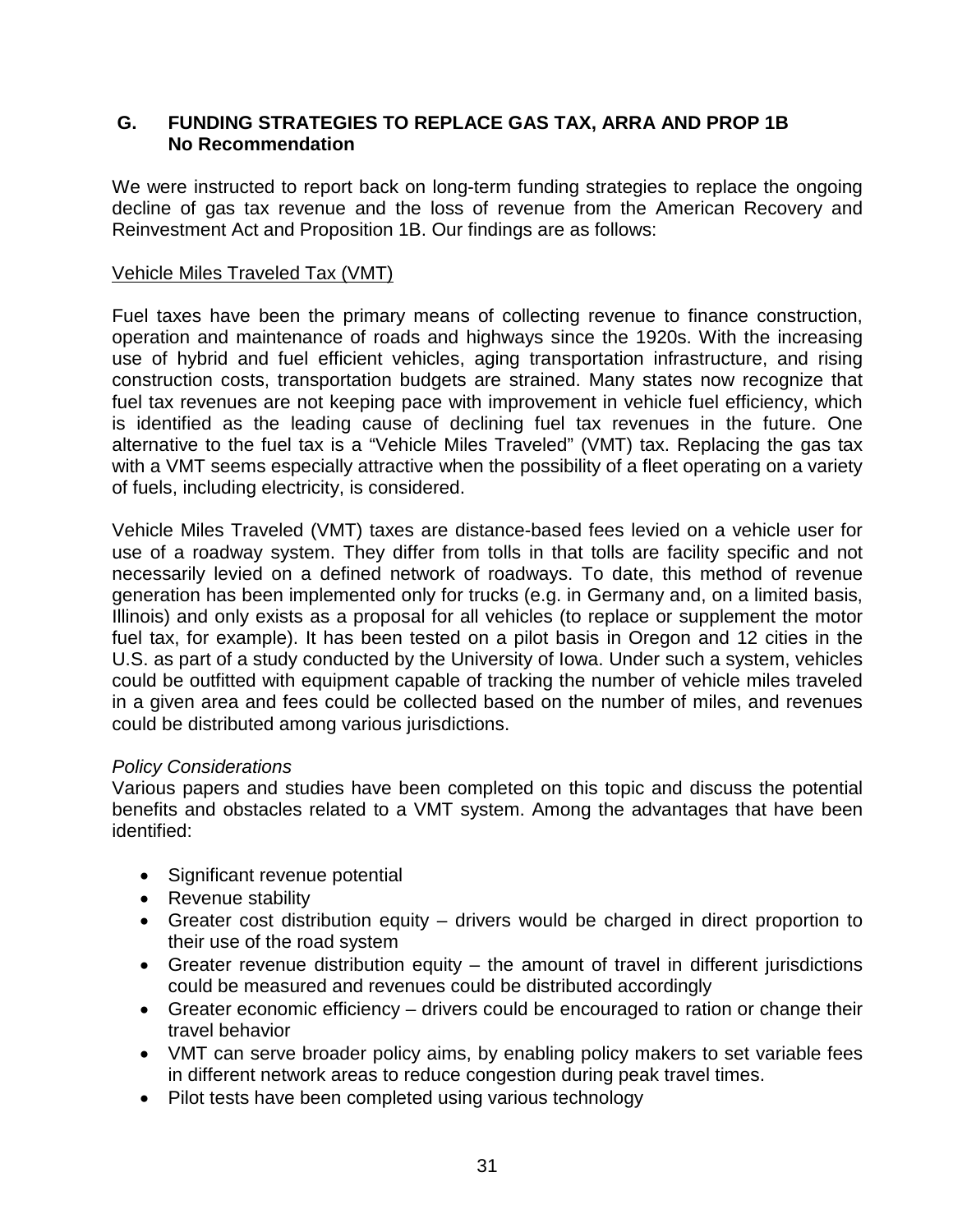Among the disadvantages and potential obstacles that have been identified:

- VMT is not inherently responsive to inflation
- It would require significant investment of capital for devices that would track mileage
- Safeguards against VMT fee evasion would be needed
- The appropriate institutional framework for implementing VMT tolling is unclear.
- VMT would need to be phased in over time
- Privacy advocates
- Environmentalists may both find fault with a VMT system
- Decreases the incentives for people to buy more fuel-efficient vehicles.
- Local support is a critical element if transportation pricing measures are to move forward.

A complete transition from fuel taxes to mileage charges may take several years and would involve Federal and State legislative changes in addition to actual program design.

#### Vehicle License Fee Initiative (VLF)

In California, car owners currently pay 0.65 percent of their vehicle's value annually. The license fee had long been 2 percent of a vehicle's value before lawmakers began reducing it in 1998 (flush state budget). After state revenue collapsed a few years later, then-Governor Gray Davis raised the fee back up to the full amount in the spring of 2003. Motorists reacted angrily and Schwarzenegger campaigned against the increase during the summer recall fight, and restored the lower amount after taking office in November 2003. In 2009, lawmakers approved a temporary 0.5 percent increase in the vehicle license fee to close the budget shortfall. The 0.5 percent surcharge expired in July 2011.

On November 18<sup>th</sup>, 2013, Will Kempton and James Earp (Proponents) submitted a proposed Initiative Constitutional Amendment, entitled the "California Road Repairs Act of 2014" to the State Attorney General for preparation of a title and summary of the measure. Under this new proposal, a California road repairs fee would be would be imposed at the rate of 1 percent of the market value of a vehicle. The total vehicle license fee would increase from 0.65 to 1.65 percent over a four year period. Revenue collected from the fee would be deposited into the California Road Repairs Fund, appropriated therefrom to other funds and accounts to be distributed to the State Department of Transportation, counties, cities, and other eligible agencies as specified.

The California Road Repairs Act would provide essential funding for critical road repairs, maintenance, and expansion across the state, including: improving roads with known safety hazards; maintaining and rehabilitating local streets and roads; repairing and replacing aging bridges; maintaining and expanding state freeways and highways to reduce traffic congestion; and investing in local mass transit and rail.

Once cleared for signature gathering, proponents will have up to 150 days to collect 807,615 valid voter signatures to qualify for the Fall 2014 ballot. Passage of the California Road Repairs Act would result in additional revenue to the City to could be used to fund Street and highway maintenance, rehabilitation, reconstruction, or storm damage repair.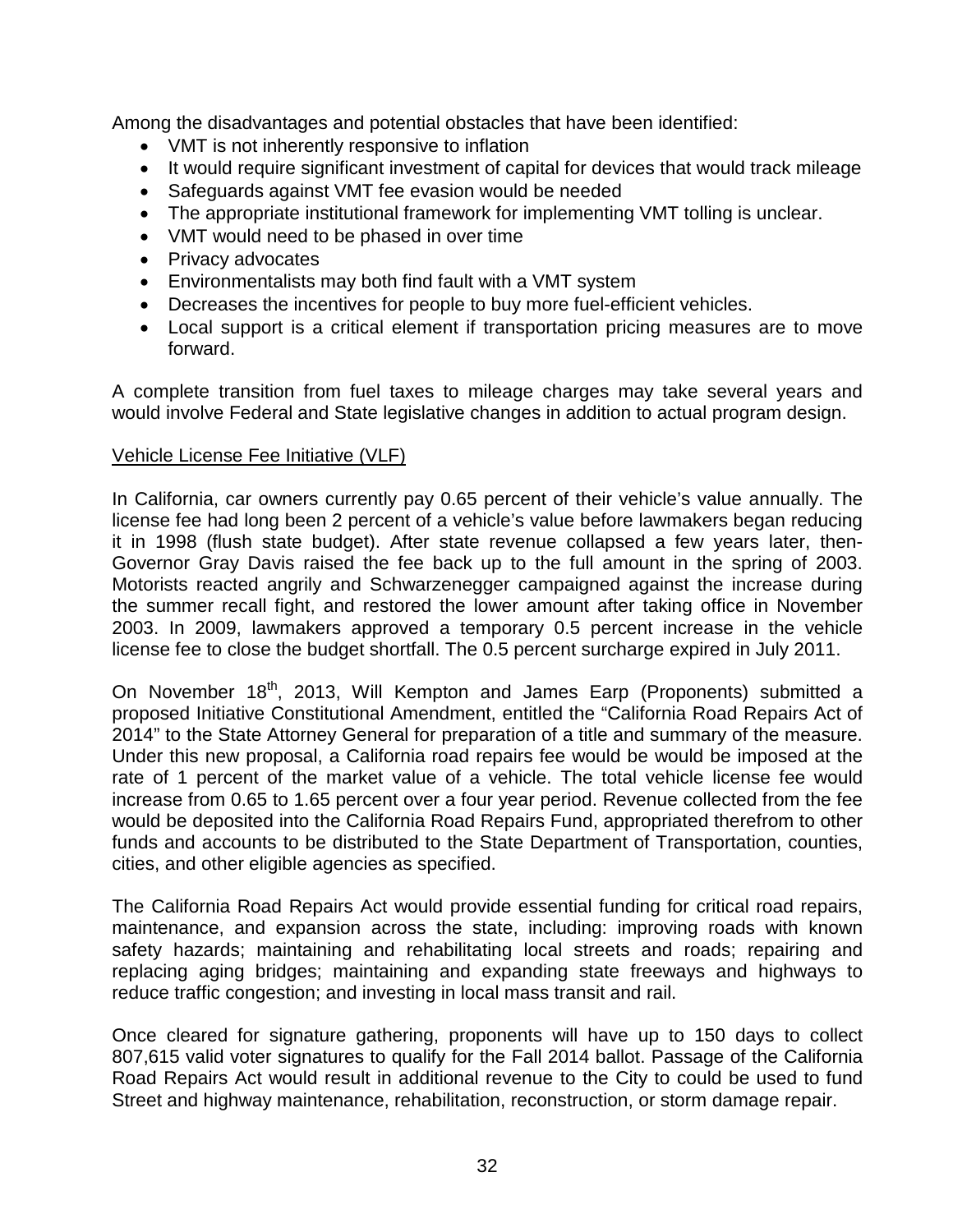As of the date of this report, the Proponents have withdrawn this initiative.

### **Local Motor Vehicle Fuel Tax**

Counties may impose a motor vehicle fuel tax on a county-wide basis. This tax may be expended only for the purpose authorized by Article XIX of the California Constitution. Prior to imposition, the proposal must be approved by the Board of Supervisors, a majority of the city councils of the cities having a majority of the population in the incorporated areas of the county, and a majority of the voters. The county and the majority of the cities having a majority of the population in the incorporated areas of the county must also have a written agreement with respect to allocation of the revenues between the counties and the cities (Rev. & Tax Code 9502 et seq.; PUC Code 99500 et seq.).

Implementation of such a tax would require the approval at the County level and revenues collected from this mechanism would have to be shared with the other cities within the County of Los Angeles.

#### **H. WASTE HAULING FRANCHISE FEE No Recommendation**

This is included in a separate response to Council Instruction D.

# **I. RENT STABILIZATION ORDINANCE PASSTHROUGH Attachment 8 - Report from the Los Angeles Housing and Community Investment Department**

## **No Recommendation**

We were asked, with the assistance of the Los Angeles Housing and Community Investment Department to report back on the feasibility of amending the Rent Stabilization Ordinance (RSO) to allow the pass through of voter approved property tax increases for the purpose of repairing City streets, as a part of a comprehensive review to the RSO (C.F. 07-0883).

We discussed this issue with representatives of The Los Angeles Housing and Community Investment Department and determined that mechanisms exist to allow the pass through of General Obligation Bond assessments to renters. The Los Angeles Housing and Community Investment Department provided additional information that is included as Attachment 8.

## **J. ALTERNATIVE/COOL PAVING MATERIALS Attachment 9 - Report from the Bureau of Street Services No Recommendation**

We were asked to report back, with the assistance of the Bureau of Street Services and the Department of General Services, on the feasibility of using alternative paving materials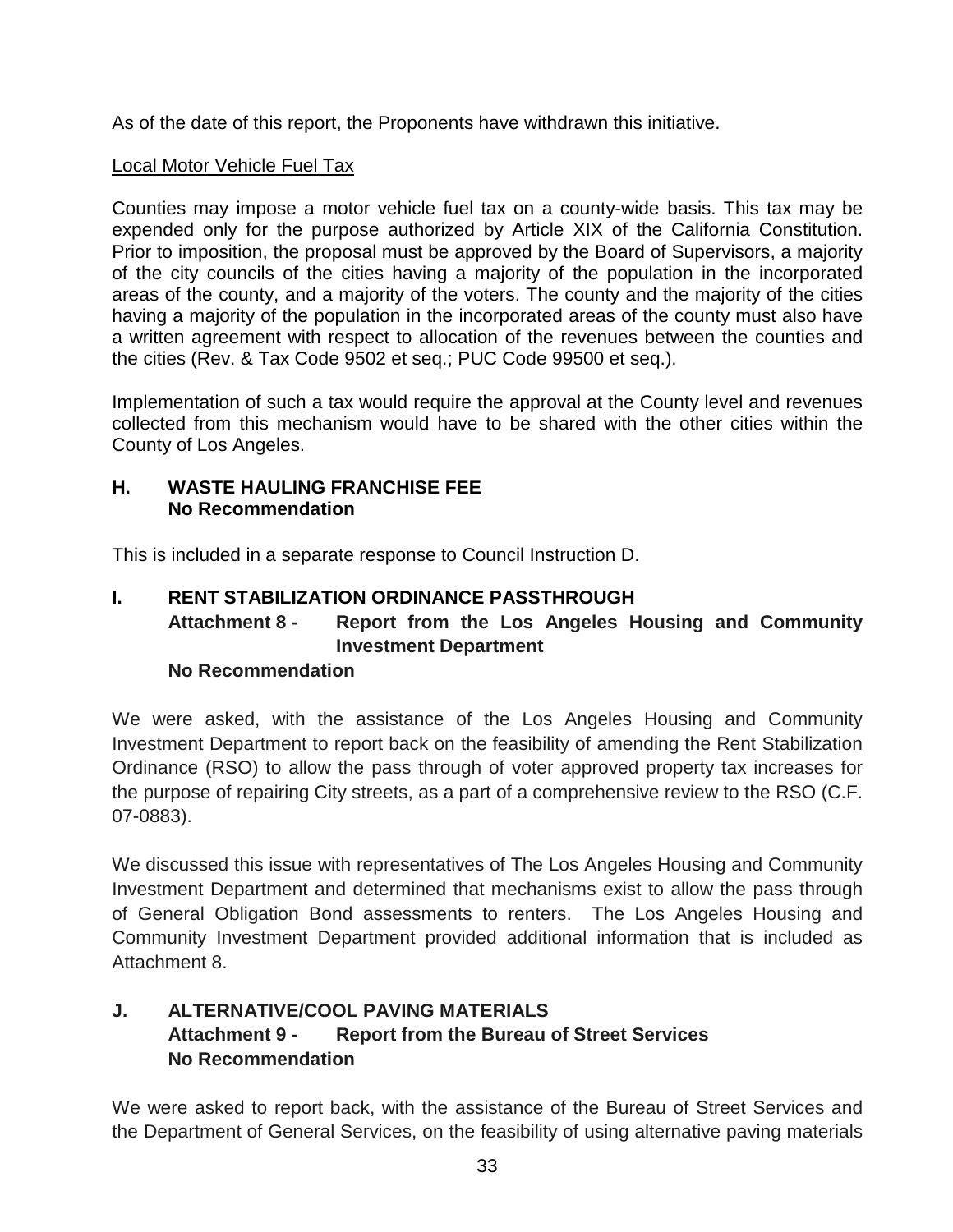capable of reflecting heat from sunlight, thus reducing the heat island effect created by asphalt. The use of these materials is a cool streets activity.

The Bureau of Street Services provided a report that is included as Attachment 9.

### **K. HISTORIC PRESERVATION ZONES No Recommendation**

We were asked to report back, with the assistance of the Bureau of Street Services, on the feasibility of using concrete, in place of asphalt, to repair existing concrete streets outside of official Historic Preservation Zones.

We discussed this possibility with the Bureau of Street Services, the City Engineer and with Harris and Associates. We have also had exploratory meetings with members of the concrete industry. The use of concrete on a widespread basis is not contemplated in the Harris report and estimate. However, the City should continue to investigate the use of concrete and cement mixes as the SOSLA program develops, as the possibility exists that positive benefits for the City may be achievable.

# **L. INCLUSION OF SIDEWALKS AND ALLEYS IN SOSLA Attachment 10 - Report from the Bureau of Street Services No Recommendation**

We were asked to report back, with the assistance from BSS, on the feasibility of including the following elements into the SOSLA Program:

- i. Sidewalk Repair
- ii. Alley Construction and Repair

#### Sidewalk Repair

The Bureau of Street Services does not currently have complete data regarding the condition of City sidewalks. Based on limited observations, BSS estimates that approximately 40 percent of the City's sidewalks may be in need of repair/replacement with a majority of them having been damaged by tree roots. It is unclear how much funding would be required to address all needed sidewalk repairs.. The half-cent sales tax proposal would provide up to approximately \$640 million of its total estimated incremental revenue to be used on sidewalk repairs. Although the proposed half-cent sales tax would go towards funding street and sidewalk repairs, it is recommended that separate street repair and sidewalk repair programs be established and operated for the following reasons: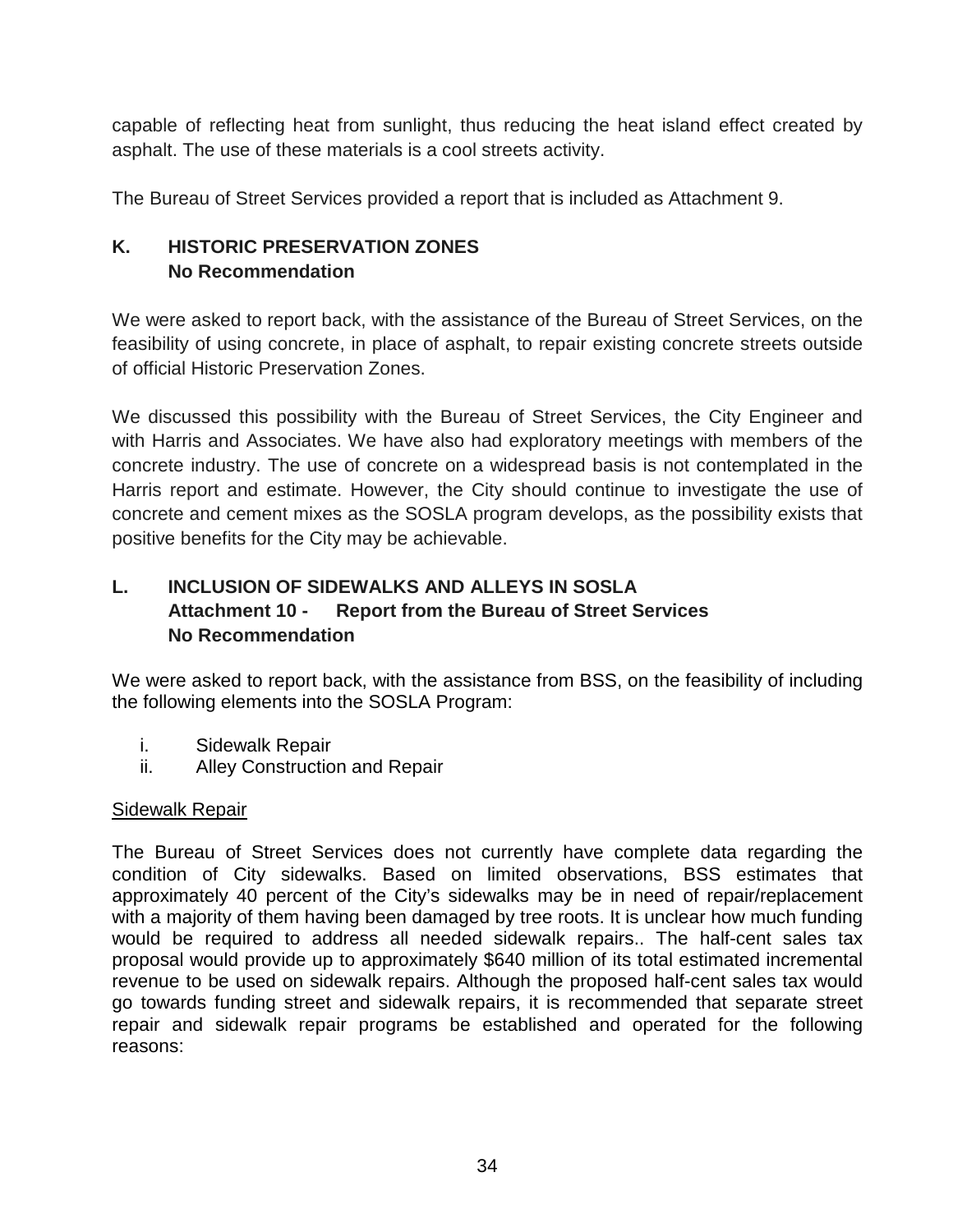- Sidewalk barrier removal and mobility is an issue that deserves a singular focused effort and will require close coordination with urban forestry efforts to ensure that tree root damage is effectively addressed;
- Sidewalk repair projects could be overshadowed by large roadway reconstruction projects if both are operated under a singular work program;
- While there is overlap between both street and sidewalk repair efforts and a definite need to coordinate closely to ensure efficiencies, not all failed streets will require sidewalk repair;
- The initial focus and strategy in the sequencing of repairs will likely differ significantly between programs. For example, a focus on pedestrian access issues for sidewalks will likely lead to an early focus on high pedestrian traffic areas first, while a focus on street damage issues will likely lead to attention on significantly damaged roadways; and,
- The street repair program is further along with a detailed cost estimate that was prepared over the past several months using data collected over multiple years, and validated through sampling performed by Harris & Associates. The scope and cost of the sidewalk repair program is still in the early stages of development.

#### Alley Construction and Repair

The Bureau of Street Services reports that 349.56 centerline miles (or 573.89 lane miles) of alleys within the City are in need of paving and/or repaving or dirt mitigation. The Bureau, however, does not have costs for these alley improvements.

Should there be a desire to combine alley paving and reconstruction with the SOSLA Program, it is recommended that a cost estimate first be prepared to enable the City to develop a funding plan and strategically implement the work program. For additional detail, see the September 27, 2013 memo from the Bureau of Street Services (Attachment 10).

#### Recent City Legislative Background on Sidewalks

Currently, state law (Improvement Act of 1911, aka California Streets and Highways Code – Division 7) and Los Angeles Municipal Code Section 62.104 place the responsibility for sidewalk construction, reconstruction and repair on the adjoining property owner. In 1974, however, the City accepted responsibility for repairs to curbs, driveways or sidewalks that were necessary due to tree growth, as there were federal funds available for these repairs. The limited exception is still in effect, even though federal funding is no longer available.

In 2005, a Motion (Parks – Smith) was introduced instructing BSS, with the assistance of other City departments and outside stakeholders to develop recommendations for implementing a point-of-sale plan for fixing sidewalks, where damaged sidewalks would be required to be certified as safe before escrow closed on a property transaction. To implement this Motion, BSS partnered with the USC Graduate School of Public Policy to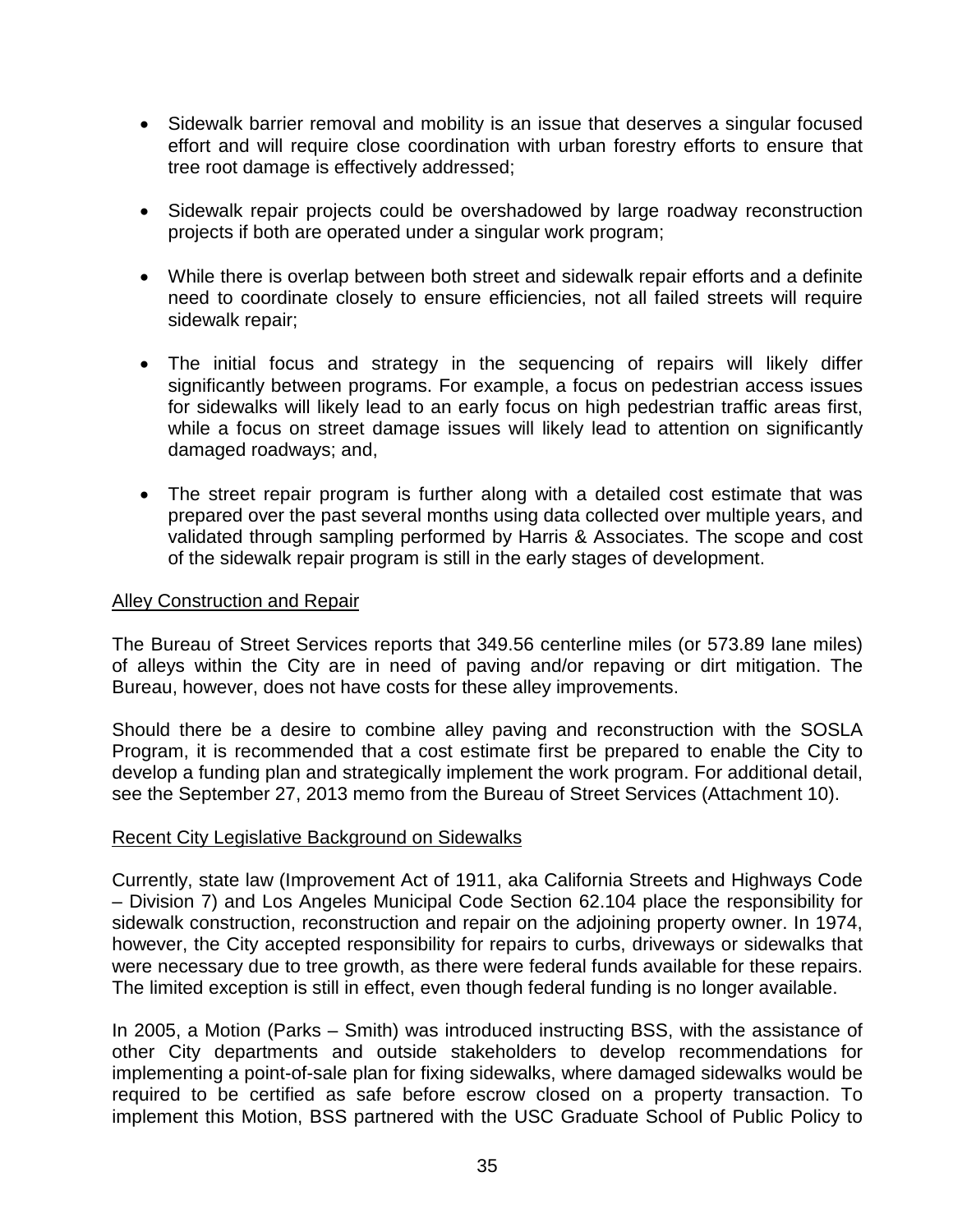develop viable options and recommended alternative plans. The USC study reinforced the feasibility of a point-of-sale program. In July 2007, the Council formally supported the concept of a point-of-sale program and instructed BSS to proceed with task force work.

A Point-of-Sale Implementation Plan was presented to the Public Works Committee in February 2008. The Committee directed BSS to develop alternatives other than point-ofsale on implementation options for enforcing L.A.M.C 62.104 and The Improvement Act of 1911. These alternatives included bonding, third party finance, a risk/legal-based program and a restart of the popular 50-50 plan, where a property owner and the City would split the costs of sidewalk repair. The City Attorney, in a report dated August 3, 2009, transmitted a draft ordinance that would repeal the limited exception for tree root growth, effectively eliminating City responsibility for damage caused by trees.

*In August 2010, Willits v. City of Los Angeles*, No. CV 10-05782 CBM (C.D. Cal.), was filed in Federal Court that alleges that the City of Los Angeles has violated the Americans with Disabilities Act and the Rehabilitation Act of 1973 by failing to install accessible curb ramps at intersections, failing to maintain sidewalks in a condition that is useable by class members who rely on wheelchairs, scooters, and other assistive devices to get around and failing to enforce parking in the driveway aprons. The resolution of this litigation may have an impact on the specific goals and activities of the City as it relates to future sidewalk repair.

As part of the City' ongoing discussions on the issue of sidewalk repairs, BSS and other City agencies have discussed various plans to finance sidewalk repairs on a citywide scale. In October 2011, BSS presented the following seven options:

- Repeal the limited exception and enforce the 1911 Act. BSS investigators would be required to inspect sidewalks and cite property owners, directing that repairs be started within 90 days;
- Repeal the limited exception and do not enforce the 1911 Act;
- Repeal the limited exception and authorize the City Attorney to seek reimbursement from homeowners insurance in claims where liability is assessed;
- Point-of-Sale, Point-of-Service or Point-of-Permit, which would require property owners to repair sidewalks prior to close of escrow, prior to utility connection, or when any building permit is issued for repairs or improvements valued over \$20,000, respectively. These rules could also be enforced on a citywide level, in commercial zones, or as part of a 50-50 voluntary sidewalk repair program;
- Sidewalk Repair and Assessment District;
- Bond programs; or
- Maintain the limited exception, where BSS would continue its current practice of making interim repairs to damage caused by trees using hot asphalt or other flexible, readily available and effective material.

In its January 30, 2012, report BSS narrowed down these choices to four options that were deemed most practical. The following four choices were chosen after significant discussions with City staff, City Officials, and Council Committees: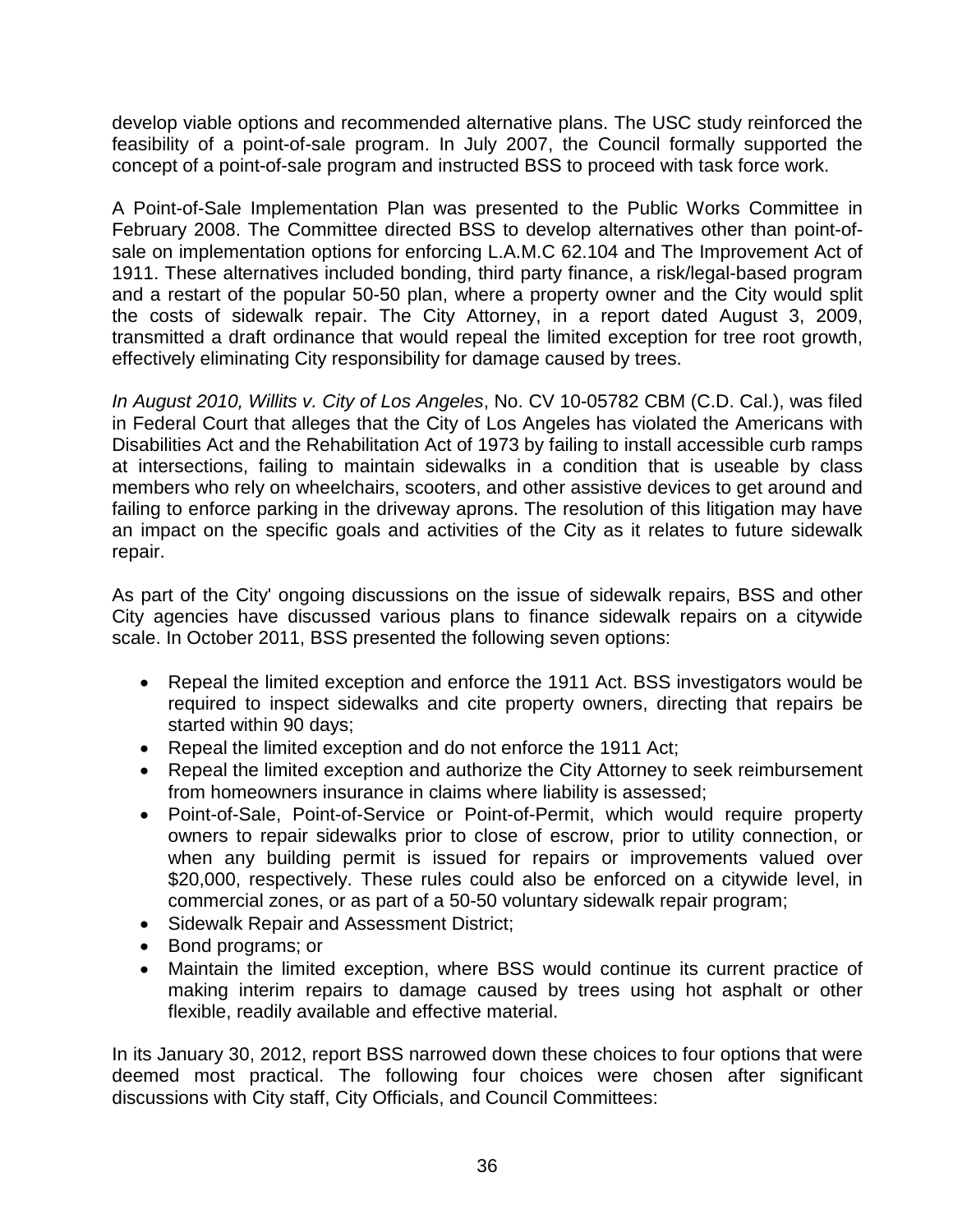- Citywide Bond, creating an indebtedness to fund repairs throughout the City;
- Assessment Districts, where property owners within the City could form assessment districts to repair their sidewalks using the procedures in the State Streets and Highway Code;
- Point-of-Service where, when a utility service is requested, a property owner must first obtain verification from BSS that the sidewalk is compliant; or
- Point-of-Permit where, when a permit with a valuation of \$20,000 or more is sought, the property owner must first obtain verification from BSS that the sidewalk is compliant.

After significant discussion, the BSS was instructed to investigate a Citywide Bond and Assessment Districts, both requiring a vote by the electorate, as the two most practical and appropriate funding strategies for a sidewalk repair program. BSS reports that Assessment Districts would include ongoing administration costs, approximately 20 percent of the assessment amount, in addition to the district formation costs and costs associated with the repair of sidewalks. The City Administrative Officer also reports that a Citywide Bond would also result in administrative costs.

In August 2012, BSS submitted a follow up report seeking the authority to solicit bids for a comprehensive condition survey and creation of an asset management database for the public right-of-way. The information from the survey and the subsequent development of a database would provide the City with a more accurate account of the percentage of sidewalks that need reconstruction or repair, which would also assist in prioritizing future repair work. Additionally, the database would enable BSS to monitor the condition of the City's sidewalk infrastructure after repairs are made.

### **M. COMPLETE STREETS Attachment 11 - Report from the City Department of Transportation Recommendation # 5**

We were instructed to report back, with assistance from the Department of Transportation, Department of City Planning, BOS, BSS and BOE, on including Complete Streets in the SOSLA Program. Generally, Complete Streets refer to the application of comprehensive and coordinated street-related elements to enhance the community and mobility. There is no single definition of a Complete Street project, as they vary widely. Examples of elements of a Complete Streets project include, but are not limited to transit and wayfinding signs, bicycle parking, bicycle lanes and signals, parkway enhancments, pedestrian lighting, street furniture, median pedestrian refuge and crosswalks.

The following are legislative actions taken by the City Council with respect to Complete Streets:

• 14-0124 - Fuentes-Martinez, et al, motion directing staff to prepare a comprehensive report on "Complete Streets" that is pending in Public Works and E&E Committees;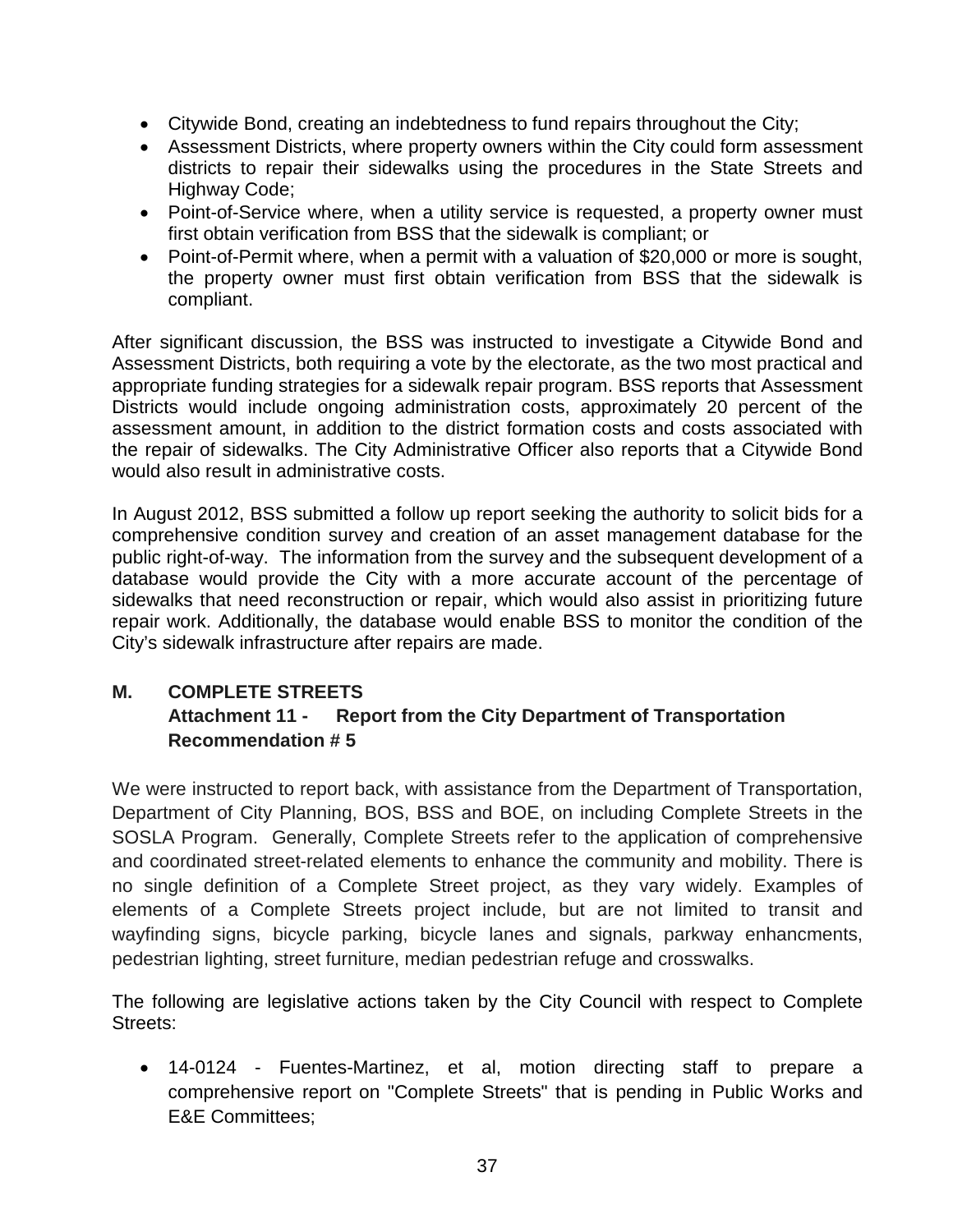- 14-0241- Huizar-Bonin resolution declaring March 5, 2014 as "Complete Streets Day" in Los Angeles that was approved by Council on March 5, 2014;
- 14-0002-S21- Fuentes-Huizar resolution to support H.R. 2468 the "Safe Streets Act of 2013" that was approved by Council on March 5, 2014;
- 10-0490 Huizar-Rosendahl motion seeking a Caltrans grant for the "Eagle Rock Complete Street and Revitalization Plan." This motion was adopted by the Council on May 12, 2010;
- 08-3349 Reyes-Greuel motion instructing staff to prepare a report describing the City's plan to implement AB 1358 (Leno) "The Complete Streets Act of 2007." The Council file expired;
- 09-0688 Huizar-Greuel motion seeking a Caltrans grant for the "Eagle Rock Soars Back to the Future" project. This motion was adopted by the Council March 31, 2009; and,
- 13-0002-S90 Huizar-Rosendahl resolution relative to opposing the Governor's proposal to loan money from Cap-and-Trade funds. This resolution is pending in Rules, Elections and Intergovernmental Relations Committee.

Should the Council desire to add Complete Street projects to the SOSLA Program, it is recommended that the Council:

- Seek additional funding sources to fund the incremental costs of Complete Streets;
- Consider instructing departments to give top priority to submitting requests for funding of Complete Streets to Metro's Call For Projects;
- Consider instructing the Director of City Planning, the City Administrative Officer and the Chief Legislative Analyst to establish a template for use in future development agreements that will assist in the funding of Complete Street projects;
- Task the Proposed SOSLA Citizens' Oversight Advisory Committee (COAC) with working with the City Complete Streets Committee to create a strategic approach to locating, scoping and prioritizing Complete Street projects for review and approval by the Proposed SOSLA Administrative Oversight Committee (AOC) and the City Council; and,
- Within the strategic approach created by the COAC and approved by the Administrative Oversight Committee and the City Council, encourage departments to apply for grants to assist with leveraging City funds in implementation of the Complete Street Projects.

The Department of Transportation provided a report that is included as Attachment 11.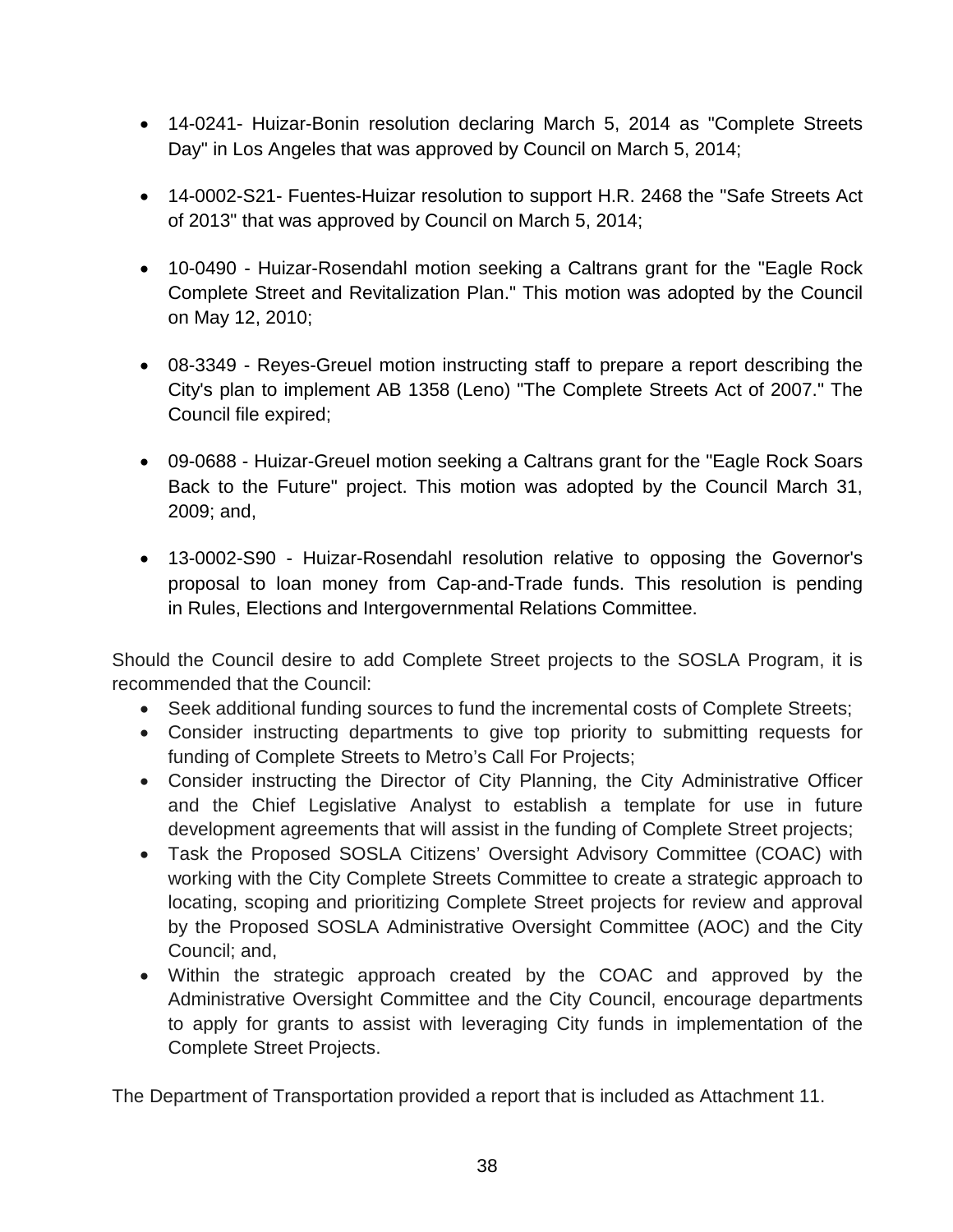# **N. GREEN STREETS Attachment 13 - Report from the Bureau of Sanitation Recommendation # 6**

We were instructed to report back, with assistance from the Los Angeles Department of Water and Power, BOS, BSS, BOE, LADOT and DCP, on the feasibility and potential locations for creating Green Streets, similar to the Elmer Avenue Project in Council District Six. Generally, Green Streets refers to the installation and use of green elements to capture and treat stormwater. Examples include streetside bioswales, tree wells, dry wells and permeable surfaces.

The following are legislative actions taken by the City Council with respect to Green Streets. Additionally, the Board of Public Works adopted a Green Street Program in May 2007.

- 13-1692 Englander-Buscaino-Huizar motion relative to the Low Impact Development Ordinance/program and how the funds can be used to support the green street elements in SOSLA. The motion is pending in Planning Committee;
- 08-0102 LaBonge-Hahn-Rosendahl motion was introduced relative to the feasibility of implementing a Green Alley Program that was approved by Council on December 9, 2008;
- 05-0752 LaBonge-Perry motion was introduced relative to using environmentally friendly street resurfacing materials. This motion sought to set forth a more comprehensive approach to greening the City. The motion and subsequent reports were approved by Council on December 9, 2008; and,
- 10-0604 Huizar-Parks motion authorizing staff to apply for a State grant regarding urban greening, which was approved by Council on April 23, 2010.

Should the Council desire to add Green Street projects to the SOSLA Program, it is recommended that the Council:

- Seek additional funding sources to fund the incremental costs of Green Streets;
- Consider simpler, more cost effective installations than the Elmer Avenue model;
- Approve projects where they can help alleviate flooding as well as assist with infiltration;
- Task the Proposed SOSLA Citizens' Oversight Advisory Committee (COAC) with working with the City Green Streets Committee to create a strategic approach to locating, scoping and prioritizing Green Street projects; and,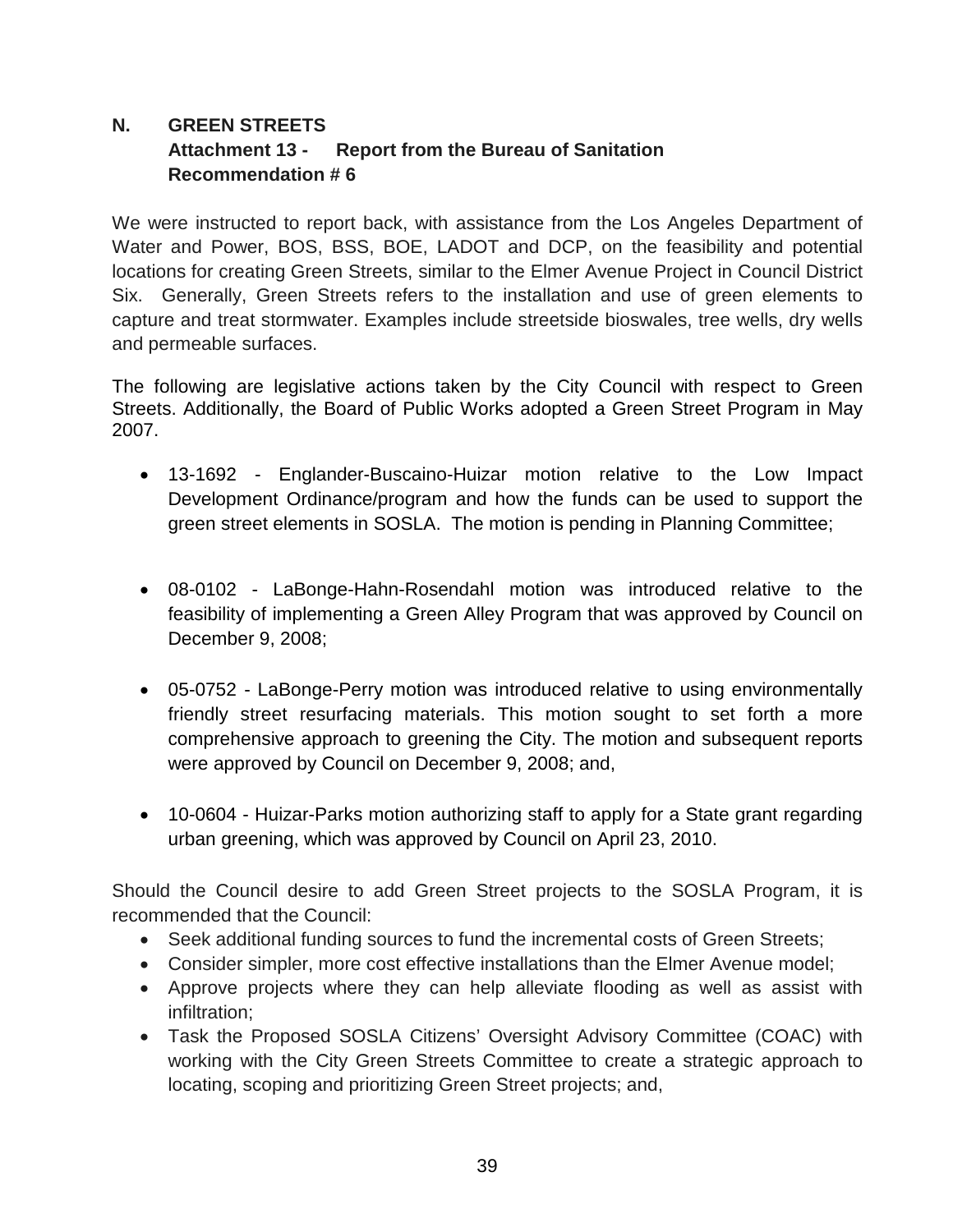• Within the strategic approach created by the COAC and approved by the Administrative Oversight Committee and the City Council, encourage departments to apply for grants to assist with leveraging City funds in implementation of the Green Street Projects.

Additionally, the Bureau of Sanitation provided a report that is included as Attachment 12.

### **O. GREAT STREETS Attachment 14 - Report from the Department of City Planning Recommendation # 7**

We were instructed to report back, with assistance from BOS, BSS, BOE, LADOT and DCP, on best practices and potential funding sources for launching a Great Streets Program. Generally, Great Streets programs across the country have varied but tend to include Green Street and Complete Street elements and add an effort to further enhance the public realm, support neighborhoods and provide economic revitalization. Leveraging of private investment can also be a component of a Great Streets project. The Mayor is actively leading the development of a Great Streets program for Los Angeles.

The following are legislative actions taken by the City Council with respect to great streets. Additionally, the Mayor has enacted, by Executive Directive, a "Great Streets Initiative" through Executive Directive No. 1, October 2013.

• 13-0658-S1- Huizar-Buscaino motion regarding the Historic Core Sidewalk Dining pilot program, including its integration as a component of the proposed "Great Streets" initiative. The motion is pending in Public Works Committee.

Should the Council desire to add Great Streets projects to the SOSLA Program, it is recommended that the Council encourage all departments to leverage City funds by seeking outside funding, including applying for grants to fund the implementation of Great Streets projects.

Additional information is provided in a report by the Department of City Planning that is included as Attachment 13.

# **P. VACATION OF STREETS AND ALLEYS Attachment 1 - City Engineer's Report No Recommendation**

We were instructed to report back, with assistance from BOE and LADOT, on potential locations where underused streets or alleys may be vacated to reduce ongoing maintenance requirements. The Bureau of Engineering provided a report that is included as Attachment 1. A discussion on this issue begins on Page 8 of that report.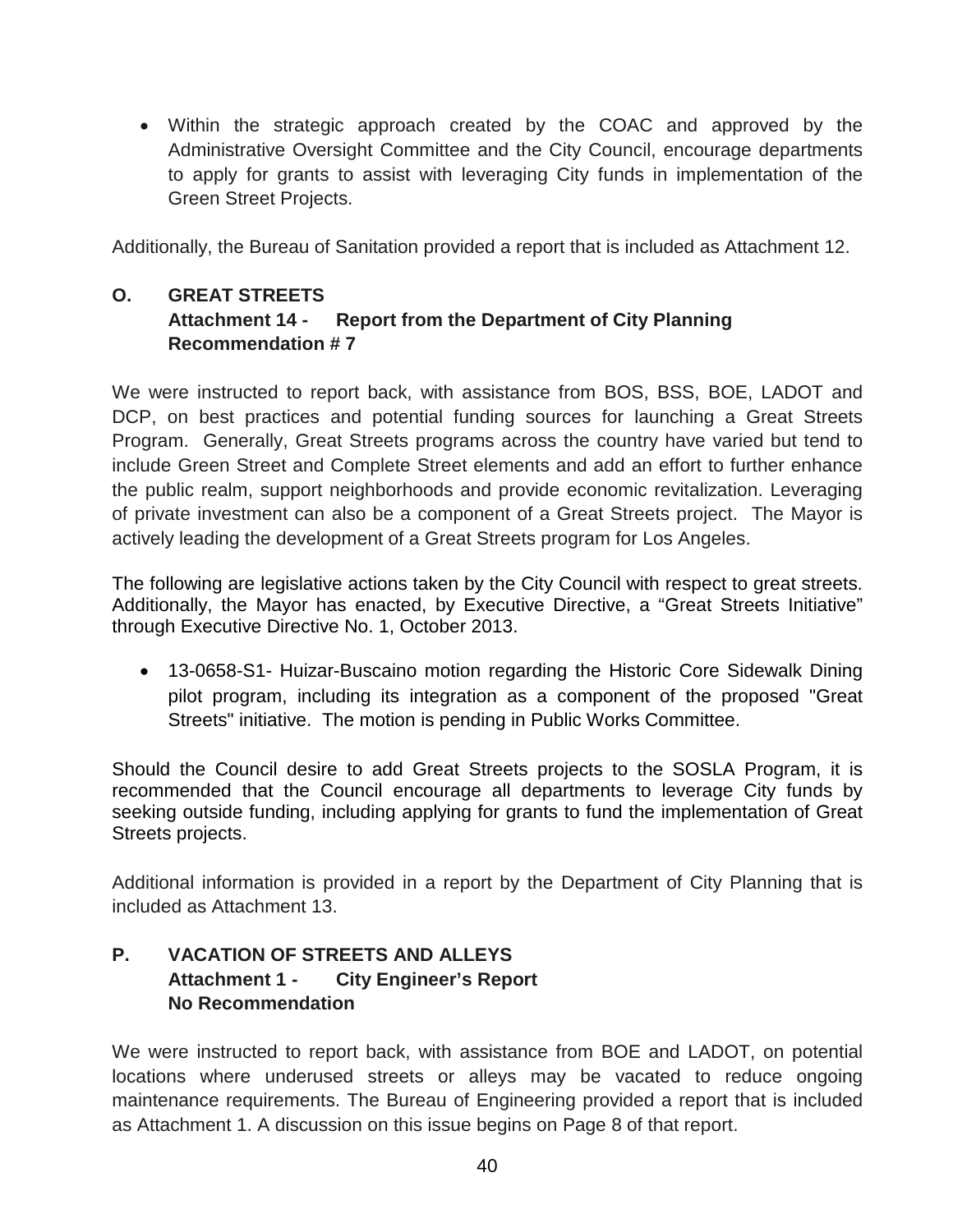### **Q. PENDING STATE AND FEDERAL LEGISLATION No Recommendation**

We were instructed to report back on pending state and federal legislation that could impact this program, including efforts to lower the required voter approval threshold for infrastructure bonds.

During the 2013-14 State Legislative Session, the Senate and Assembly considered four Constitutional Amendments that would change the percentage of votes required to pass local tax measures or bond measures related to transportation and infrastructure. However, none have been passed.

Senate Constitutional Amendment 4**:** (SCA 4) would authorize a local government to impose a sales tax exclusively for transportation improvements upon the approval of 55 percent of the voters of that local government, rather than the current 2/3rds vote requirement. SCA 4 is currently in the Senate Appropriations Committee.

Senate Constitutional Amendment 8: (SCA 8) would lower the vote threshold for local agencies imposing, extending, or increasing a special tax to fund local transportation projects within their jurisdiction to 55 percent. The measure also makes conforming changes to the Constitution. SCA 8 additionally requires a local agency that previously imposed a tax under a 2/3 vote to first complete capital projects funded by that tax before spending proceeds from a tax approved by 55 percent of voters. SCA 8 is currently in the Senate Appropriations Committee.

Senate Constitutional Amendment 11: (SCA 11) would lower the vote threshold for increasing most special taxes from 2/3 to 55 percent. By doing so, it would align the general requirement with that of school bonds under Proposition 39. It would lower the burden on cities, counties, and special districts to increase revenue for needed local services provided to Californians. It would apply to nearly all services, from schools, to transportation, to public safety agencies. SCA 11 would not mandate any increase on special taxes. Cities, counties, and special districts would still have to place proposals on the ballot, and local voters would still have to approve them. The existing exceptions to the 2/3 rule (for instance, sales taxes on real property sales) under Prop. 13 would remain in place. The only change SCA 11 makes in existing law is to lower the vote threshold so that 55 percent of local voters can choose to increase revenue for their city, county or special district. SCA 11 is currently in the Senate Appropriations Committee.

Assembly Constitutional Amendment 8: (ACA 8) would allow local governments to incur bonded indebtedness in order to fund specified public improvements and facilities, and lowers the voting threshold to 55 percent from the current 2/3rds. Funds could be used for public improvements, including, but not limited to, improvements to transportation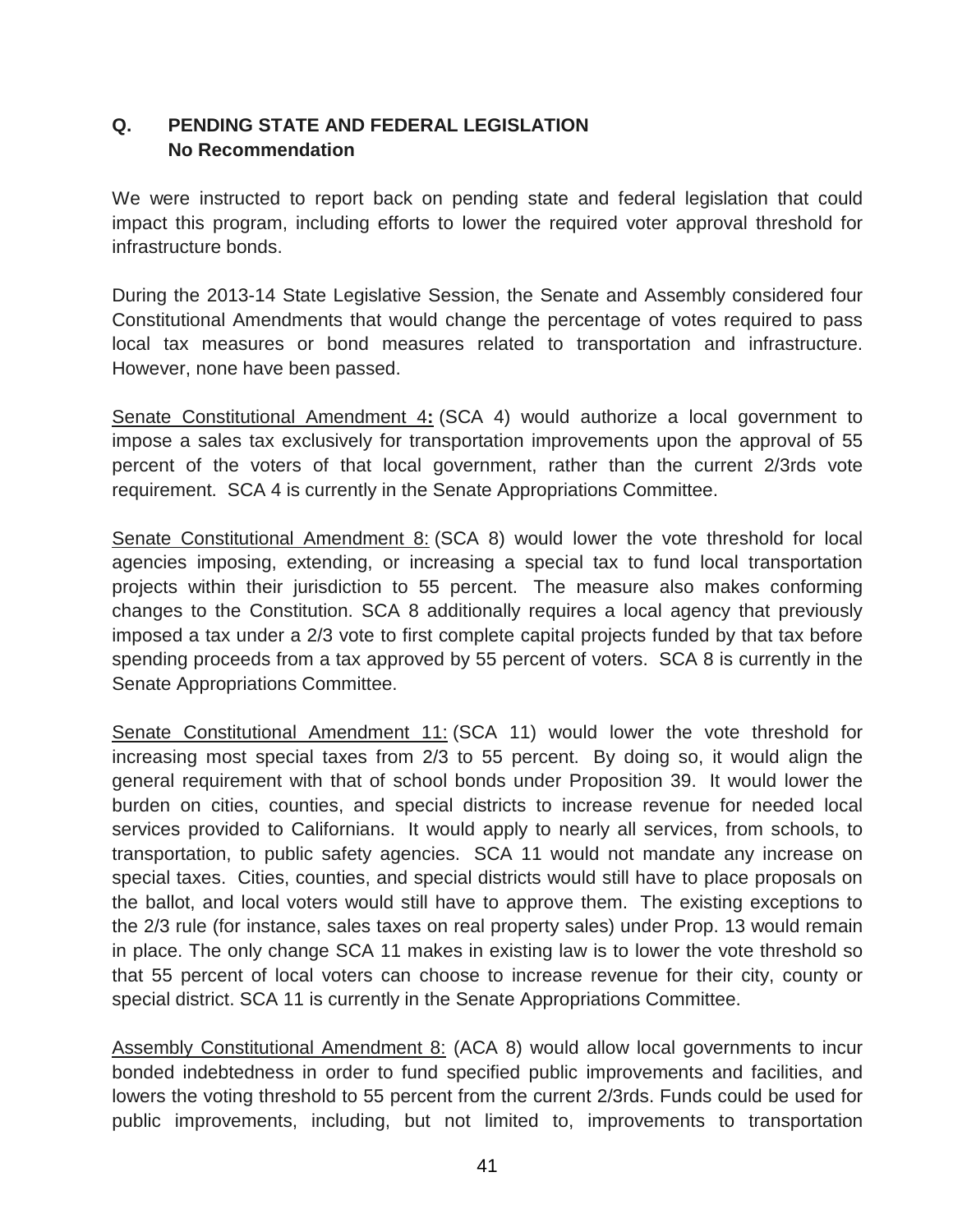infrastructures, streets and roads, sidewalks, transit systems, highways, freeways, sewer systems, water systems, wastewater systems, storm drain systems, and park and recreation facilities and facilities or buildings used primarily to provide sheriff, police, or fire protection services to the public, including the furnishing and equipping of those facilities or buildings. ACA 8 has passed in the Assembly and is currently in the Senate Government and Finance Committee and the Senate Elections and Constitutional Amendments Committee.

Proposed Ballot Initiative: The California Road Repairs Act of 2014: Two organizations, Transportation California and the California Alliance for Jobs, have jointly submitted a request to the California Secretary of State for title and summary for a proposed constitutional amendment to create a new source of transportation funding. The proposers of this initiative have decided to place their initiative on hold, and it will not be on the November 2014 ballot. It is unclear if or when this ballot measure would be presented to California voters.

The amendment would seek to address California's growing transportation funding shortfall by creating a California Road Repair Fee, which would be collected as part of the Vehicle License Fee. The fee would be set at 1 percent of the vehicle's value, and would be phased in over four years, with a 0.25 percent increase each year until completely implemented. Heavy duty trucks (over 10,000 lbs) would be exempt from this fee, as the proposed amendment requires the state to increase the Diesel Fuel Tax by 3 percent or more by July 2016. The Diesel Fuel Tax must contain an annual adjustment factor to incorporate any increase or decrease in inflation in order to maintain the exemption from the proposed Road Repair Fee.

The proposers of this initiative estimate that the fee would generate \$2.9 billion per year when the fee reaches 1 percent of vehicle value. The initiative would set revenue allocation as follows"

- 25 percent of all revenue generated distributed to cities in California based on population
- 25 percent of all revenue generated distributed to counties, based on a formula allocation equal to 75% of fee-paying vehicles and 25% road miles.
- 40 percent of revenue generated to the State Highway System
- 10percent of revenue generated distributed for public transit system maintenance, based on the current State Transit Assistance Program formula.

The City of Los Angeles makes up approximately 10.18 percent of the population of California and would receive approximately \$73,805,000 in revenue generated by the Road Repair Fee per year after the fee is fully phased in. The City would be able to use this revenue for road maintenance, rehabilitation reconstruction and storm damage repair.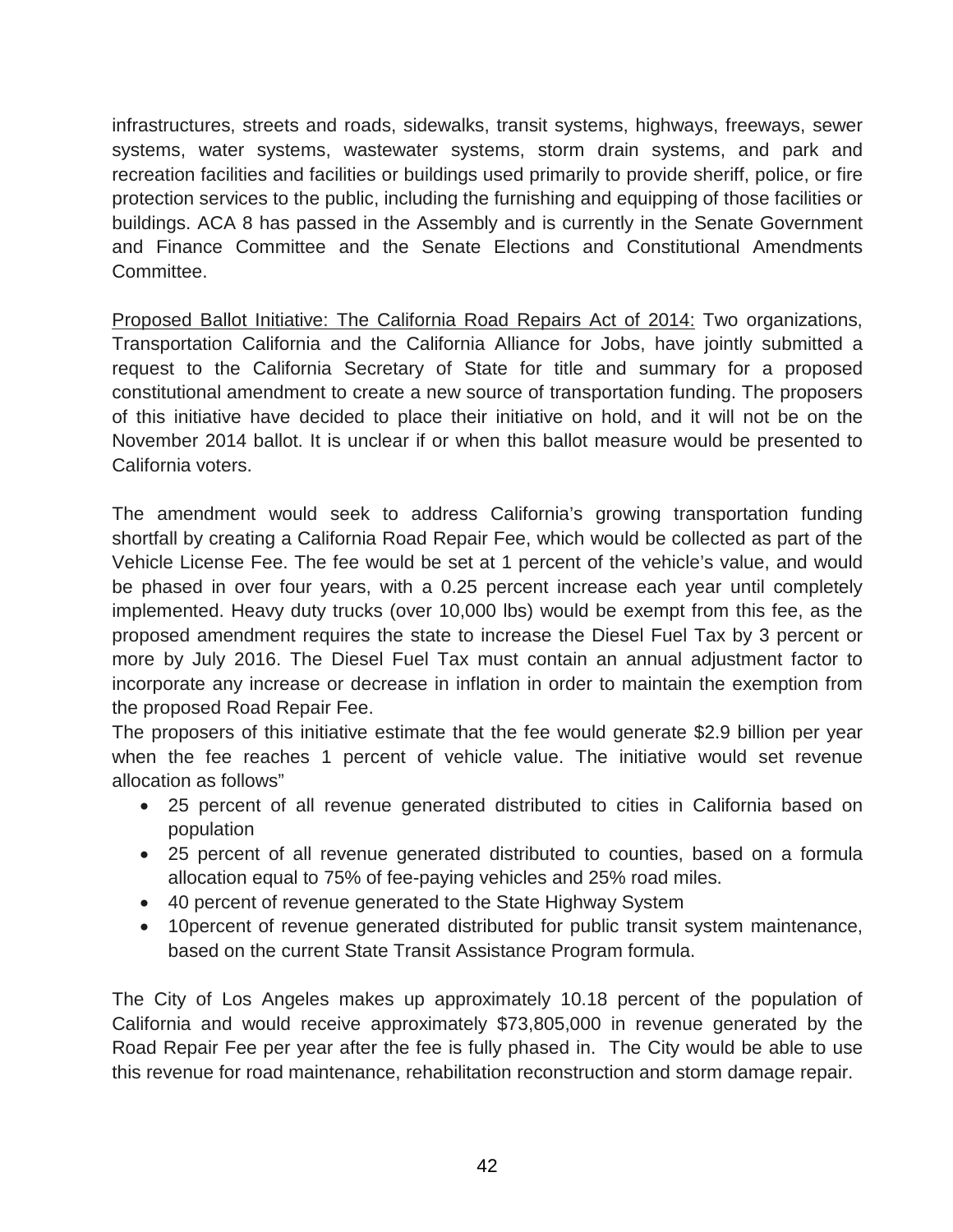# **R. THE STRUCTURE OF ADMINISTRATIVE OVERSIGHT COMMITTEE (AOC) AND CITIZENS' OVERSIGHT ADVISORY COMMITTEE (COAC) Recommendation # 2**

We were instructed to report back with recommendations on the structure of an Administrative Oversight Committee (AOC) and a Citizens' Oversight Advisory Committee (COAC).

### **Background**

It is instructive to understand the roles and history of the City's current oversight of the Capital Improvement Program, including those projects funded by General Obligation Bonds (GO Bonds). All the oversight committees must seek Council approval for project approvals, appropriations and budgets. If outside consultant/construction contracts are required, they are approved by the Mayor, Board of Public Works and the Council, as required. This authority structure has worked well for the City. Projects are delivered consistently and occasionally under budget. It is recommended that a similar authority structure be used for SOSLA.

*Non-GO Bond Sources and Facility Space:* The oversight for municipal facilities funded from non-GO Bond sources and for facility space planning is provided by the Municipal Facilities Committee (MFC). The oversight for street and transportation projects from all funding sources is provided through the Street and Transportation Projects Oversight Committee (STPOC).

Both the MFC and STPOC meet monthly and have representatives of the Mayor, the Chief Legislative Analyst and the City Administrative Officer (who chairs the meetings).

*GO Bond Programs:* The oversight for these programs is generally provided by both an Administrative Oversight Committee (AOC) comprised of representatives from the Mayor's Office, the Office of the Chief Legislative Analyst and the City Administrative Officer (who chairs the meetings), and a Citizen's Oversight Advisory Committee (COAC) that includes individuals representing non-City entities. Each of these Committees meets on a monthly basis.

Proposition O, which funds clean water, stormwater and flood control projects, is overseen by an AOC for administrative, program and project management matters. The Proposition O COAC advises the AOC on these matters and, unlike the other COACs, participates in sourcing most of the bond-funded projects. Monthly status reports are presented by City staff to the COAC. Although the COAC is advisory, the AOC values their input and seeks to incorporate their perspective on all actions; disagreements are rare in number and generally minor in nature.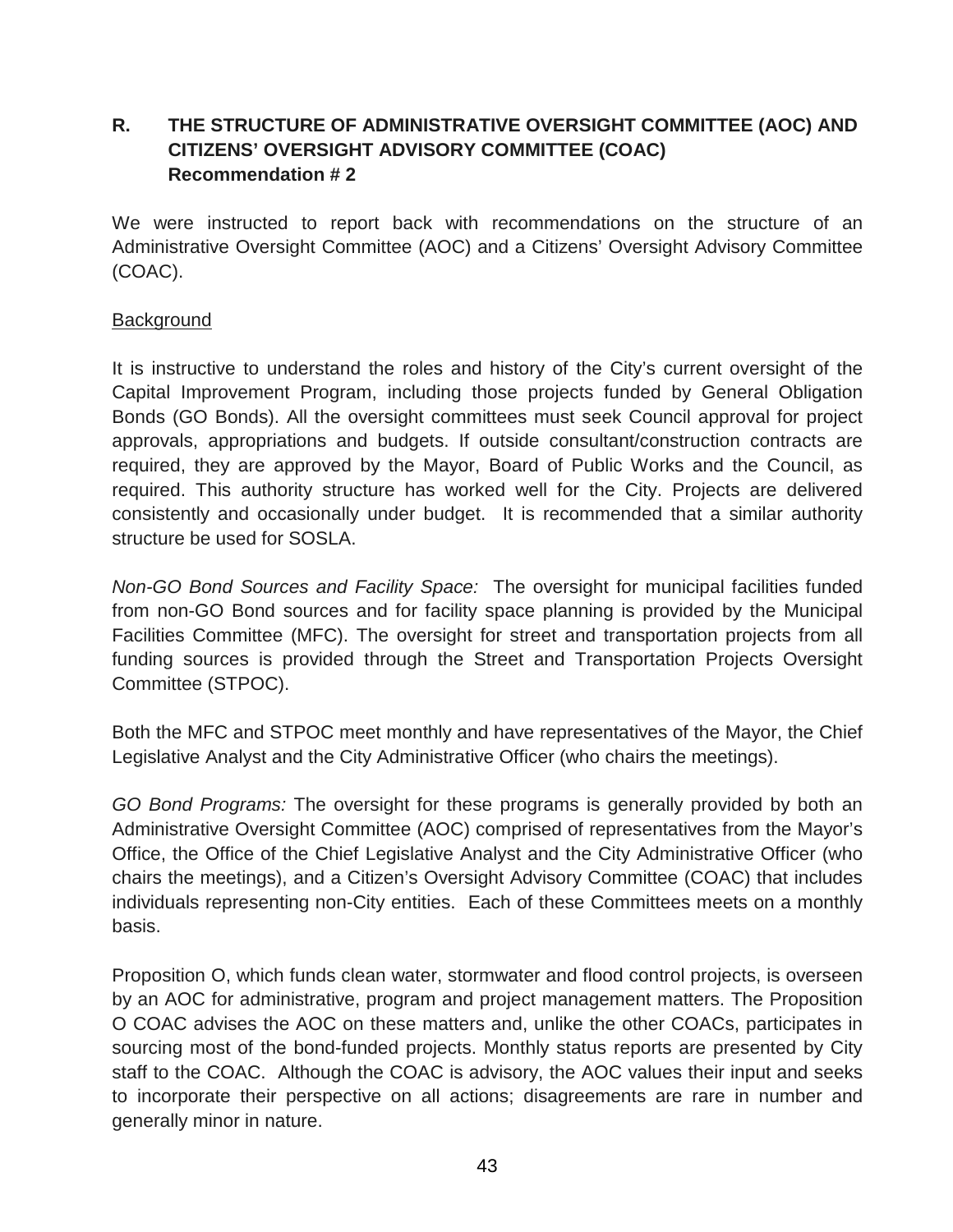### Proposed SOSLA Oversight

In preparing a recommended structure for the SOSLA, we interviewed the Proposition O COAC, were provided with public comments received by Councilmembers Englander and Buscaino from their public comments on SOSLA and drew upon our experience with successful capital programming. Several relevant issues shaped our recommendation:

- There is an expressed desire in the public discourse for "real oversight." We did not interpret this as a desire to eliminate the critical project management expertise that experienced professionals within the City bring to the oversight process. Rather, we interpreted this to mean that a desire exists for a meaningful voice for any COAC for SOSLA in the oversight process.
- The City's current oversight framework works and the roles of both the AOC and COAC are important to the successful delivery of infrastructure projects.
- AOC members are currently subject to financial disclosures rules while COAC members are not due to their advisory nature. If increased decision making authority is provided to COAC members, additional financial disclosure responsibilities for participants may be necessary. This added obligation may prevent meaningful participation of the public. We have found that the benefit of separate AOC and COAC structures is to allow more active participation from a wide range of outside individuals in the oversight structure.
- While it may be desirable to establish a large oversight committee with 30 or so members of the public, it is difficult in practice because of the need to secure a commitment from this many people to participate and establish quorums on a regular and ongoing basis. We have found that a group of nine individuals is optimal.
- Representation from directly affected parties and established experts is highly desirable.
- In order to ensure the ability to achieve a quorum and that represented constituencies are adequately represented, an automatic mechanism for replacement of members is recommended. This was highly recommended by the Prop O COAC Chair and Vice-Chair.

We recommend that the Council establish both an AOC and COAC as follows:

Administrative Oversight Committee (AOC) Members City Administrative Officer (Chair) Chief Legislative Analyst Mayor President of the Board of Public Works General Manager of the Department of Water and Power (LADWP)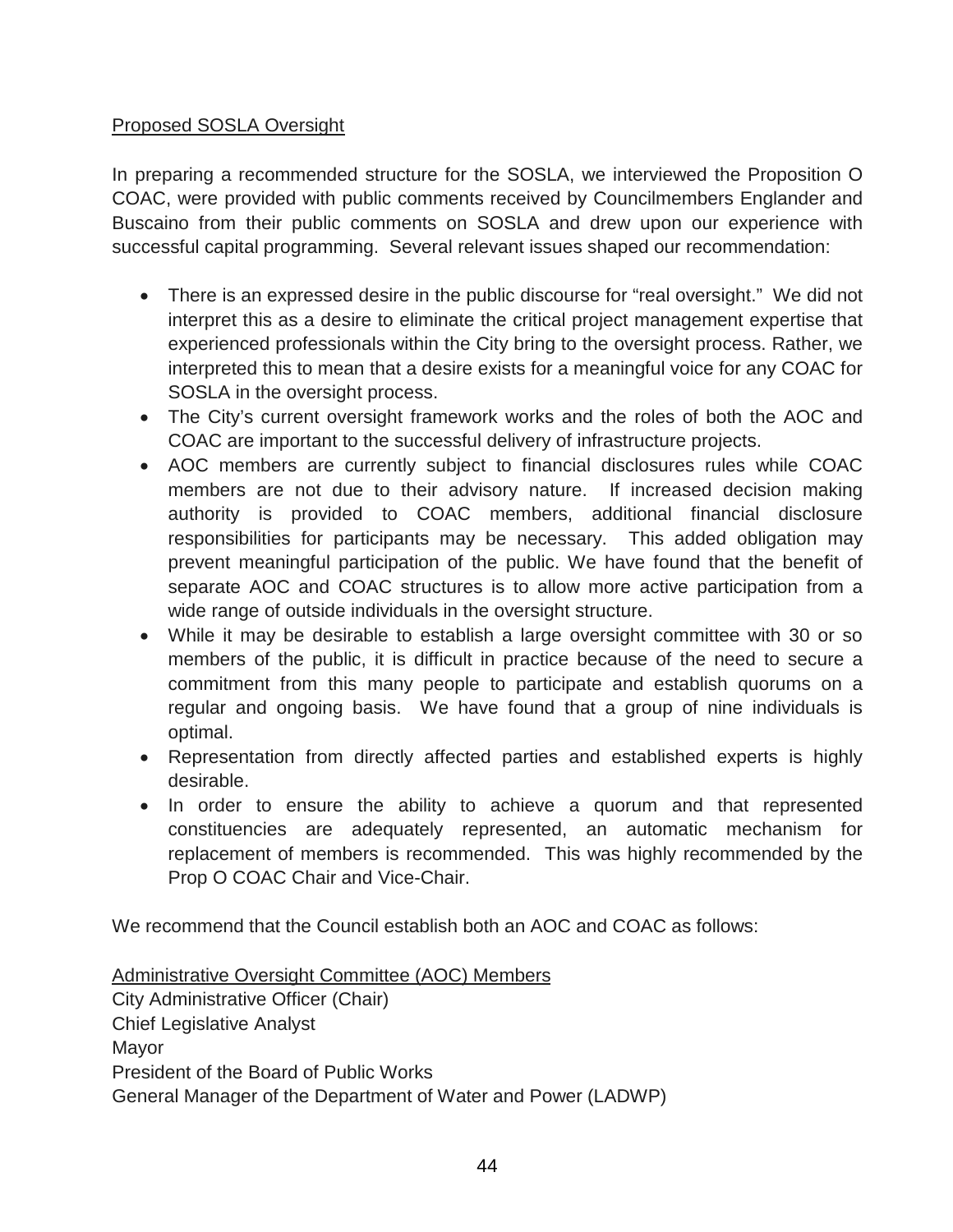- As the largest utility company in the City, the LADWP is included to ensure that coordination with the City proprietary department is maximized to reduce the impact of street cuts.
- Administrative, program and project oversight will be provided by the AOC. The City Council and Mayor will retain final approval for project approvals, appropriations and budgets. Outside contracts will continue to be approved by the Mayor, Board of Public Works and the Council, if necessary.

Citizens' Oversight Advisory Committee (COAC) Members

5 Appointed by the Council President

- 4 Appointed by the Mayor
	- Each member of the COAC shall have a backup appointed simultaneously. When the member is unable to attend a meeting, the backup shall be expected to attend.
		- o If a member is unable to attend three consecutive times within 12 months, the member will be automatically designated as resigned and replaced by the backup.
		- $\circ$  The Chair of the AOC will keep attendance records and will notify each member after the second consecutive absence within 12 months.
		- o The Chair of the AOC will also send a notice to an appointing authority of any automatically designated resignation and replacement.
		- o If both the member and backup are unable to attend three consecutive times within 12 months, both will be automatically designated as resigned.
		- o The appointing authority will be required to replace the member within 30 days of the date on the notice from the Chair. If the appointing authority does not make a replacement appointment within 30 days, the Chair of the AOC will be empowered to make a temporary appointment until the appointing authority makes a permanent appointment.
	- The COAC will review implementation plans for the repair of the failed streets and provide advice to the AOC.
	- The COAC will work with City departments to recommend specific Complete Streets and Green Streets projects for funding. COAC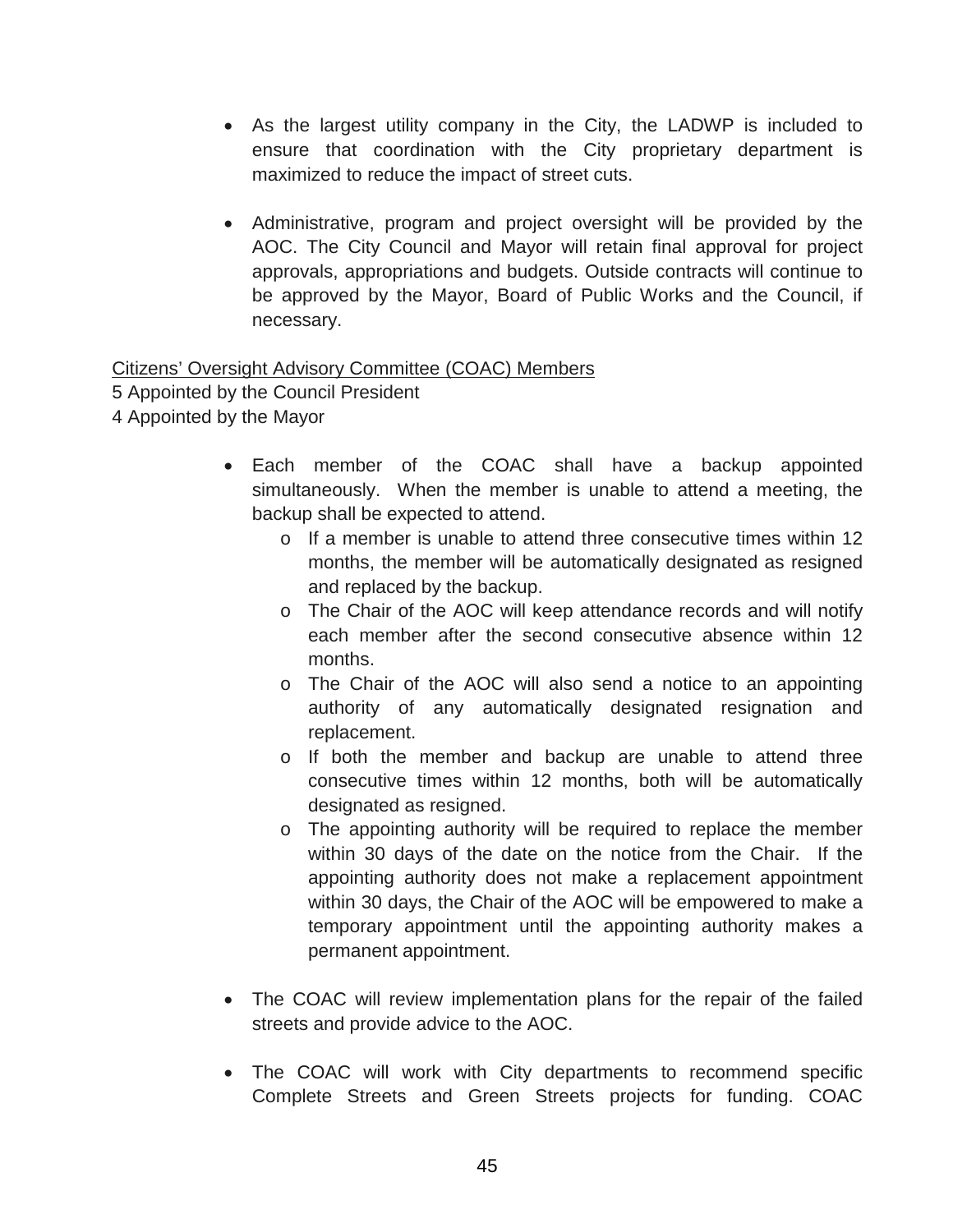recommended projects will be priority for local funding and for the submission of grant applications.

- To address specific issues and increase participation levels in decision making, the COAC may establish either temporary or continuous subcommittees and/or periodically hold meetings in neighborhoods away from City Hall.
- The COAC Chair will be a Non-Voting, Ex-Officio Member of the AOC and will be required to attend all AOC meetings.

# **S. USE OF DEVELOPMENT AGREEMENTS TO FUND STREET AND ALLEY REPAIR AND MAINTENANCE Attachment 14 - Report from the Department of City Planning No Recommendation**

We were instructed to report back, with assistance from BSS, BOE, LADOT and DCP with recommendations for new policies to structure development agreements to provide funding for needed street and alley repair and maintenance in the areas included in such agreements.

We believe that this approach is an important funding strategy and important to ensure cohesive improvement of our communities. Should the Council desire to explore this approach, it could instruct that the Director of City Planning, the City Administrative Officer and the Chief Legislative Analyst prepare a template that can be used by the City in development agreements and report back to the City Planning Commission and City Council. Additional information is provided by the Department of City Planning as Attachment 14.

## **T. MODIFICATION OF THE STREET DAMAGE RESTORATION FEE Attachment 15 - Report from Public Works Recommendation # 3**

We were instructed to report back, with assistance from the Bureau of Street Services (BSS) and the Bureau of Contract Administration (BCA) with recommendations for modifying the Street Damage Restoration Fee, to increase funding for street repair and maintenance, incentivize utilities to better coordinate with the City and each other, and to reduce the number and frequency of street cuts (C.F.s 12-1825 and 11-1935).

We have reviewed this matter and find that it is both feasible and recommended to increase the current SDRF fee schedule given that the original fee was based upon the cost to the City to resurface the street, the fees have not been adjusted since 2006, and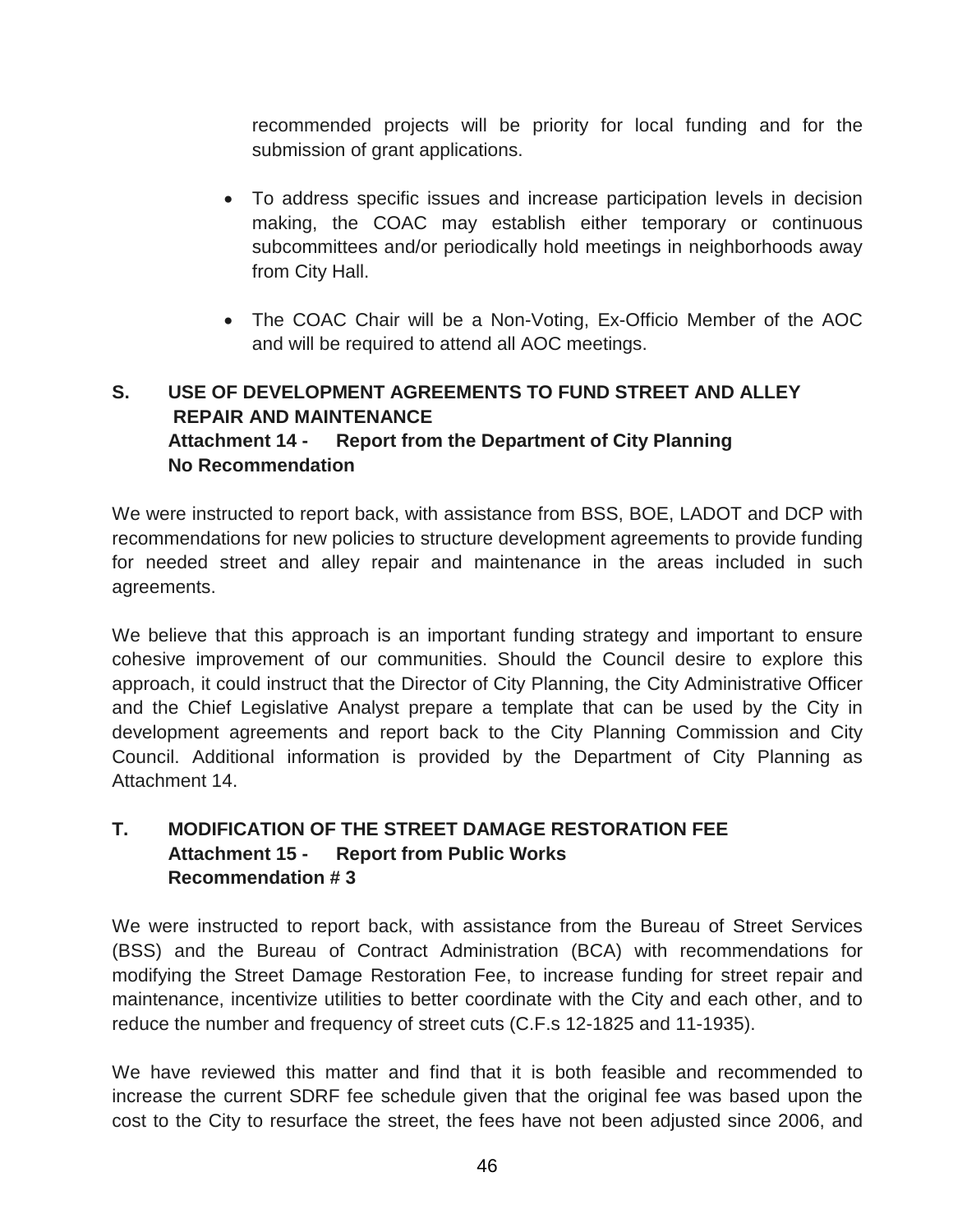the cost of labor and materials has increased since then. Additionally, the following actions should be considered to further incentivize utilities to better coordinate with the City, and reduce the number and frequency of street cuts:

- Revise Section 62.06 D of the Los Angeles Municipal Code to increase the current moratorium on excavations in streets resurfaced from one year to five years, unless the permittee resurfaces the entire block curb face to curb face and/or intersection containing such cuts and/or excavations; and,
- Approve the recommendations contained in the report of the Directors of the Bureaus of Contract Administration and Engineering, adopted and transmitted to City Council by the Board of Public Works, regarding the Amendment and Additions to Section 62.02 Article 2, Chapter VI of the Los Angeles Municipal Code Strengthening Requirements for Utility Contractors Working in the Public Right-of-Way, for the reasons set forth in this report.

### Street Damage Restoration Fee

In the mid 1990's the City retained Shahin and Associates (Shahin) to conduct several studies to determine the extent of the impact of street cuts on street maintenance and repair needs, the following findings were made and the current SDRF graduated fee schedule is based upon these findings:

- Street cuts result in water seepage, weakening of the pavement support, allowing for deterioration at an accelerated pace;
- Even if pavement restoration in the trench itself is structurally adequate, excavations damage the strength and life of the pavement located adjacent to the trench where the excavation occurs;
- Potential for damage to pavement is magnified when a street is subject to heavier traffic such as the difference between major and local streets;
- The average reduction in the average life span for a Select, or major, street is 8.5 years, reduced from 25 years for an uncut street to 16.5 years when a street is cut;
- The average reduction in the average life span for a Local street is 6 years, from 34.5 years to 28.5 years when a street is cut;
- The annual extra cost of rehabilitating City streets damaged by utility cuts is approximately \$16.4 million (\$12.9 million for Select and \$3.5 million for Local Streets), the difference between the total annual cost to rehabilitate all streets if none had cuts and the total cost to rehabilitate all streets if a portion have cuts (based on 1996 data and costs); and,
- Excavations in paved streets degrade and shorten the life of the surface of the streets, and increases the frequency, and therefore, cost to the public for street maintenance and repair, no matter how well the excavation is restored, therefore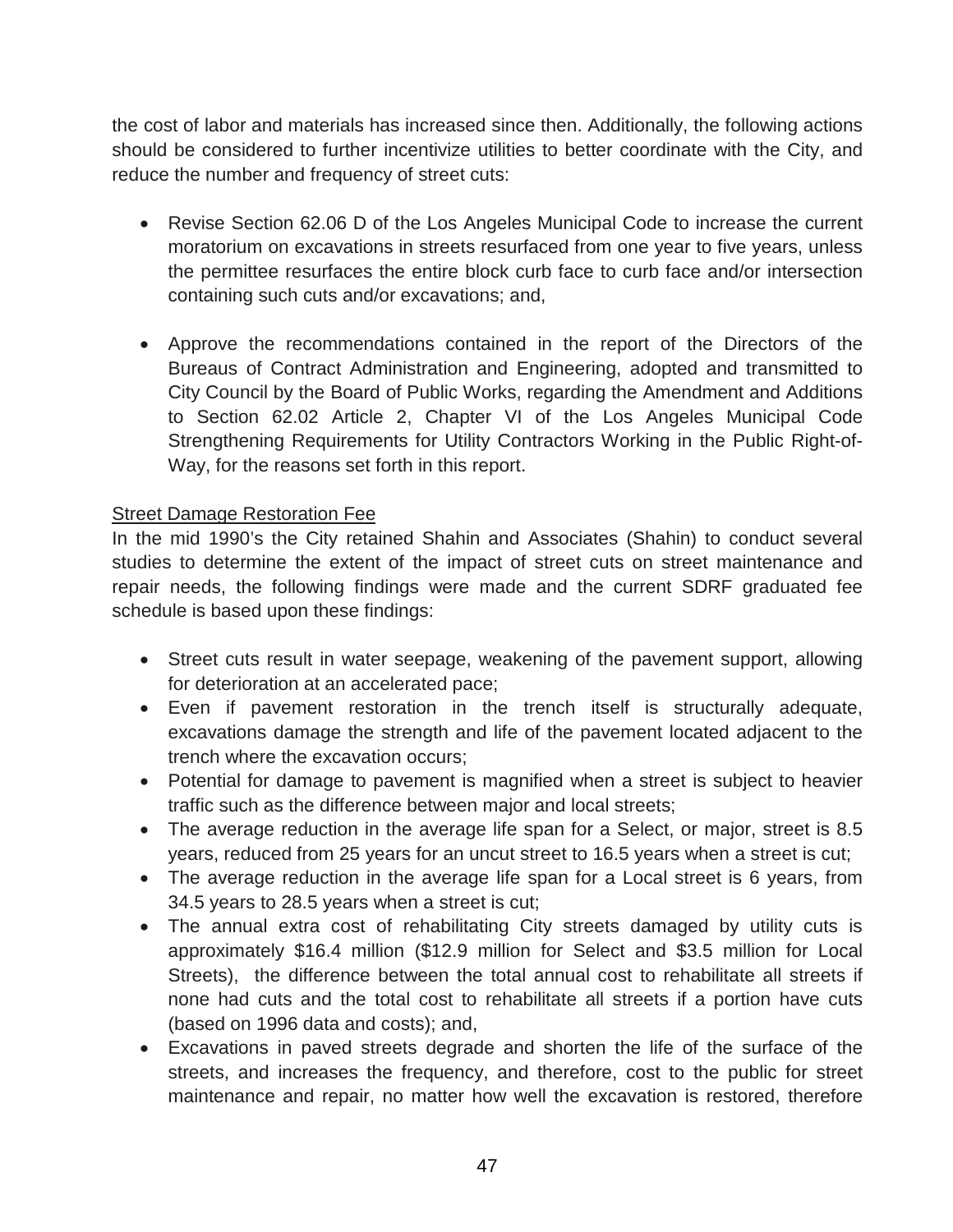the SDRF was established to be paid by utilities to help offset the shortened life of the streets that are cut.

Subsequent to the completion of the Shahin study, the SDRF was established by ordinance (No. 171922) in 1998. The fees help the City recover the cost of mitigating the damage caused by the excavations performed by utility companies and are calculated based upon the age of the street and the size of the cut. Excavations in streets scheduled for repaving under the "Departmental Annual Resurfacing Program" within one year are exempt from the fee, as to incentivize utilities to perform excavations prior to the date that the street is scheduled for resurfacing or reconstruction. Excavations in streets that have been resurfaced less than one year from the date of the proposed cut or excavation shall not be cut unless the whole block within which such cut is to occur is to be paved by the entity seeking to make the cut or excavation.

The intent of establishing the SDRF fee was to:

- Offset the additional cost to the City for the shortened life of the streets that are cut;
- Incentivize utilities to install, maintain, and repair underground facilities without making excavations in City streets wherever feasible; and,
- Promote better coordination among utilities making excavations in City streets and between these utilities and the City (i) to minimize the number of excavations being made wherever feasible, and (ii) to ensure that excavations are performed, to the maximum extent possible, prior to the date on which streets are scheduled for resurfacing when such resurfacing is scheduled within twelve months of the excavation.

The current graduated fee schedule, last revised by Council on April 12, 2006 is as follows:STREET DAMAGE RESTORATION FEE

|  | <b>FF SCHEDULE</b> |  |  |
|--|--------------------|--|--|
|  |                    |  |  |

|                                                                       | Fee per Square |
|-----------------------------------------------------------------------|----------------|
| Maior                                                                 | Foot           |
| Resarfaced/reconstructed between one year, one day and five years ago | \$21.26        |
| Resurfaced/reconstructed between five years, one day and 10 years ago | \$17.72        |
| Resurfaced/reconstructed between 10 years, one day and 15 years ago   | \$14.18        |

|                                                                       | Fee per Square |
|-----------------------------------------------------------------------|----------------|
| Local                                                                 | Foot           |
| Resurfaced/reconstructed between one year, one day and five years ago | \$7.78         |
| Resurfaced/reconstructed between five years, one day and 10 years ago | \$6.90         |
| Resurfaced/reconstructed between 10 years, one day and 15 years ago   | \$6.48         |
| Resurfaced/reconstructed between 15 years, one day and 20 years ago   | \$5.86         |
| Resurfaced/reconstructed between 20 years, one day and 25 years ago   | \$5.18         |

For purposes of this Fee Schedule a major street is defined as Federal Highway Segments and all designated select system streets as defined by the Street Maintenance Division (SMD) of the BSS.

A local street, as such term is used in this Resolution, is all other City streets not meeting the definition of a "major" street.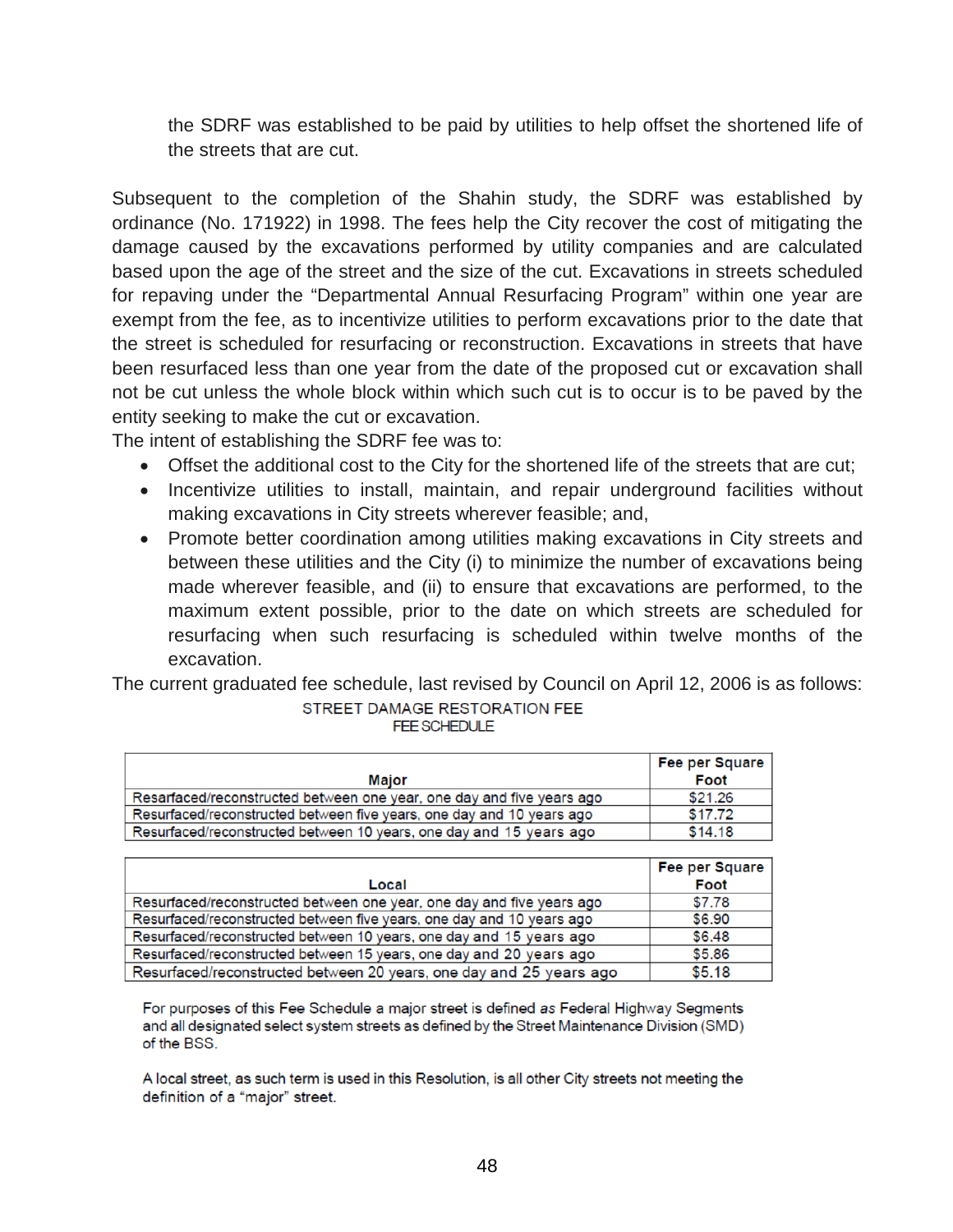In 2006 the BSS utilized the 2005 CalTrans Price Cost Index, and the CalTrans Price Cost Index for Selected Items (for which they utilized the cost for asphalt concrete) to calculate the fee increase based on the consumer price index, which resulted in a 51 percent increase to each fee. No fee increases had been imposed during the eight year period since the original fee schedule was established (1998).

It is recommended that the BSS report back with recommendations relative to how much the current SDRF should be increased to account for the increase in salaries and materials that has occurred since the last fee increases that were approved eight years ago.

#### Street Damage Restoration Fee (SDRF) Revenue Fund

Annual receipts to the fund have ranged between \$2.8 million (2005) and \$9.7 million (2010), although the initial report prepared when the fee was developed had estimated annual receipts of \$16.4 million.

The Gas Company currently does not pay the SDRF. The City is currently in the process of re-negotiating the franchise agreement with the Gas Company. Establishment of a new franchise agreement will automatically remove the Gas Company exemption and will subject them to the SDRF. The current estimated impact to SDRF is \$500,000-\$600,000 in additional revenue annually.

#### Coordination between the Bureau of Street Services and Utilities

On an annual basis, BSS sends a letter with the proposed resurfacing segment list file to approximately 200 utilities and agencies, who respond by placing a hold when they intend to perform subsurface work on a particular street segment.

Additionally, every May, BSS releases the annual notification of proposed resurfacing projects for the following fiscal year to all Council District Offices, utility companies, outside agencies, and City departments. Subsequently, a monthly "Committed List" of projects is sent out 30 days in advance of the scheduled resurfacing work, and notifications to property owners are mailed 30 days in advance.

The BSS also utilizes the Public Way Reservation System (PWRS), an in-house mapbased public right-of-way coordination application system implemented through a 2006 pilot program (L.A.M.C. 62.251) and managed by the Bureau of Engineering (BOE). Although BSS sends out utility clearances to the major utility companies and government agencies, local contractors and property owners regularly apply for various other permits. With this in mind, BSS regularly checks the PWRS. BOE also geo-codes all of BSS's projects in the system so that all of BSS's proposed work can be viewed by the general public.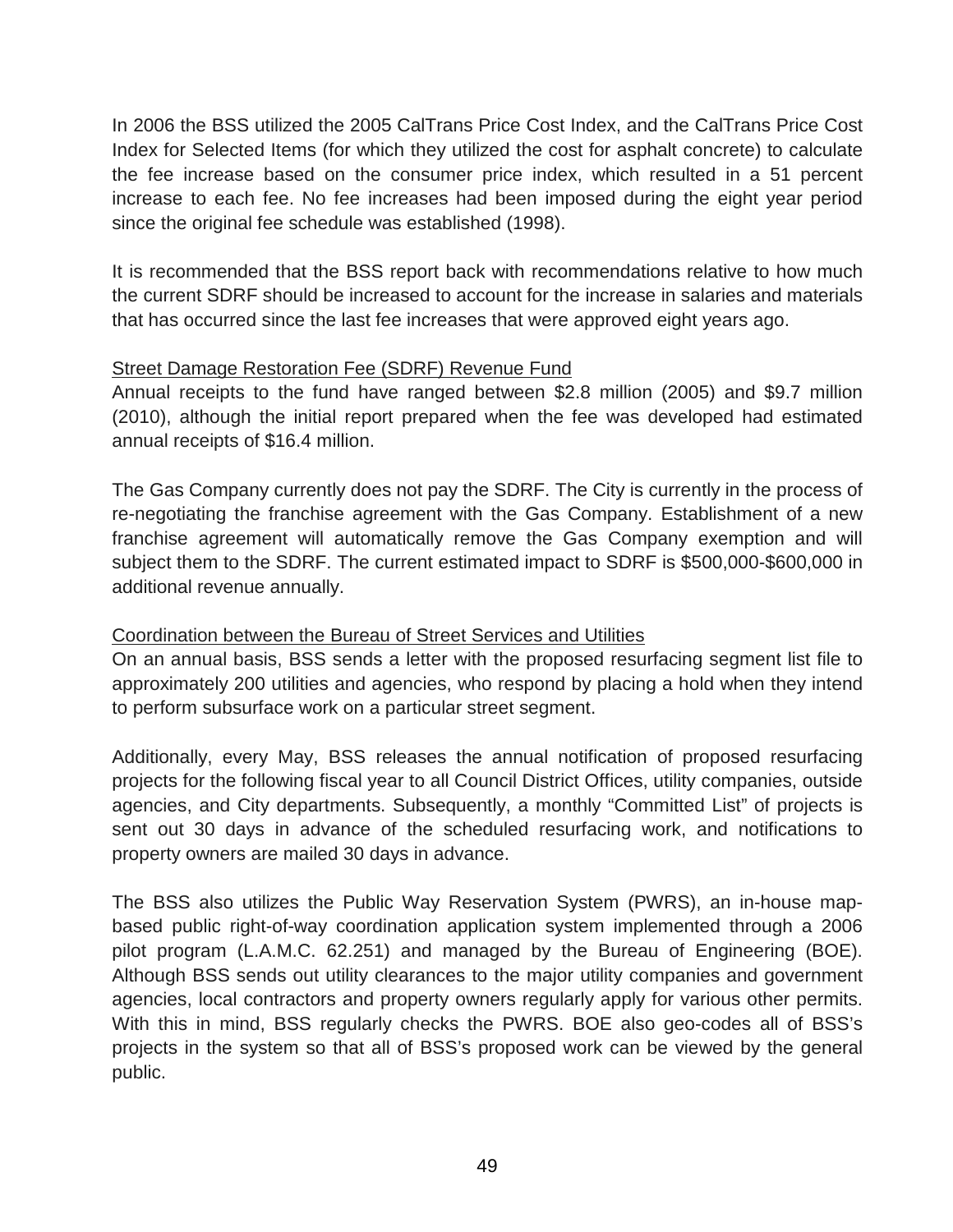The BSS has indicated that the current process works well to ensure that utilities and agencies have plenty of time to perform work before the BSS performs resurfacing and protects the City's investment. However, collaboration between BSS, BOE, and BCA could yield additional systems integration enhancements and features that would further improve project planning, scheduling and coordination to minimize street cuts.

#### Increase the Moratorium on Excavations in City Streets

The current moratorium on excavations in streets resurfaced or reconstructed is one year, unless the permittee resurfaces the entire block curb face to curb face and/or intersection. Many other cities in California and across the United States have moratoriums of one to five years. Cities with five year moratoriums include New York, San Diego, and San Francisco.

It is recommended that the City revise Section 62.06 D of the Los Angeles Municipal Code to increase the current moratorium on excavations in streets resurfaced from one year to five years, unless the permittee resurfaces the entire block curb face to curb face and/or intersection containing such cuts and/or excavations. The intent of this action would be to provide incentive for utilities to coordinate with the City and complete work which requires excavations in City streets prior to the date that the street will be resurfaced or reconstructed.

Exceptions to the five-year street cut moratorium will continue to require formal City Council approval, and be made when it can be sufficiently demonstrated that the City's 30 day notice of a scheduled street resurfacing project was not mailed to the correct property owner of the record at the time of notification, and the adjacent property owner made significant efforts to promptly notify the BSS of any planned street excavations. Street cuts or excavations deemed as "emergency repairs" to protect the safety and/or welfare of the general public will be allowed. Repaving of these cuts shall continue to be handled on a case by case basis and not subject to the entire block or intersection paving requirement. However, resurfacing will include a minimum width of five feet on all four sides of the trench limit and grinding or milling of that pavement to a minimum depth of 1 ½ inch for final resurfacing. This technique is referred to as the "T Cap".

It is important to note that increasing the moratorium, may also impact the amount of SDRF revenue received by the City, since in-lieu of paying the SDRF, utilities will have to repave the entire street where the street cut is occurring. The exact impact is unknown at this time.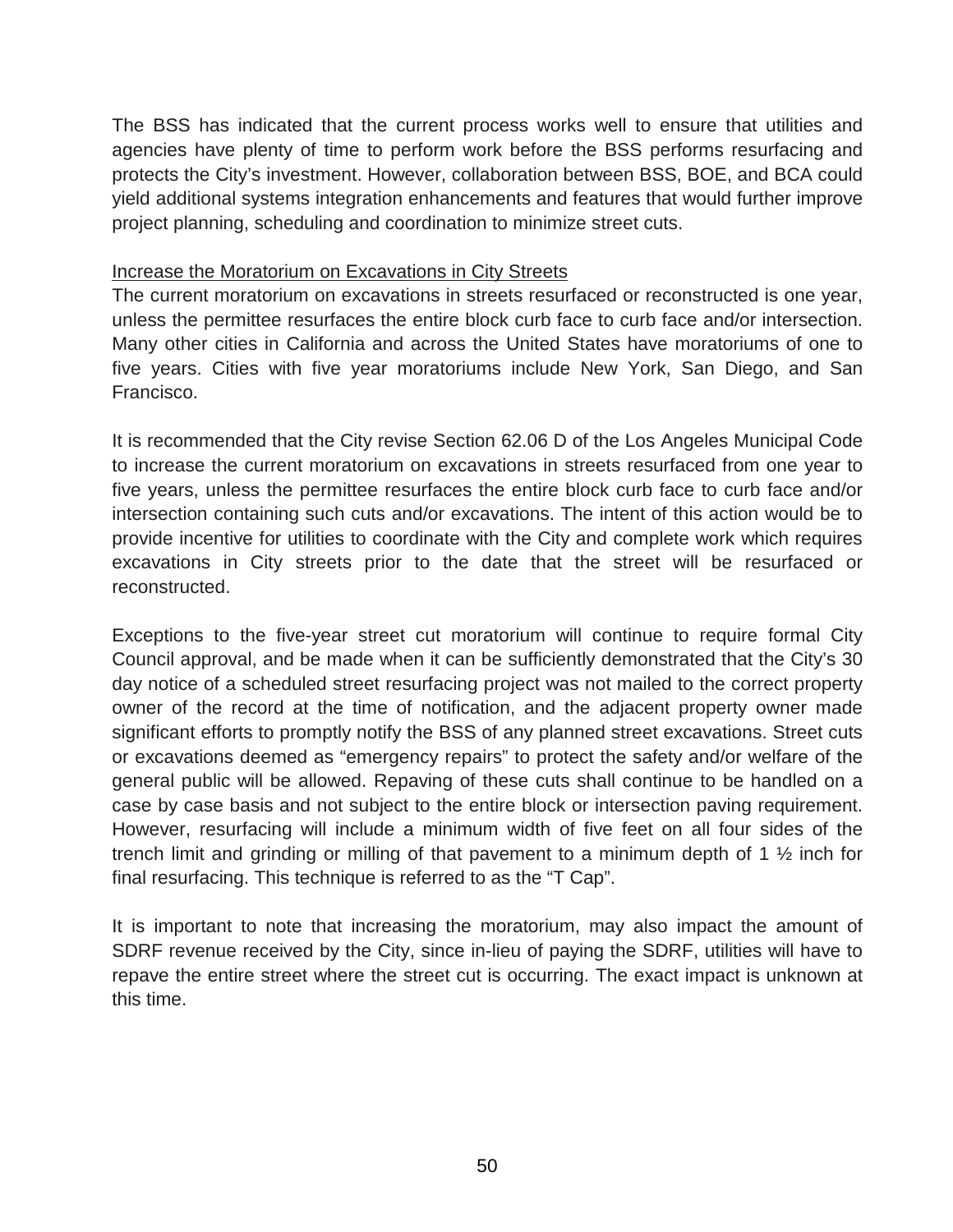| <b>Moratorium Period for Reconstructed Streets</b>                                                                                                                                                                                                                                                                                                                                                                                                                                                                                                                                            |  |  |  |  |
|-----------------------------------------------------------------------------------------------------------------------------------------------------------------------------------------------------------------------------------------------------------------------------------------------------------------------------------------------------------------------------------------------------------------------------------------------------------------------------------------------------------------------------------------------------------------------------------------------|--|--|--|--|
|                                                                                                                                                                                                                                                                                                                                                                                                                                                                                                                                                                                               |  |  |  |  |
| <b>Standard Period</b>                                                                                                                                                                                                                                                                                                                                                                                                                                                                                                                                                                        |  |  |  |  |
| No permit to use or open any street, except for emergency<br>work, shall be issued to any person within a five year period<br>after the completion of the construction of a capital project<br>relating to such street requiring resurfacing or<br>reconstruction unless such person demonstrates that the<br>need for the work could not have reasonably been<br>anticipated prior to or during such construction.<br>Notwithstanding the foregoing provision, the Commissioner<br>may issue a permit to open a street within such five year<br>period upon a finding of necessity therefor. |  |  |  |  |
| Moratorium Street means any street, or portion thereof, that<br>has been reconstructed or resurfaced in the preceding five<br>year period or slurry sealed in the preceding three year<br>period.                                                                                                                                                                                                                                                                                                                                                                                             |  |  |  |  |
| "Moratorium Street" shall mean any Block that has been<br>reconstructed, repaved, or resurfaced by the Department or<br>any other Owner or Person in the preceding five year period.                                                                                                                                                                                                                                                                                                                                                                                                          |  |  |  |  |
| Pleasant Hill, CA Five year moratorium                                                                                                                                                                                                                                                                                                                                                                                                                                                                                                                                                        |  |  |  |  |
| Five year moratorium                                                                                                                                                                                                                                                                                                                                                                                                                                                                                                                                                                          |  |  |  |  |
| Five year moratorium                                                                                                                                                                                                                                                                                                                                                                                                                                                                                                                                                                          |  |  |  |  |
| Five year moratorium                                                                                                                                                                                                                                                                                                                                                                                                                                                                                                                                                                          |  |  |  |  |
| Five year moratorium                                                                                                                                                                                                                                                                                                                                                                                                                                                                                                                                                                          |  |  |  |  |
| Five year moratorium                                                                                                                                                                                                                                                                                                                                                                                                                                                                                                                                                                          |  |  |  |  |
| Five year moratorium                                                                                                                                                                                                                                                                                                                                                                                                                                                                                                                                                                          |  |  |  |  |
| No pavement cutting may occur for five years following the<br>completion of a newly constructed road and for three years<br>following the completion of a reconstruction or resurfacing<br>project. Emergency utility repairs and utility service<br>connections to new residences or businesses are exempt<br>from the moratorium.                                                                                                                                                                                                                                                           |  |  |  |  |
|                                                                                                                                                                                                                                                                                                                                                                                                                                                                                                                                                                                               |  |  |  |  |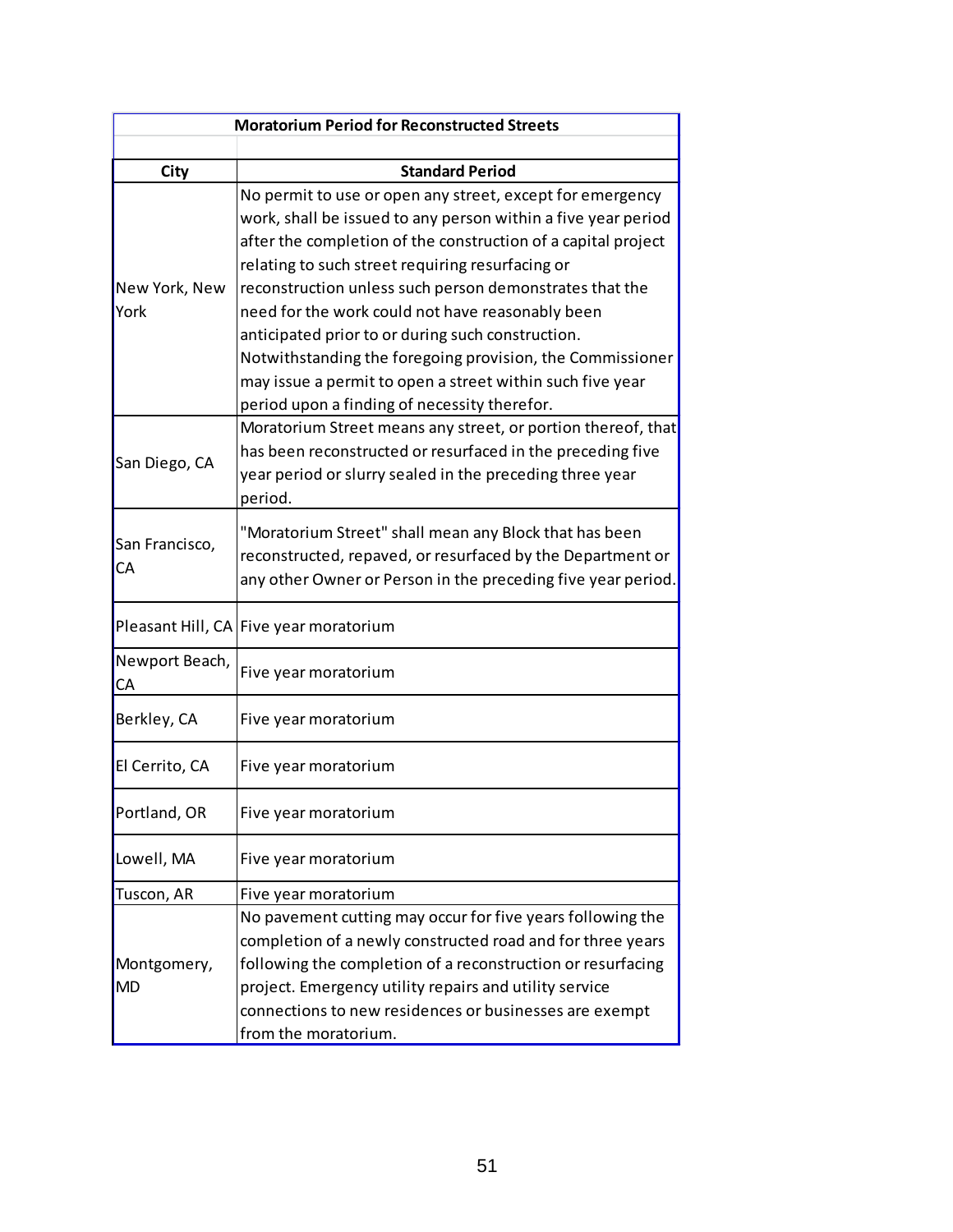### Council File Number 12-1825

Council File Number 12-1825 is referenced in recommendation T. of the SOSLA Report. The Motion states the following with respect to street cuts:

- The quality of permitted construction related excavations is substandard and results in street failure
- One City attorney needs to be dedicated to follow-up and enforce liability for street failures caused by street cuts
- The current SDRF is insufficient to recover the cost of a dedicated City attorney position
- Action is needed to increase the SDRF in an amount sufficient to pay for the cost of City attorney staff specifically dedicated to follow-up and enforcement efforts for liability for street failures caused by street cuts and excavations and support City attorney staff

Although the Motion requests action to increase the SDRF in an amount sufficient to recover the cost of a City Attorney dedicated to enforcement efforts for liability for substandard permitted construction related excavations, the SDRF is not the appropriate mechanism for recovering this type of cost. In theory, a utility company has upheld its obligations if it has abided by all of the City's permitting requirements relative to street cuts. And, a utility company has already paid the City for the shorter life that the street will have as a result of the street cut. The SDRF is unrelated to substandard repair of excavations.

A resurfaced trench constructed under permit, and in compliance with all requirements has a metal "medallion" properly affixed to the trench surface. This "medallion" has the utility company's name, and the year the work was performed. In the event that within the warranty period (of 5 years from completion) this trench fails for any reason which cannot be attributed to unrelated causes, the City can identify the utility owner, and mandate a repair at no cost to the City. Usually this is accomplished by a BCA official contacting the utility owner and informing them of the issue. If the Bureau of Engineering or BSS contacts the utility, it is done in coordination with BCA for inspection purposes. The utility is then scheduled for the repair and the re-work is performed under inspection. In the event the failure is serious in nature, the Bureau of Engineering would evaluate and direct the necessary scope of work. In the event that this is a street under moratorium, the limits of the resurfacing would be governed by Moratorium requirements.

Street failure at the site of permitted utility construction related excavations is more likely to occur when:

- Work is performed without a valid permit, therefore, the work is not inspected by a BCA construction inspector;
- Work is performed with a valid permit but without notifying the Inspector of Public Works; and,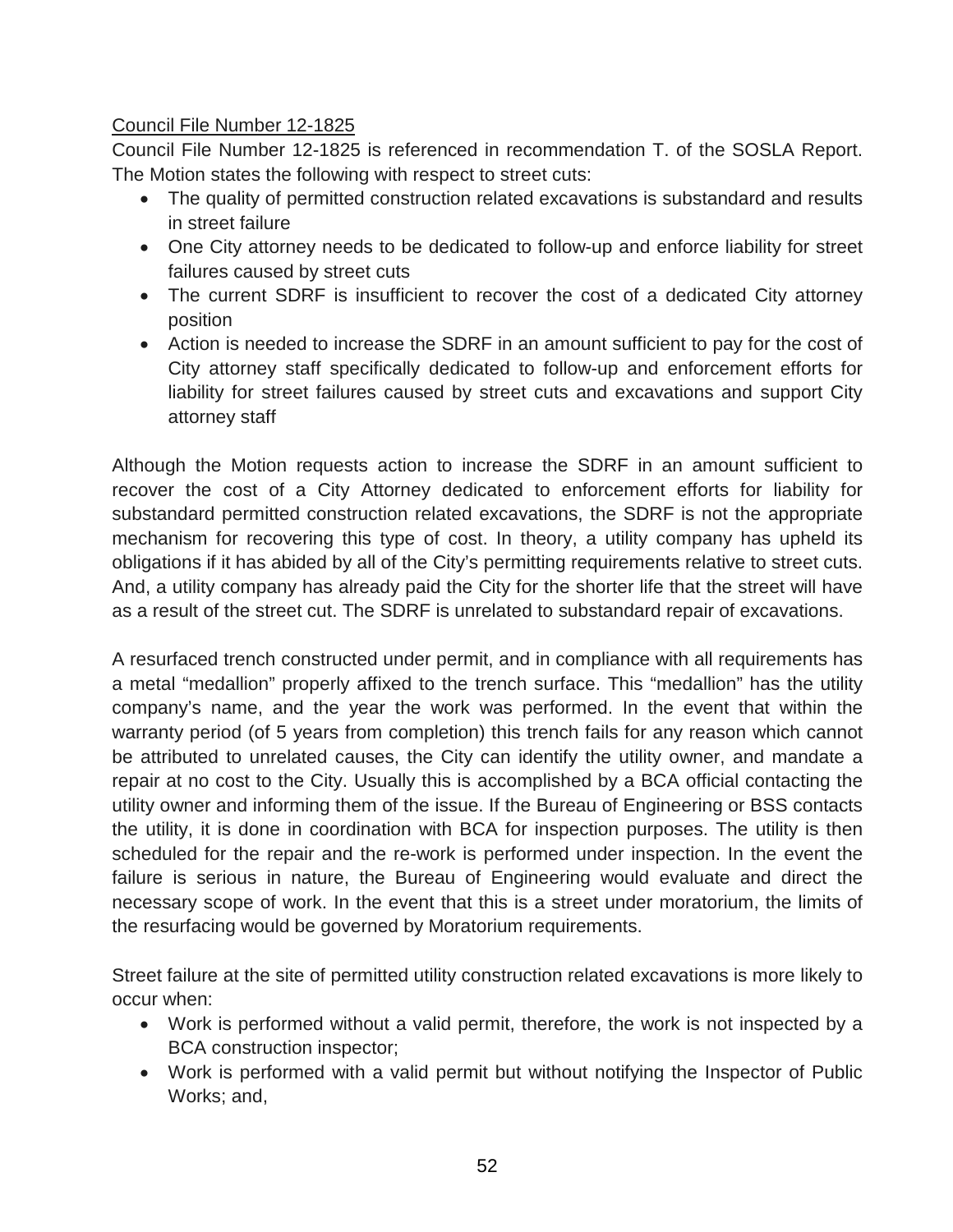• Failing to comply with permit restrictions, such as completing permanent resurfacing within the specified period of time

Increasing the City's inspection staffing and increasing administrative fines and penalties for these offenses may help to reduce the number of utility permit violators.

### Council File Number 11-1935

Council File Number 11-1935 is referenced in recommendation T. of the SOSLA Report. The Motion states the following with respect to street cuts:

- The City issues over 10,000 permits for utility installation and repairs per year;
- The City requires that this work be inspected to ensure adherence to traffic safety and quality control standards;
- Despite these requirements, work occurs and street resurfacing is completed without the City being properly notified;
- Sometimes work is completed without the City being properly notified, resulting in work that is below City standards;
- Similar problems regarding sewer construction have been mitigated through increased bonding requirements and regulation of contractors; and,
- BCA and BOE should report back to Public Works Committee with recommendations to ensure that all street repairs are completed to City standards.

The Board of Public Works has transmitted a report from the Directors of the Bureaus of Contract Administration and Engineering, which the Board adopted, back to the City Council for consideration. Council has referred the item to the Public Works and Gang Reduction Committee. The communication from the Board states the following with respect to strengthening requirements for utility contractors working in the public right-of-way:

- Common Areas of Non-Compliance
	- o Notify Con Ad prior to noon the day before work commences;
	- o Notify Con Ad prior to noon the day before permanent resurfacing;
	- o Maximum time stipulated for permanent resurfacing (3 weeks); and,
	- o Approved marker required on permanent trench paving (medallion) work is warrantied for 5 years
- Additional Administrative Permit Matters
	- o Utility companies often apply for numerous permits simultaneously and then bid groups of the projects out to contractors as a package, the consequence being that the operative name of the permit is not the actual entity that is working in the street;
	- o Contractors often sublet the contract to another firm;
	- o Requiring a permittee to have on file with BCA a current list of contractors employed on utility work will provide BCA more control for enforcement; and,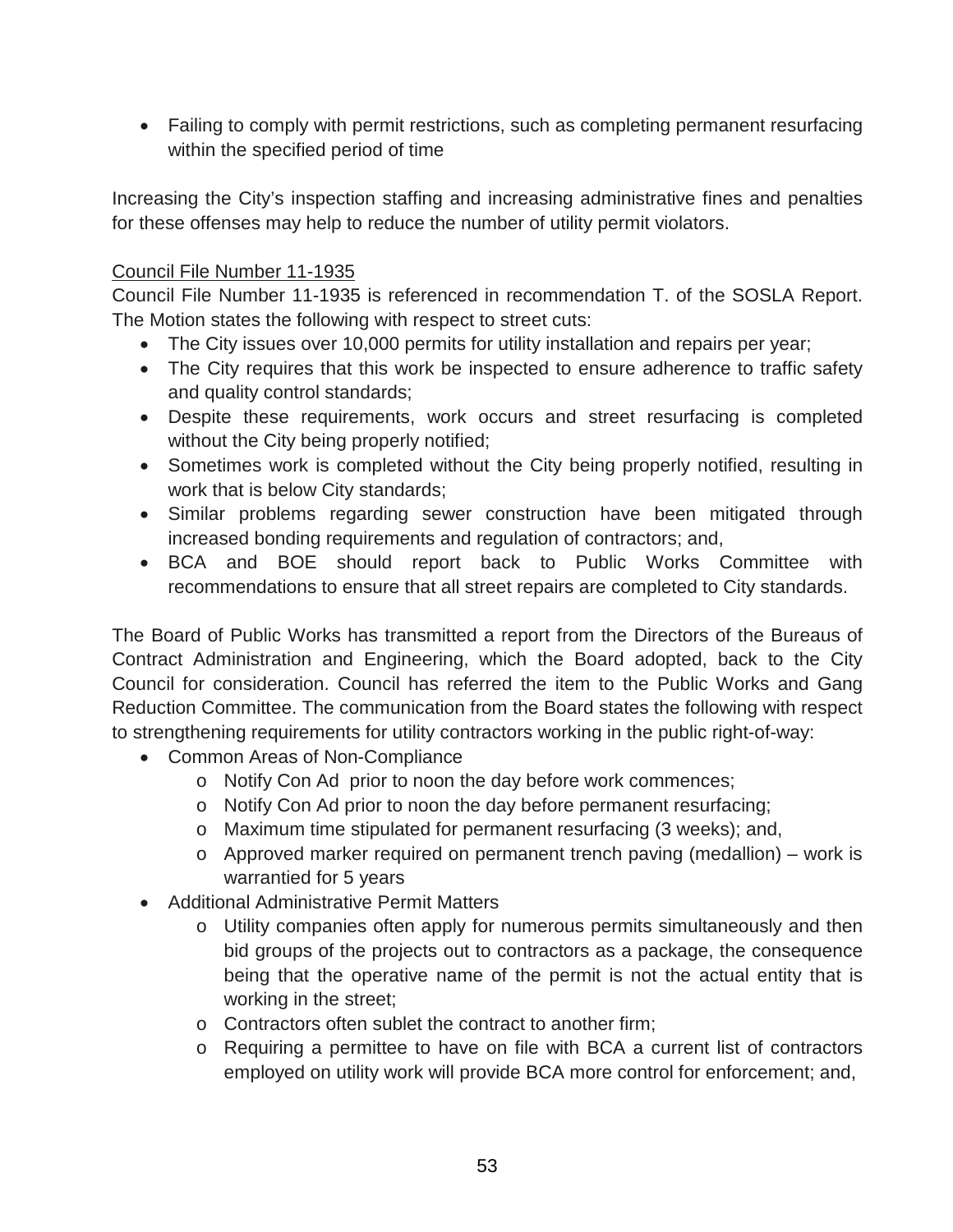- o Contractors who do not have formal authorization to represent a utility company will not be allowed to proceed and the utility company will also be informed of the issue.
- Recommendations to mitigate common areas of non-compliance and other administrative issues:
	- o Require liability insurance for utilities and their contractors;
	- o Require an authorized representative affidavit; and,
	- o Increase fines and penalties for misconduct

The combination of requiring liability insurance for utilities and their contractors, requiring an authorized representative affidavit, and increasing fines and penalties for misconduct will provide the City with additional tools to further ensure that the performance of contractors working in public streets is the best and most conscientious that can be achieved. Attachment 15 is the Bureau of Contract Administration and Bureau of Engineering Joint Report that was approved by the Board of Public Works.

#### Enforcement

The operational models for expanding patrols, inter-Bureau communications, and citation processing already are in existence and are tested by six years of field experience. However, it is important to note that upgrading the City's current Public Way Reservation System to include additional underlying business rules could also provide a better tool for BCA to manage its permit related work and improve its enforcement efforts. We recommend that the Council:

- a. Request the City Attorney to prepare, and present for Council consideration an ordinance to increase the current moratorium on excavations in streets resurfaced from one year to five years, unless the permittee resurfaces the entire block curb face to curb face and/or intersection containing such cuts and/or excavations;
- b. Request the City Attorney to work with the Bureau of Contract Administration to amend Section 62.02(f)2., Article 2, Chapter VI of the Los Angeles Municipal Code to modify the exception to requiring utility companies and their contractors to provide liability insurance;
- c. Request the City Attorney to work with the Bureau of Contract Administration to amend Section 62.02(g), Article 2, Chapter VI of the Los Angeles Municipal Code to require all utility owners to provide to the Bureau of Contract Administration (Inspector of Public Works), written affidavits designating their authorized representative (contract/subcontractor) who will be performing the work described in a permit;
- d. Request the City Attorney to work with the Bureau of Contract Administration to amend Section 62.04(b), Article 1, Chapter VI of the Los Angeles Municipal Code to include notification requirements on permits for utility service work cuts of less than 100 square feet
- e. Instruct the Bureau of Street Services to report back with recommendations relative to the current Street Damage Restoration Fee to account for the increase in salaries and materials that has occurred since the last fee increases were approved eight years ago; and,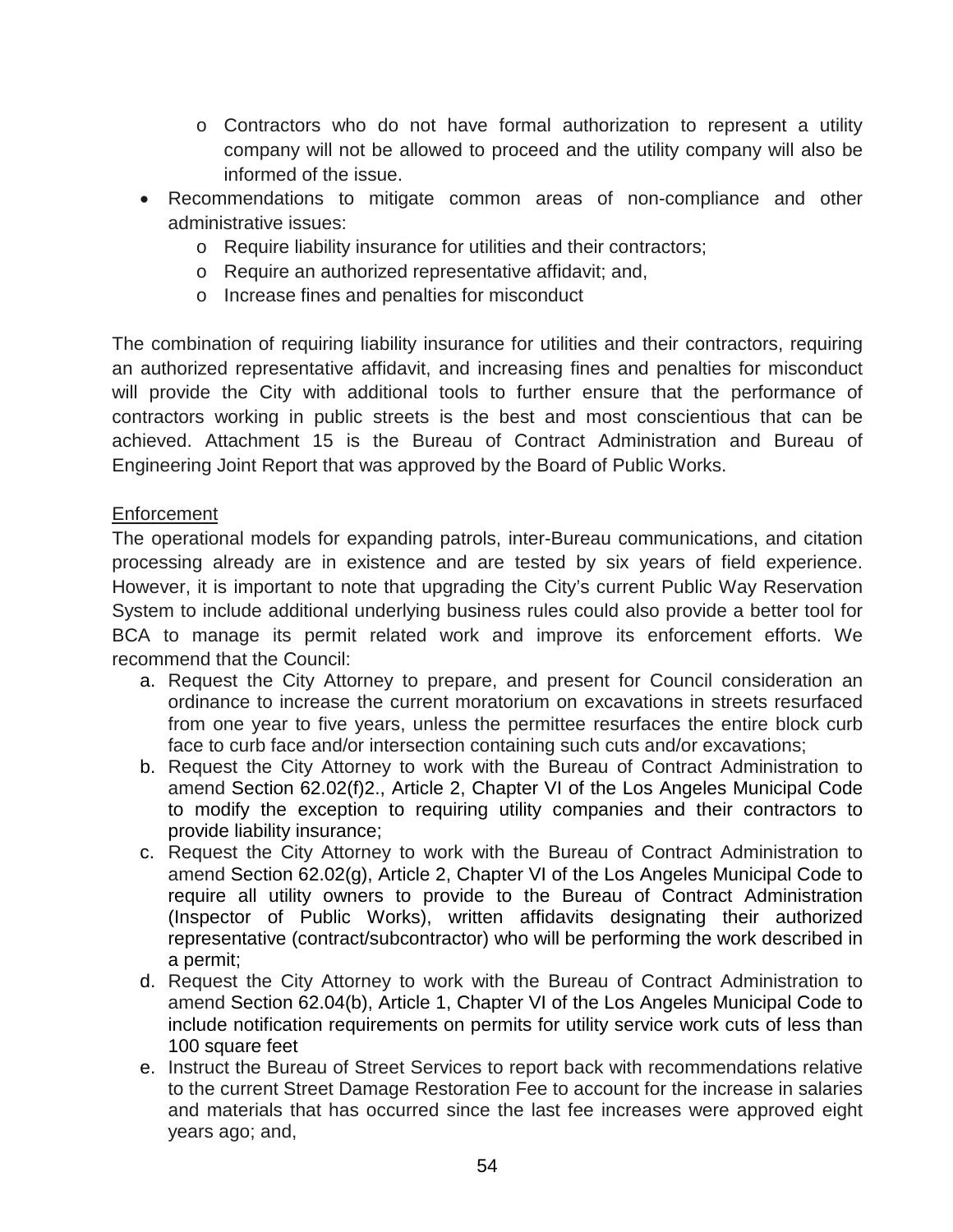f. Request the City Attorney, City Administrative Officer, and the Bureau of Contract Administration to report back within 90 days with recommendations to increase the City's current fines and penalties associated with failing to comply with the City's permit requirements.

# **U. ESTABLISH A LIST OF QUALIFIED CONTRACTORS Attachment 1 - Report from the City Engineer No Recommendation**

We were instructed to assist BOE, with development of a Request for Qualifications to establish a list of qualified contractors eligible to perform work associated with the SOSLA Program.

We believe that this is an important task that will have benefits to the City regardless of whether voters approve funding for SOSLA. The list of contractors will be useful in completing other City street projects. We propose to begin this task after completion of this report. Additionally, the City Engineer provided a report that is included as Attachment 1. This issue is discussed in more detail beginning on page 9 of that report.

# **V. PUBLIC RIGHT-OF-WAY COORDINATION SOFTWARE SYSTEM Attachment 16 - Report from the Information Technology Agency Recommendation # 4**

We were instructed to report back, with the assistance of BOE, BSS and the Bureau of Contract Administration with recommendations for procuring a new, cloud-based, public right-of-way activity coordination software system (C.F. 13-0612) We also asked ITA to assist with this evaluation.

Public right-of-way coordination software is an electronic tool used by municipalities to synchronize and communicate activities that impede the public right-of-way. Common activities tracked in this type of software include: street resurfacing, construction, utility repairs, special events, and moving filming. After identifying key features of a public rightof-way coordination software and the necessary City policy to ensure usage, staff researched available options for the City, as follows:

• *Utilize the existing City of Los Angeles Public Way Reservation System (PWRS).* This in-house, map-based application system was implemented through a 2006 pilot program and is managed by the Bureau of Engineering. ITA has determined that this system incorporates much of the key functions needed by a public right-ofway coordination software. The PWRS is currently integrated with existing BOE departmental permit systems, accounting for 80 percent of all City permits entered into the system. Several key improvements would be needed to support the SOSLA initiative due to the magnitude and complexity of the proposed work plan. While the PWRS servers require periodic replacement, BOE does not foresee a near-term investment required for new servers to support the SOSLA initiative. BOE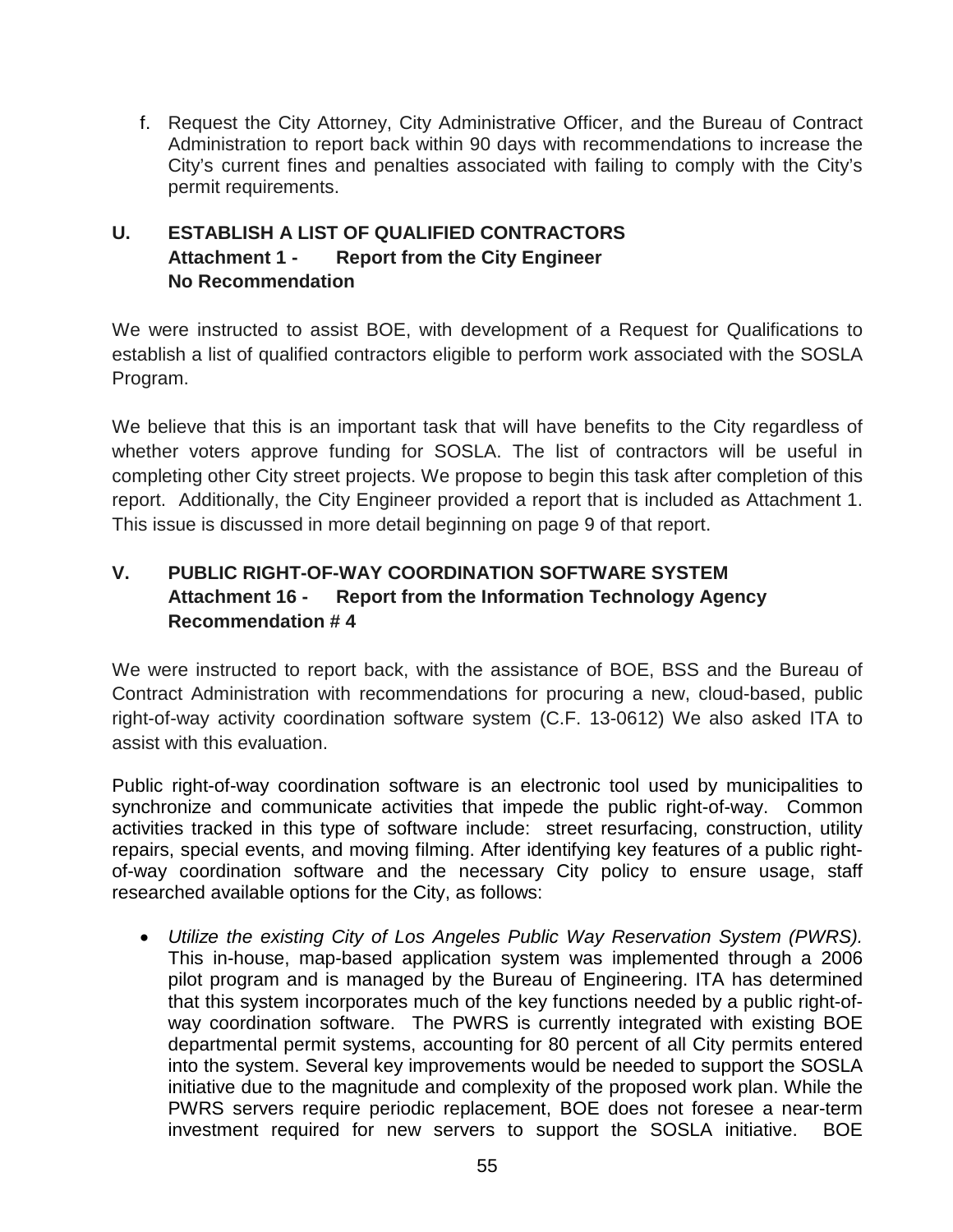estimates require a contractor for the one-time update at an estimated cost of \$200,000.

• *Acquire and implement a commercial, cloud-based public right-of-way coordination software*. A "software-as-a-service" (SaaS) system is a "cloud-based" solution that does not require hardware and software investments from a municipality. To implement a new SaaS system, the City would be required to issue a Request for Proposal, negotiate a price and scope of work, contract professional services to integrate the commercial system with existing department technology systems, and revise existing processes to ensure that all new work activities are entered and coordinated through the SaaS system. While the City would not need to make periodic hardware investments, the City would pay a substantial annual subscription for the life of the system, which is estimated to range from \$5-\$7 million over ten years. In addition, the City would still need to maintain its existing departmental systems, such as the PWRS, because these systems would continue to be required to feed information into the private coordination software.

ITA is recommending that the City utilize the existing PWRS to support the SOSLA initiative, and ongoing functions, as well as improve City policies to enforce the citywide usage of the system. Additional information is provided by ITA as Attachment 16.

## **W. CITY'S TRACK RECORD WITH GENERAL OBLIGATION BOND PROJECTS Attachment 1 - Report from the City Engineer No Recommendation**

We were instructed to report back with the assistance of BOE on the City's track record of delivering General Obligation Bond projects. This information is provided by the Bureau of Engineering in a report that is included as Attachment 1. The discussion on this topic begins on page 10 of that report.

# **X. ECONOMIC IMPACT OF SOSLA Attachment 1 - Report from the City Engineer No Recommendation**

We were instructed to report on the economic impact of SOSLA, including but not limited to the following: private sector job creation; increased tax revenue; potential to decrease claims filed with the City for personal injury and damage to vehicles and other property; and potential reduced maintenance costs to the City vehicle fleet.

Information regarding potential private sector job creation is provided by the Bureau of Engineering in a report that is included as Attachment 1. The discussion on this topic is on page 14 of that report.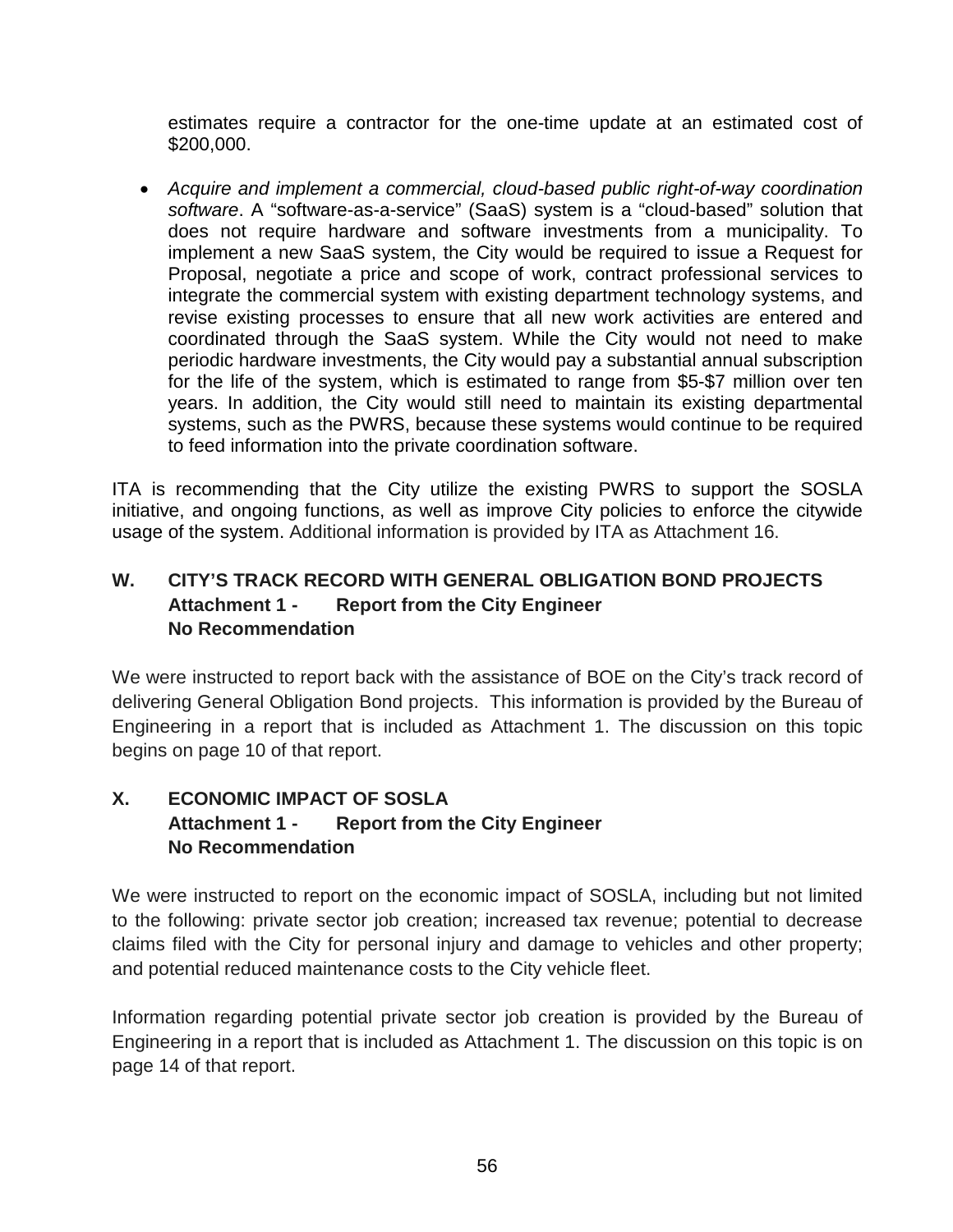In the time required to produce this report, we could not project increased tax revenue. If the Council desires to pursue this, we would propose hiring an economist to assist with this task and funding would be required.

We consulted with the City Attorney and were unable to quantify the potential to decrease claims filed with the City for personal injury and damage to vehicles and other property.

We consulted with the fleet managers of the City fleet to determine if SOSLA would potentially reduce maintenance costs to the City vehicle fleet. The General Services Department (GSD), Los Angeles Police Department (LAPD), Los Angeles Fire Department (LAFD), Department of Water and Power (DWP), Port of Los Angeles (POLA), and Los Angeles World Airports (LAWA) were identified as the City departments with fleet maintenance divisions.

Our survey of these departments found that most departments do not identify and track vehicle repairs specifically resulting from street related causes, such as potholes, therefore it is difficult for departments to definitively quantify pothole related vehicle damage. However, most departments do track the quantity of repairs that are made to components that would incur damage as a result of potholes and poor road conditions. Below is a summary of the information that each of these departments provided regarding the potential reduction in maintenance costs that would occur if the City's failed streets were repaired.

#### General Services Department (GSD)

GSD maintains 5,705 on road fleet vehicles. In Fiscal Year 2012-13, these vehicles traveled on average over 5,964 miles each.

GSD has not historically attempted to identify and track vehicle repairs specifically related to pothole and other kinds of street damage. As a result, it is difficult for GSD to quantify pothole related vehicle damage costs. However, there are certain components that are prone to being damaged as a result of striking a pothole, and GSD does track the type of repairs that are made to the City's vehicle fleet. Potholes can cause premature damage to the following vehicle components:

- suspension
- tie rods
- steering components
- tires and rims
- control arms
- 
- 
- shocks and struts
- idler arms
- pitman arms
- sway bar and links
- center and drag links
- wheel bearings
- axle shafts

• ball joints

Potholes also contribute to a vehicle needing an alignment as a result of the duress they put on suspension and steering components. Long-term effects of damaged suspension or steering components can also lead to premature tire wear and poor handling of the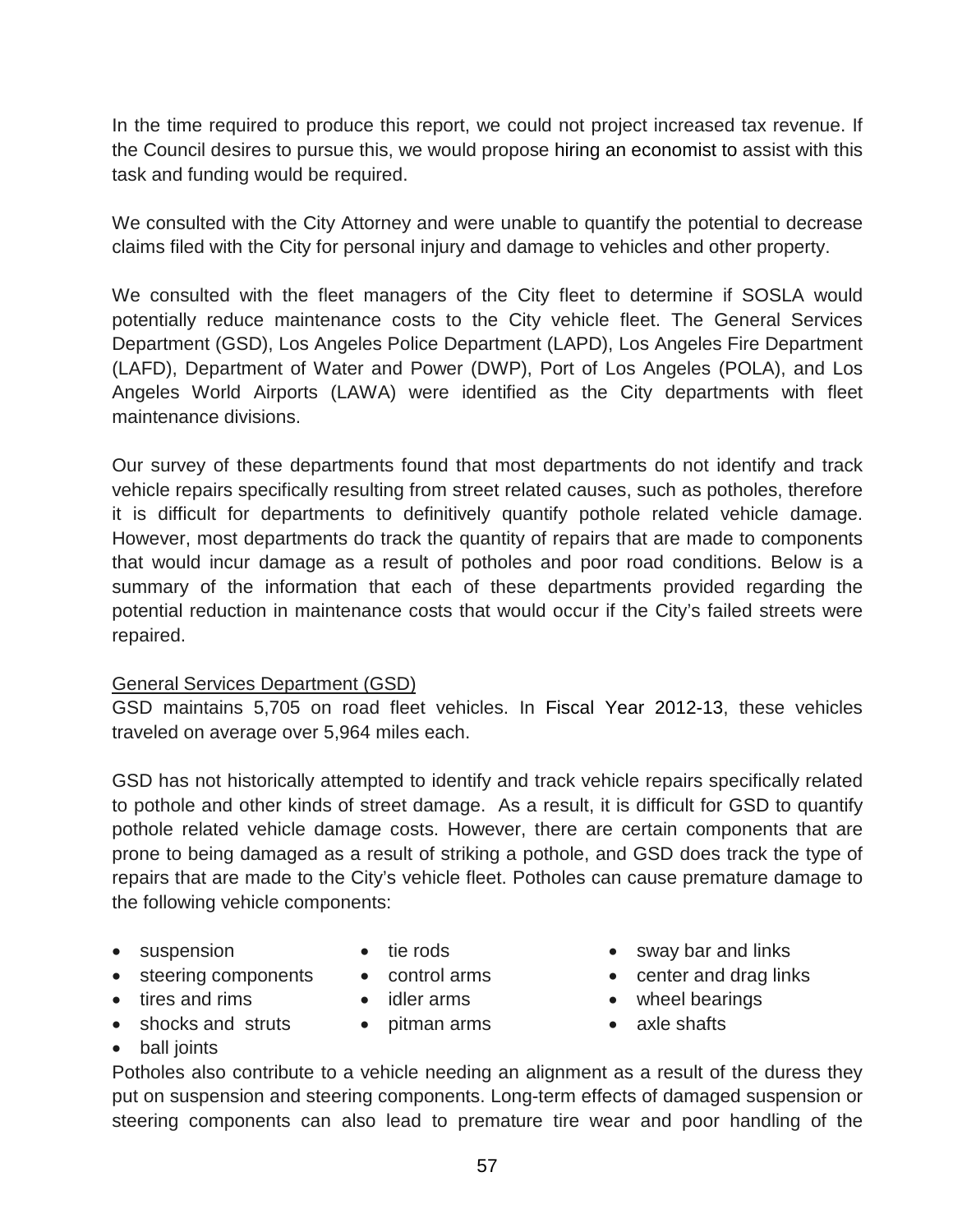vehicle. In severe cases of pothole damage, lower engine damage and undercarriage components such as the exhaust system can be compromised.

In 2012-13, GSD completed over 10,000 suspension, steering, and tire related repairs. GSD is certain that a percentage of these repairs are related to pothole damage. However, they are currently unable to distinguish and quantify the exact cost of the damages that specifically resulted from pothole damage. GSD has provided the following statistics related to suspension and tire repair maintenance costs:

| <b>FISCAL YEAR 2012/2013</b>        |                                                           |                                 |                                               |                              | <b>SUSPENSION COST</b>      |                             | <b>TIRE COST</b>             |                             |                             |  |
|-------------------------------------|-----------------------------------------------------------|---------------------------------|-----------------------------------------------|------------------------------|-----------------------------|-----------------------------|------------------------------|-----------------------------|-----------------------------|--|
| <b>EQUIPMENT</b><br><b>TYPE</b>     | <b>TOTAL</b><br><b>COUNT AS</b><br><b>OF</b><br>2/27/2014 | <b>ANNUAL</b><br><b>MILEAGE</b> | <b>AVG</b><br><b>ANNUAL</b><br><b>MILEAGE</b> | <b>LABOR</b><br><b>HOURS</b> | <b>LABOR</b><br><b>COST</b> | <b>PARTS</b><br><b>COST</b> | <b>LABOR</b><br><b>HOURS</b> | <b>LABOR</b><br><b>COST</b> | <b>PARTS</b><br><b>COST</b> |  |
| <b>AUTOMOBILES</b>                  | 1270                                                      | 8,002,964                       | 6,302                                         | 364                          | \$24,718                    | \$30,823                    | 1,441                        | \$97,988                    | \$204,612                   |  |
| <b>LIGHT DUTY</b><br><b>TRUCKS</b>  | 1722                                                      | 9,021,168                       | 5,239                                         | 505                          | \$34,357                    | \$40,423                    | 1,481                        | \$100,691                   | \$285,205                   |  |
| <b>MEDIUM DUTY</b><br><b>TRUCKS</b> | 1028                                                      | 5,246,059                       | 5,103                                         | 384                          | \$26,078                    | \$31,291                    | 678                          | \$46,121                    | \$326,186                   |  |
| <b>REFUSE</b><br><b>COLLECTION</b>  |                                                           |                                 |                                               |                              |                             |                             |                              |                             |                             |  |
| <b>TRUCKS</b>                       | 738                                                       | 7,772,680                       | 10,532                                        | 4,031                        | \$274,094                   | \$300,754                   | 1,500                        | \$102,000                   | \$2,101,841                 |  |
| <b>STREET</b><br><b>SWEEPERS</b>    | 149                                                       | 858,607                         | 5,762                                         | 154                          | \$10,472                    | \$34,750                    | 323                          | \$21,981                    | \$156,432                   |  |
| <b>HEAVY DUTY</b><br><b>TRUCKS</b>  | 798                                                       | 3,122,223                       | 3,913                                         | 477                          | \$32,453                    | \$54,565                    | 549                          | \$37,298                    | \$362,250                   |  |
| <b>TOTALS</b>                       | 5705                                                      | 34,023,701                      | 5,964                                         | 5,914                        | \$402,172                   | \$492,607                   | 5,972                        | \$406,079                   | \$3,436,527                 |  |

#### FLEET SERVICES' MAINTENANCE COST SUSPENSION AND TIRE REPAIR

Please note: The calculations above include all repairs involving suspensions and tires. It is likely that a percentage of these repairs have been made as a result of pothole damage, because GSD did not specifically track pothole damage, GSD is currently unable to distinguish and quantify pothole damage costs for City vehicles.

#### Los Angeles Police Department (LAPD)

LAPD has approximately 5,000 vehicles in its fleet and most of them are in operation 24 hours per day, seven days per week, to patrol the City. These vehicles travel between 54 and 58 million miles annually.

According to LAPD, brake and suspension components need to be replaced prematurely due to wear that results from excessive stopping, steering, and vibrations from going over potholes and degraded street surfaces. Road cracks and potholes can cause serious damage to wheels, tires, suspension systems, windshields, and throw off wheel alignments on vehicles and cause them to pull dangerously to one side or the other. Tire, brake, and suspension system repairs are the most costly vehicle expenditures, apart from those for fuel. Vehicle repairs of this nature can cost thousands of dollars in parts and labor.

Overall, LAPD estimates that poor road conditions increase the cost of automotive maintenance and repairs by up to 11 percent or approximately \$1.8 million annually.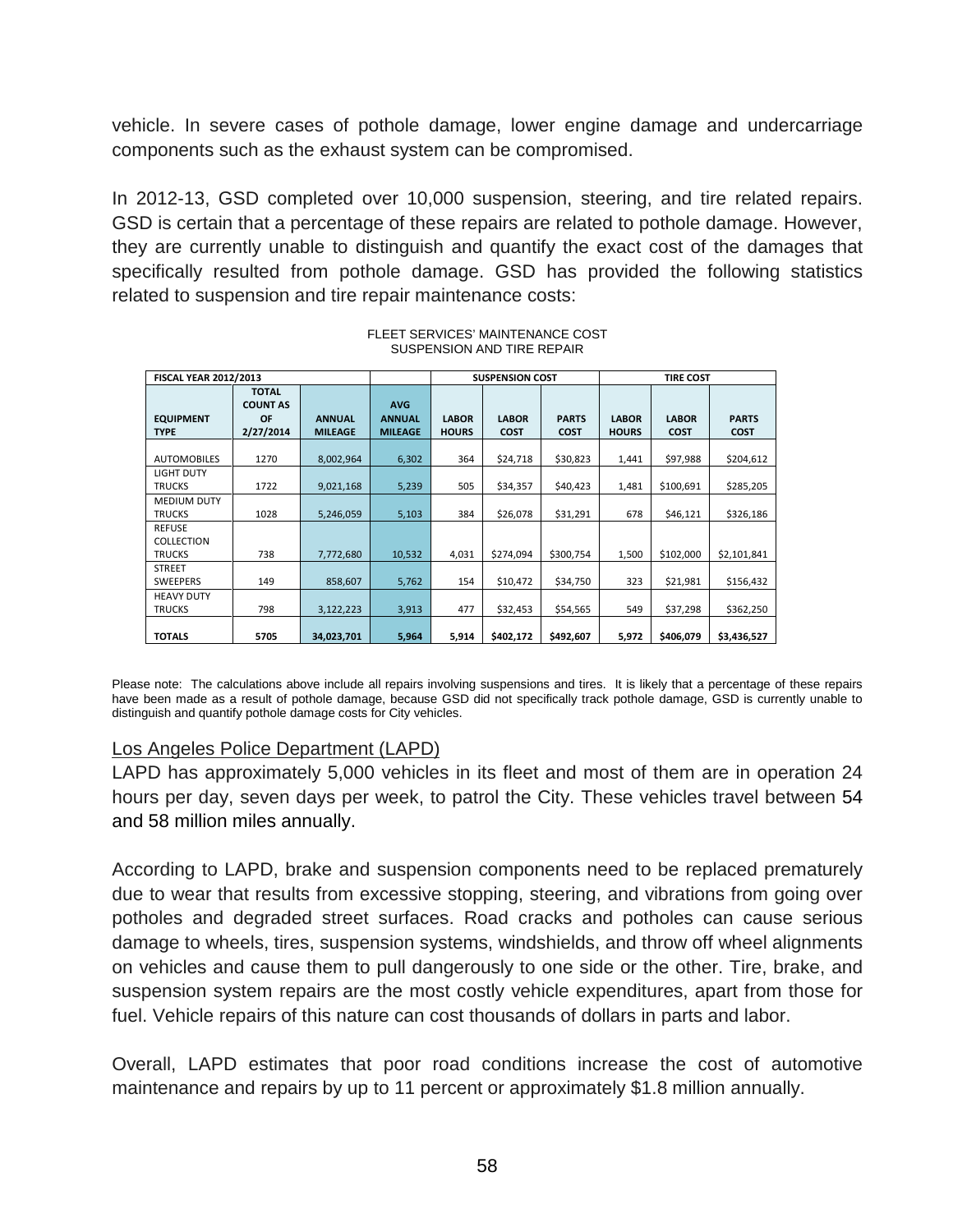### Los Angeles Fire Department (LAFD)

LAFD has approximately 529 vehicles in its fleet that travel over 4.6 million miles annually.

It is not definitively known what percent of annual vehicle damage or repair is attributed to poor road condition. However, the vehicle components that would be most likely damaged as a result of poor road conditions are tires, suspension, steering, and frame parts. As such, LAFD provided the following statistics related to the quantity of these types of repairs for fiscal year 2012 and 2013:

|                    |                             |                   |           |           | <b>Suspension</b> | <b>Suspension</b> | <b>Total Tire</b> | <b>Total Tire</b> |                     | <b>Total</b>  |
|--------------------|-----------------------------|-------------------|-----------|-----------|-------------------|-------------------|-------------------|-------------------|---------------------|---------------|
|                    |                             |                   |           |           | Repair            | Repair            | Repair            | Repair            | <b>Total Repair</b> | Repair        |
|                    |                             | Number in Mileage |           | Mileage   | <b>Orders</b>     | <b>Orders</b>     | <b>Orders</b>     | <b>Orders</b>     | <b>Orders</b>       | <b>Orders</b> |
| <b>Fleet Types</b> |                             | <b>Fleet</b>      | 2011-12   | 2012-13   | 2011-12           | 2012-13           | 2011-12           | 2012-13           | 2011-12             | 2012-13       |
| Aerials            | <b>Aerial Ladder Trucks</b> | 56                | 467,269   | 471.737   | 494               | 469               | 197               | 189               | 691                 | 658           |
| Triples            | <b>Fire Engines</b>         | 189               | .740.777  | 1.431.264 | .131              | 1.375             | 517               | 568               | .648                | 1,943         |
| Ambulances         | Ambulances                  | 222               | .986.495  | 2.241.034 | .836              | 1,074             | 695               | 603               | 2,531               | 1,677         |
| <b>Suburbans</b>   | <b>Command Suburbans</b>    | 62                | 482.978   | 540.369   | 46                | 142               | 143               | 111               | 189                 | 253           |
|                    | Totall                      | 529               | 4,677,519 | 4.684.404 | 3.507             | 3,060             | .552              | .471              | 5,059               | 4,531         |

#### **SUSPENSION AND TIRES COSTS FOR FISCAL 2011-12 thru 2012-2013**

LAFD also provided the following information regarding labor, parts, and tire costs for calendar years 2011and 2012:

| 2011              | 2011                        | Labor |         | <b>Parts</b> |    | <b>Tires</b> | <b>Total Cost</b> |                   | <b>Mech Hours</b> | <b>Mech Cost</b> |                  |
|-------------------|-----------------------------|-------|---------|--------------|----|--------------|-------------------|-------------------|-------------------|------------------|------------------|
| Aerials           | <b>Aerial Ladder Trucks</b> | \$    | 57,842  | 29,125<br>\$ | S  | 70.844       | \$                | 157,811           | 916.75            | \$               | 70,397           |
| <b>Triples</b>    | <b>Fire Engines</b>         | S     | 117,642 | \$102,998    |    | \$147.221    | \$                | 367,861           | 1,906.25          | \$               | 146,380          |
| Ambulances        | Ambulances                  | \$    | 82.453  | 60.385<br>S  |    | \$108.317    | \$                | 251,156           | 1,397.00          | \$               | 107,275          |
| <b>Suburbans</b>  | <b>Command Suburbansl</b>   | \$    | 4.358   | 785<br>S     | S  | 20.460       | S                 | 25,603            | 153.00            | \$               | 11,749           |
|                   | Total                       | S     | 262,296 | \$193,293    |    | \$346.842    | \$                | 802,431           | 4,373.00          | \$               | 335,801          |
|                   |                             |       |         |              |    |              |                   |                   |                   |                  |                  |
| 2012              | 2012                        |       | Labor   | <b>Parts</b> |    | <b>Tires</b> |                   | <b>Total Cost</b> | <b>Mech Hours</b> |                  | <b>Mech Cost</b> |
| Aerials           | <b>Aerial Ladder Trucks</b> | \$    | 49,990  | \$<br>45.894 | \$ | 87.665       | \$                | 183.549           | 772.25            | \$               | 59,301           |
| <b>Triples</b>    | <b>Fire Engines</b>         | S     | 140,775 | \$129,062    |    | \$313.643    | S                 | 583,480           | 2,133.26          | \$               | 163,813          |
| Ambulances        | <b>Ambulances</b>           | \$    | 63,966  | \$<br>46,887 |    | \$142,902    | \$                | 253,755           | 1.117.00          | \$               | 85,774           |
| <b>Suburbansl</b> | <b>Command Suburbans</b>    | \$    | 3,878   | \$<br>15,334 | \$ | 14.810       | S                 | 34,021            | 128.50            | \$               | 9,868            |

In 2011-12 LAFD completed over 5,000 suspension and tire repairs. In 2012-13, LAFD completed 4,500 suspension and tire repairs. Based upon calendar year data provided for 2011 and 2012, these types of repairs cost over \$1.0 million annually in labor and parts. A percentage of these repairs could be a result of pothole damage. However, LAFD is currently unable to distinguish and quantify the exact cost of the damages that specifically resulted from pothole damage.

### Port of Los Angeles (POLA)

POLA maintains 350 on road fleet vehicles. From November 2012 through October 2013, these vehicles traveled on average 6,358 miles each.

During fiscal year 2012-13, the POLA conducted 1,700 vehicle/truck repairs, including tire repair work for a fleet that contains approximately 400 over the road trucks and vehicles.